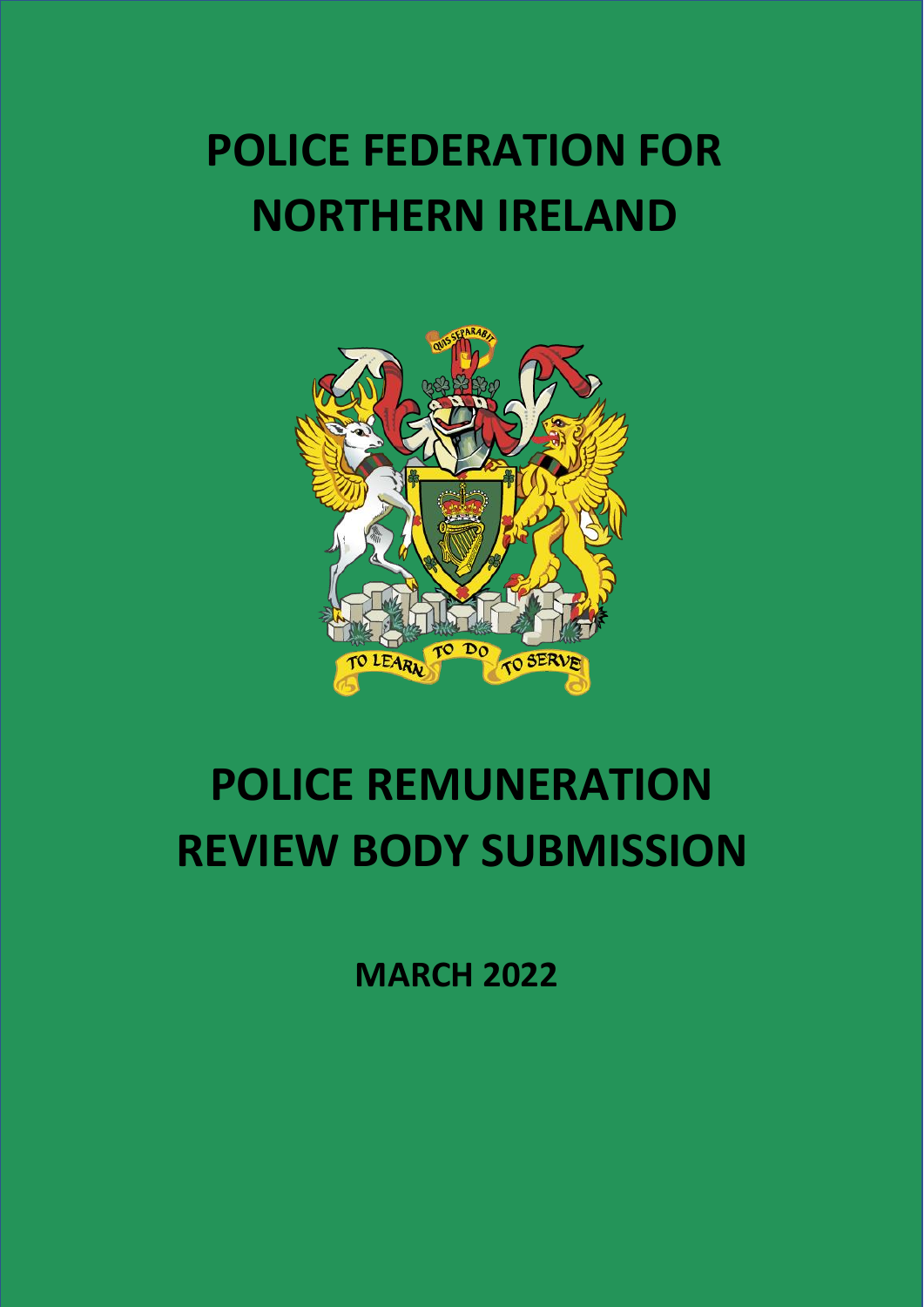

## **Contents**

| 1. |  |
|----|--|
| 2. |  |
| 3. |  |
|    |  |
|    |  |
|    |  |
| 4. |  |
|    |  |
|    |  |
|    |  |
| 5. |  |
|    |  |
|    |  |
|    |  |
|    |  |
|    |  |
|    |  |
|    |  |
| 6. |  |
| 7. |  |
|    |  |
|    |  |

 $\vert 1 \vert$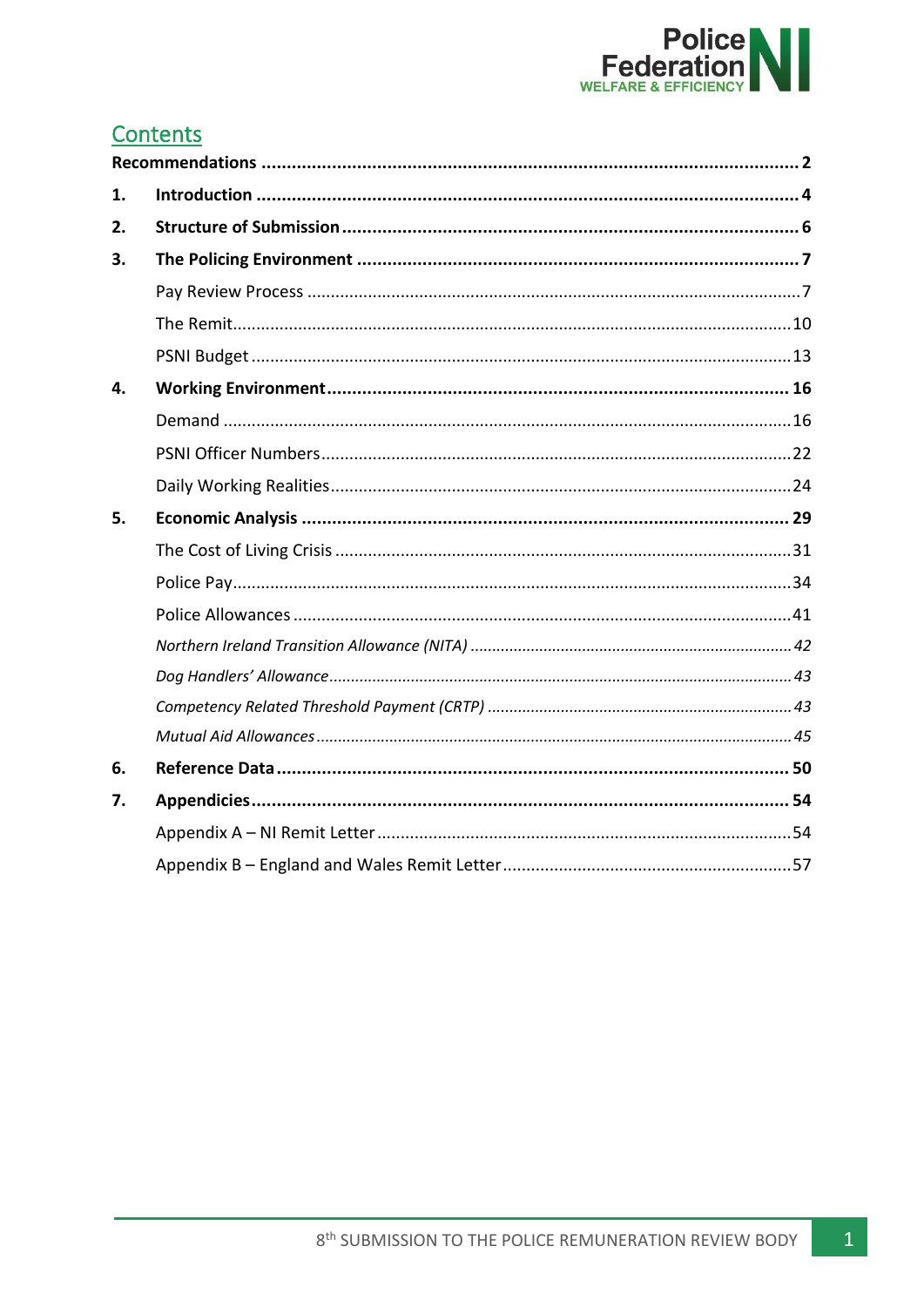

## <span id="page-2-0"></span>**RECOMMENDATIONS**

Based upon the evidence presented, and the prevailing economic, political and policing environment, the PFNI set out the following recommendations to the PRRB for the 2022/23 review of police pay, terms and conditions.

#### **Recommendation 1**

That a full stocktake is urgently undertaken to provide clarity on how the pay review process is currently operating in NI, including how and where backlogs are being created and where improvements to expediate this process can be made.

#### **Recommendation 2**

An uplift of 5.5% to the annual salaries of all federated officers in the PSNI, as payable from September 2022.

#### **Recommendation 3**

That the Northern Ireland Transitional Allowance (NITA) should continue to be uplifted in line with the pay award.

#### **Recommendation 4**

That the Dog Handlers' Allowance is uplifted in line with the annual pay increase provided to PSNI officers. If no pay award is to be recommended, or a recommended pay award falls significantly below the level of inflation, the Dog Handlers' Allowance should be uprated in line with inflation.

#### **Recommendation 5**

Notwithstanding the particulars regarding the transition away from CRTP, that the Unsocial Hours Allowance must be implemented immediately within the PSNI, in place of CRTP.

#### **Recommendation 6**

That the Hertfordshire Agreement used by the PSNI to determine the conditions and entitlements of officers deployed as mutual aid support is abolished and replaced with a system which mirrors the allowances provided to officers in England and Wales.

#### **Recommendation 7**

That the Standby Allowance currently utilised by the PSNI as payment to an officer who sleeps at a place of duty away from their private residence under authorisation to be immediately available for duty if required in an emergency, is abolished and replaced with the Away from Home Overnight Allowance, currently valued at £50 per night, as used in England and Wales.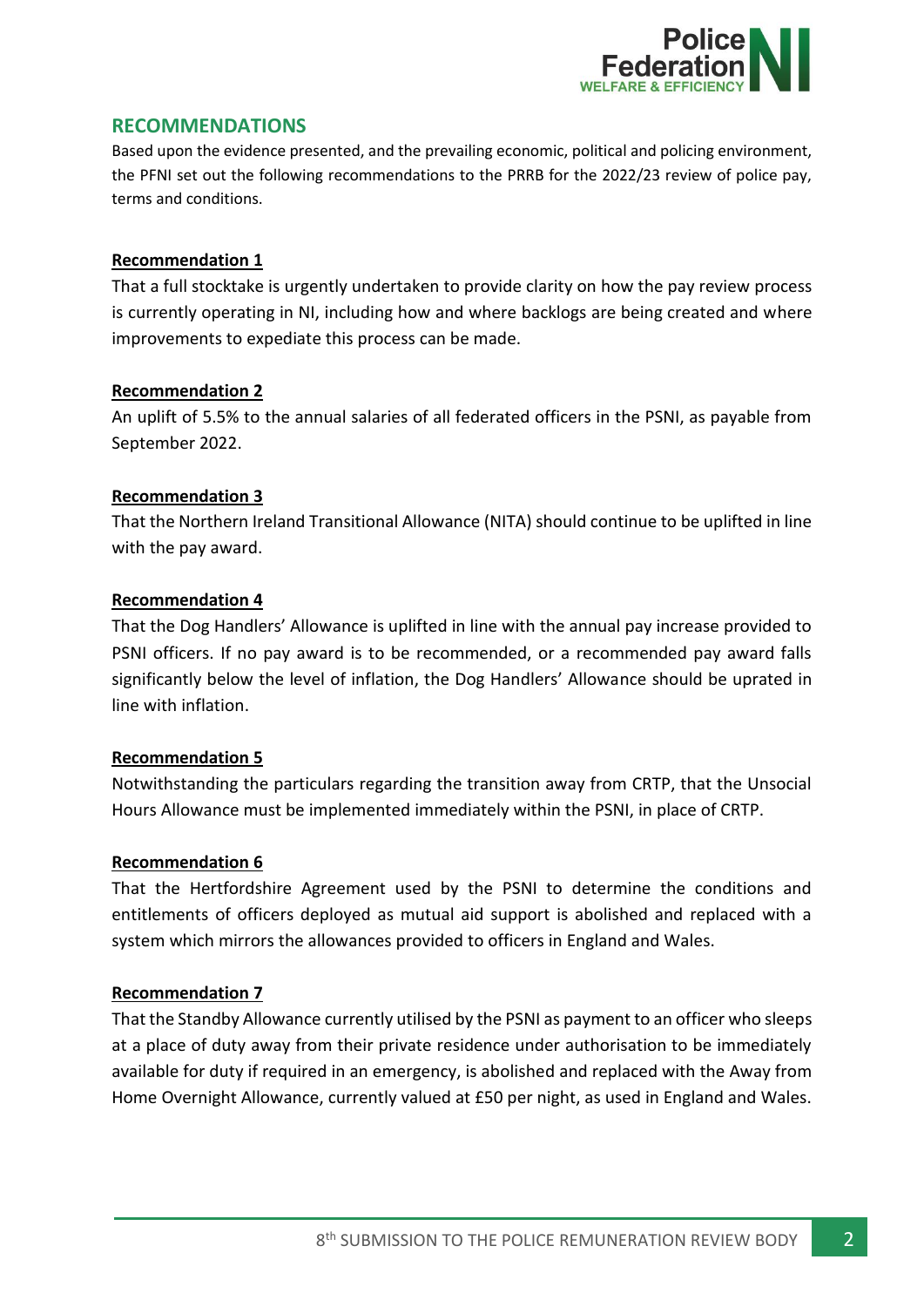

## **Recommendation 8**

That the 'held in reserve' definition to be used to determine the eligibility of officers for the Away from Home Overnight Allowance includes 'an officer who is serving away from his/her normal place of duty and is required to stay in a particular, specified place rather than being allowed to return home by reason of the need to be ready for immediate deployment' alongside provisions for officers who are unable to return home for practical reasons due to geography/location.

## **Recommendation 9**

That the out-of-date criteria currently utilised in determining the applicability of the 'Hardship Allowance' and the definition of 'proper' and 'higher' sleeping accommodation by the PSNI is modernised and brought into line with that currently used by all forces in England and Wales.

#### **Recommendation 10**

That as and when improvements are made to the mutual aid allowances in England and Wales, these should automatically apply to the provisions within the PSNI.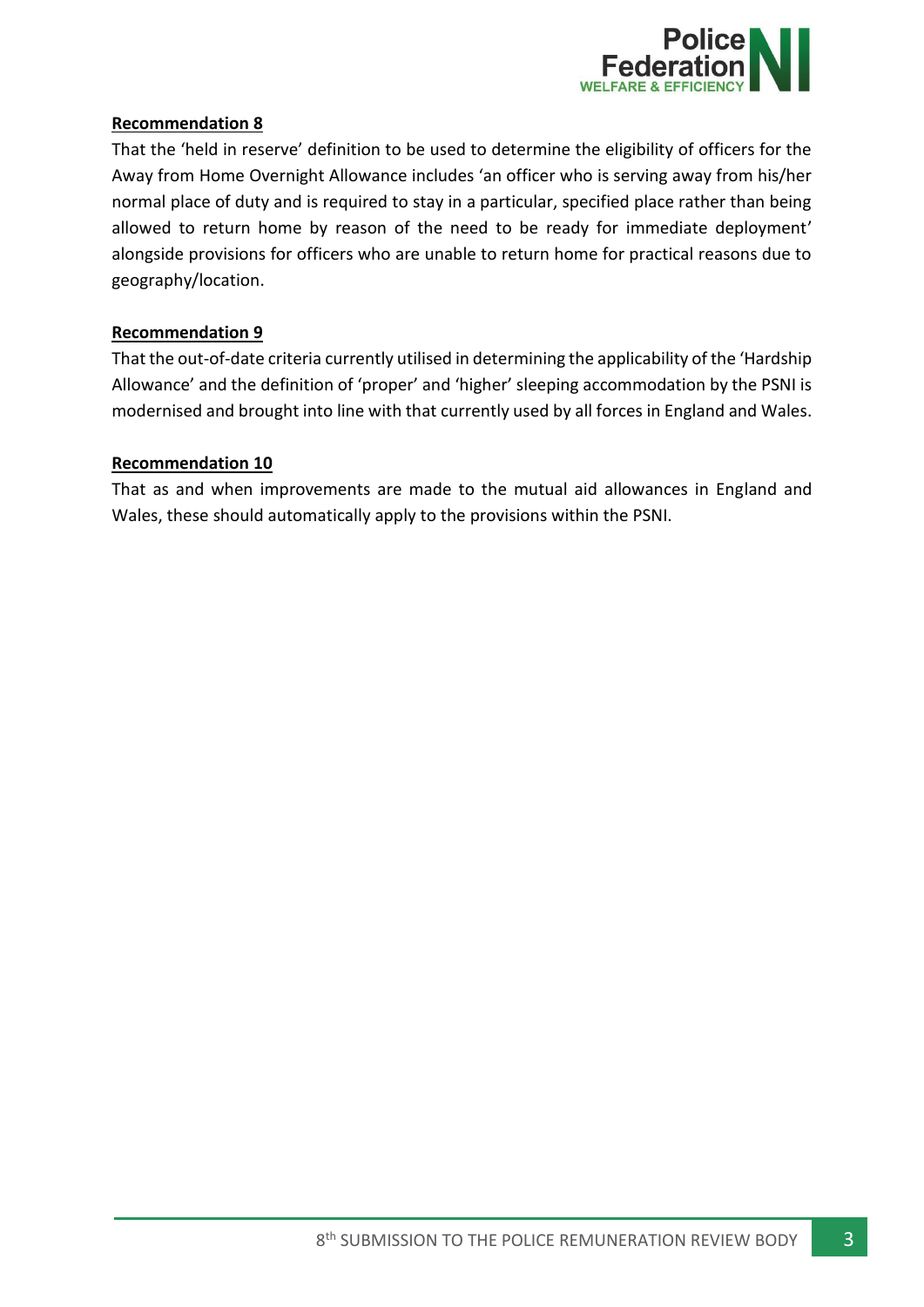

## <span id="page-4-0"></span>**1. INTRODUCTION**

- 1.1. This is the eighth annual written report submitted by the Police Federation for Northern Ireland (PFNI) to the Police Remuneration Review Body (PRRB). It has been prepared as evidence for the 2022/23 review of the pay, terms and conditions of police officers serving within the Police Service of Northern Ireland (PSNI). The contents of this submission have been made with reference to the remit letter published by the Minister for Justice (Northern Ireland) Naomi Long MLA, dated 24th January 2022 (See Appendix A) and the remit letter published by the Home Secretary, Priti Patel MP, dated 2<sup>nd</sup> December 2021 (See Appendix B).
- 1.2. The previous seven reports produced by the PFNI provide, in great detail, information on what we believe are the key issues within policing in Northern Ireland (NI) at the time. This report should be considered as supplementary to these details and does not seek to replicate the information previously provided nor the commentary, but rather provides an updated position on these key issues.
- 1.3. Over the last eight years the PFNI have been explicit in our concerns relating to policing in NI, the problems with the pay review process, the impact of political decisions on policing budgets and contrived debates relating to 'affordability' as well as issues associated with officer headcount, demand, health and wellbeing, and morale and motivation. Our eighth report to the PRRB remains burdened by these recurring concerns, a lack of foresight and a wider political environment which has continued to prevent improvement in these areas. The long-term and on-going nature of these issues, which have in more recent years been compounded by complexities associated with global and national issues such as Covid-19 and Brexit, have resulted in policing in NI facing a 'perfect storm' at the current time. The PFNI believe that policing is now at the crisis point we have been warning about for some years and that appropriate and tangible steps are now necessary to address the very real and valid concerns of serving officers and staff associations.
- 1.4. The PFNI have previously referenced the issue of the value in policing, and this continues to run through current debates regarding the future of policing in relation to budget concerns, pay, terms and conditions of police officers and discussions on what we, as a society, want and expect our police service to do. The culmination of events over the last number of years has undoubtedly increased the importance of this discussion within policing, in particular considering the impact of the lack of prioritisation of police officers as part of the Covid-19 vaccination programme and the increased media and political scrutiny of policing.
- 1.5. The data provided throughout this report, including the primary data gathered as part of the 2021 PFNI Workforce Survey, provides an insight into the realities of the 'perfect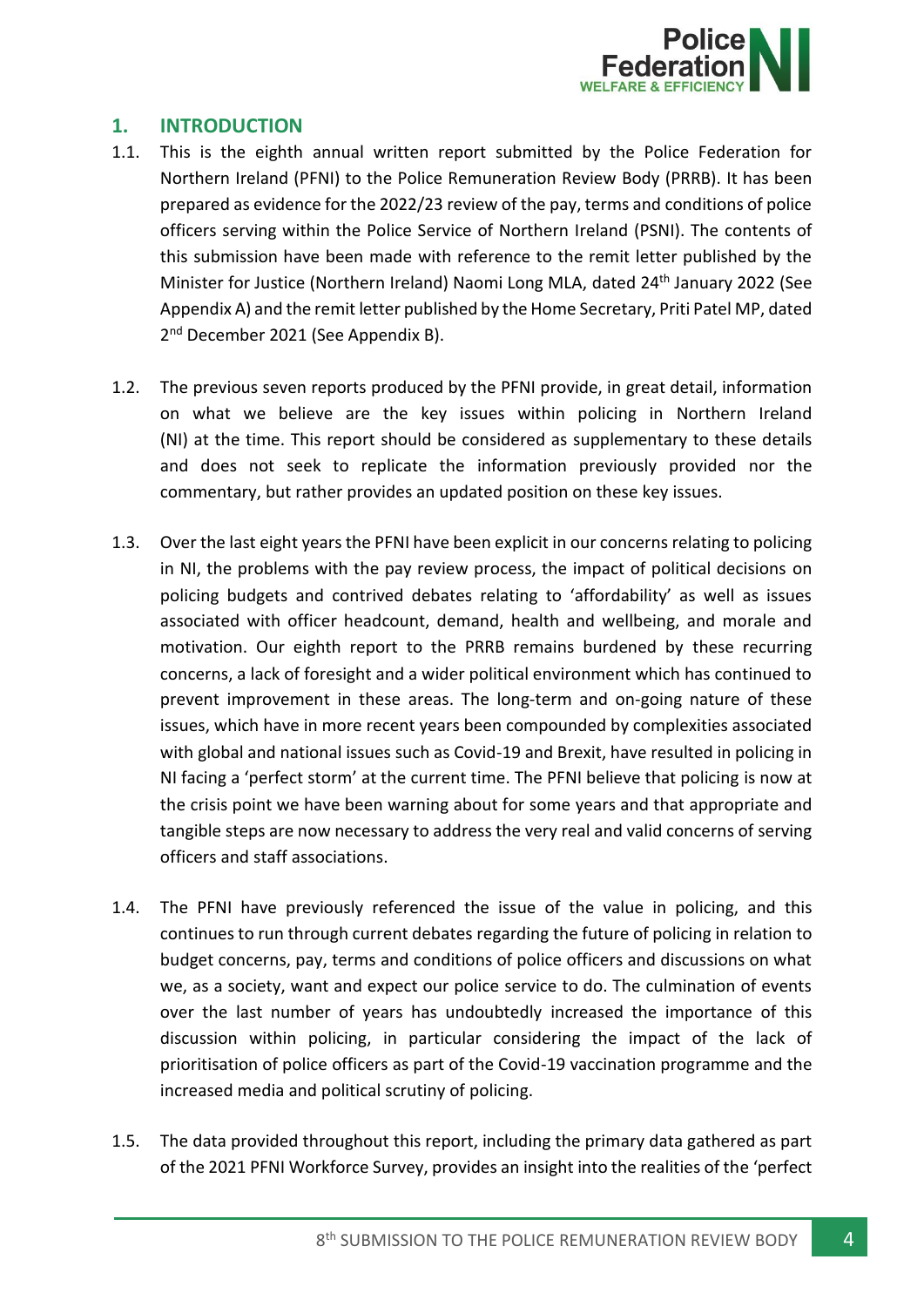

storm' facing policing, including evidence of a deeply dissatisfied workforce who are not only dealing with the everyday realities of what it is to be a police officer, but also with the disillusionment associated with the lack of value attached to their role as public protectors, the implications of a workforce which is increasingly 'managed' rather than 'led' and of a decade of pay decline which is being further exacerbated within the current economic climate. 88% of respondents to the 2021 PFNI Survey disagreed or strongly disagreed that they are fairly paid considering the stresses and strains of their job; 34% worry about their personal finances every day or almost every day; 61% reported that the policing of various high-profile events had a negative or very negative effect on how they feel about being a police officer; 89% reported low service wide morale and 60% reported low personal morale; 80% disagreed or strongly disagreed that members of the PSNI are respected by society, whilst 75% disagreed that they feel valued by the PSNI and 57% of respondents would not recommend joining the police to others.

1.6. What is clear from the evidence presented and the range of issues facing policing is that the causes of the 'perfect storm' are multifaceted and complex, and whilst some solutions are more difficult to establish, others are much more straightforward. The PFNI strongly believe that this pay review process, how it operates and what it delivers are key parts of a solution which provide an opportunity to address a number of the very real and valid concerns officers currently have, as well as re-balancing some of the disillusionment regarding the value attached to their public duty and beginning to rebuild trust in the political management of policing.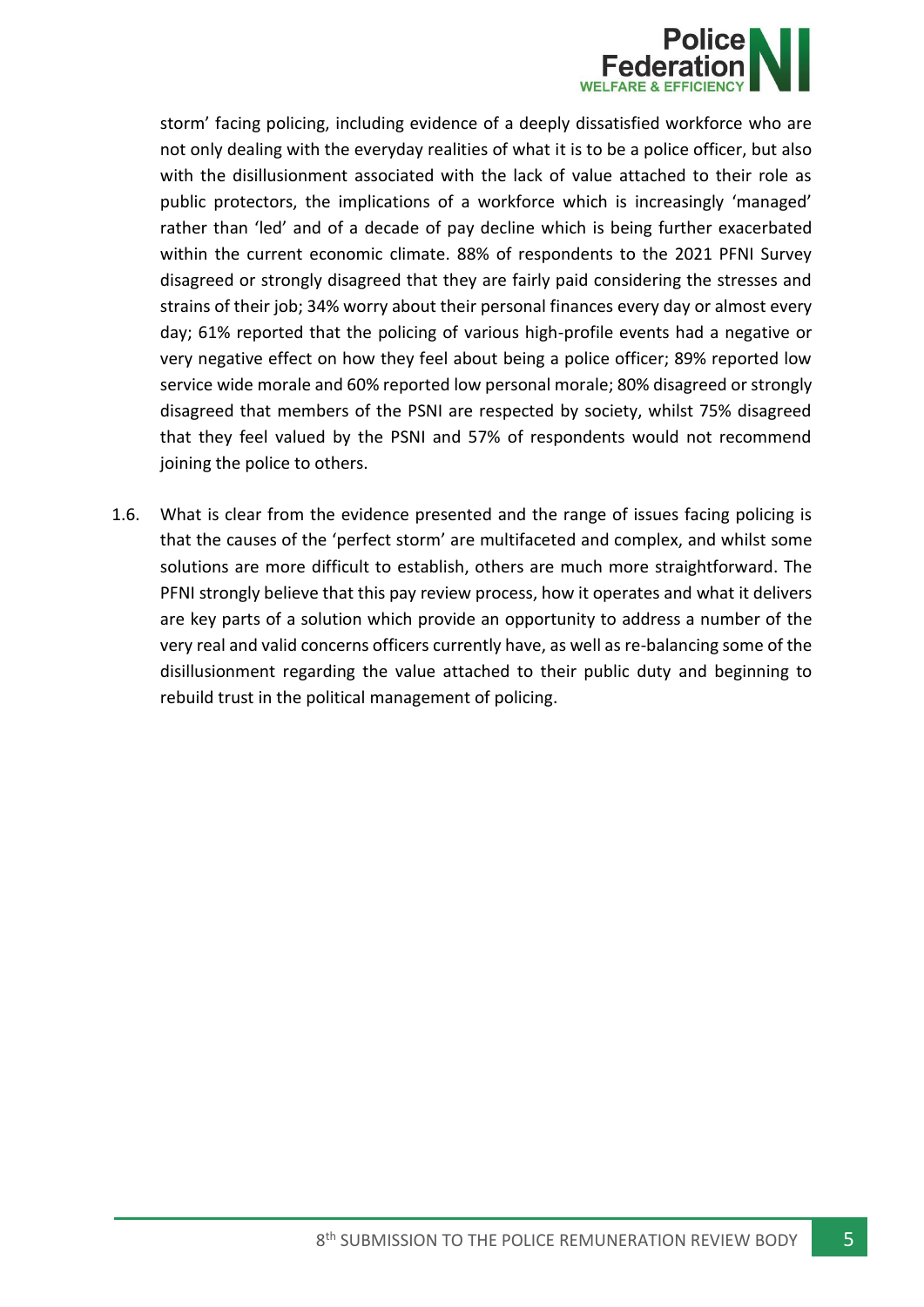

## <span id="page-6-0"></span>**2. STRUCTURE OF SUBMISSION**

2.1. The remaining sections of this submission are structured as follows:

**Part 3** – Updated commentary on the broad political and policing environment which continues to have direct implications for the pay, terms and conditions of police officers serving in NI. This includes commentary on the pay review process, the remit letter and the issue of political decision making in relation to the PSNI budget.

**Part 4** – Updated commentary and data relating to the current working environment facing PSNI officers. This includes a discussion of the ongoing impact of Brexit related community tensions, the impact of Covid-19, police officer numbers, demand and sickness within the PSNI, alongside a consideration of the key factors influencing morale and organisational commitment within the PSNI.

**Part 5** – Updated economic commentary reflecting the economic situation in the UK and NI, referencing where possible pre-Covid-19 as a baseline measure, alongside an analysis of the changing value of police officer pay and the impact of soaring inflation.

**Part 6** – Reference charts and tables providing a detailed breakdown of the key data referenced throughout the submission.

Please see the appended PFNI 2021 Workforce Survey report for full access to all survey results.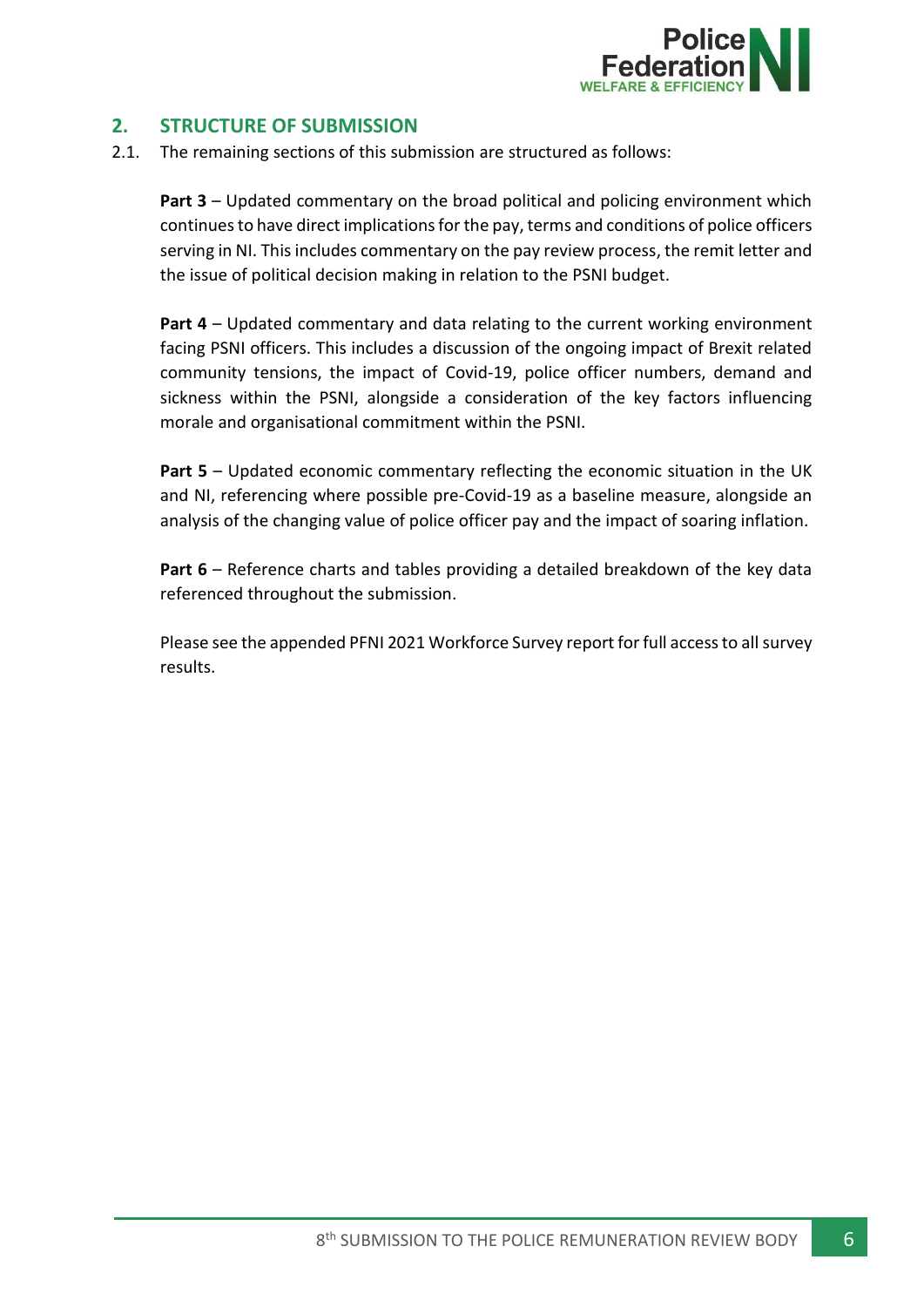

## <span id="page-7-0"></span>**3. THE POLICING ENVIRONMENT**

3.1. As a core public service, it is not unexpected that policing is impacted by the wider political environment. However, national and local political events and decision making have, in recent years, caused much consternation within policing and have had direct and ongoing consequences for the pay, terms and conditions of serving police officers in the UK and NI. This section of our submission provides updated commentary on two key aspects of policing which are deeply impacted by political decision making, namely the pay review process and associated remit letters and the setting of the PSNI budget.

#### <span id="page-7-1"></span>**Pay Review Process**

- 3.2. It is exasperating that eight years since the inception of an evidence based, independent pay review process the PFNI feel compelled to open each submission with comments on *the* process, rather than immediately addressing the evidence requirements for the coming review round. However, such is the level of disquiet about the workings of the police remuneration review process we are *again* forced to highlight our concerns regarding how this process is currently operating (both nationally and at the local level) as well as identifying the very real points of contention which remain alongside those which appear to be worsening.
- 3.3. This pay review process is the *only* process by which police officers' pay, terms and conditions are 'independently' considered and as such it forms a core component of the overall policing environment. The manner in which the pay review process has played out since 2014 has had the very real effect of damaging morale and motivation within policing, as well as confidence in the very system officers rely upon to fairly and independently assess their pay, terms and conditions. These concerns feature as a significant part of the 'perfect storm' which we believe is currently facing policing.
- 3.4. The failings of the pay review process between 2014 and 2020 have been outlined in our previous submissions, and as the aim here is to update rather than re-hash the concerns from previous years, this commentary will focus on the impact of the most recent pay review round. However, this should not lessen the cumulative effect of a system which over eight consecutive years appears to the remit group, to lack independence and impartiality.
- 3.5. The problems with the police pay review process were particularly evident during the 2021/22 review round when the PRRB were *once again* prevented from operating as an independent body. The restrictions placed on the process in 2021/22 highlighted for many the futility of a process which is only enabled to perform its independent function when it is politically expedient to do so. Far from the outcomes of a process which evidence the need for a fair and warranted pay award, the 2021/22 review of police pay provided little else than disappointment, frustration, anger and disillusionment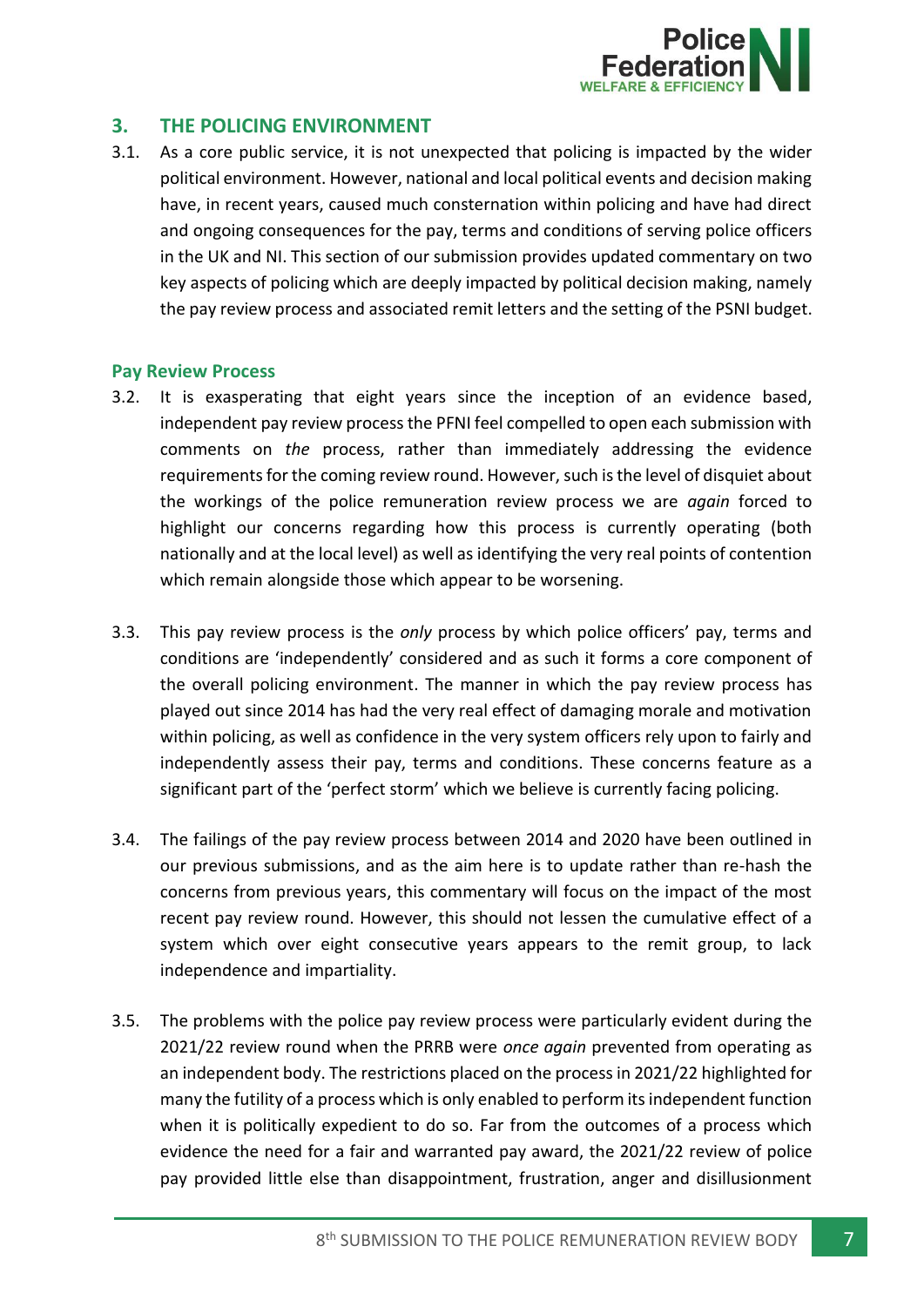

amongst our members. This was compounded by the lengths our officers went to during the year to protect life, whilst risking their own, against the backdrop of a deadly virus, while other key public services were publicly thanked.

- 3.6. We re-state the following every year and whilst the significance of the point never dwindles, it appears as though the point fails to be fully recognised for its importance. Police officers, unlike other public sector workers, are *unable* to join a union or take industrial action, and therefore see a greater need than other public sector groups to ensure that deliberations on issues directly affecting them are impartial, balanced and unprejudiced. This is fundamental to the operation of this pay review process and must be upheld at every challenge.
- 3.7. The PFNI can see the merit in a pay review process which enables all key policing stakeholders the opportunity to engage equally and directly with the process through the provision of robust evidence. However, the persistent shortcomings of this system have eroded trust in this process to such a point that the PFNI retain the right to disengage entirely from it if it cannot be directly evidenced *this year and beyond* that the process is indeed fully independent and operating as such.
- 3.8. At a local level, the pay review process in NI continues to suffer from a range of additional issues, which when combined with the broader concerns regarding the operation of the pay review process nationally, has a further negative effect on the remit group. The provision of this evidence-based report in NI has become increasingly difficult as the outworkings of each annual review in NI have become fragmented, increasingly delayed and seemingly more and more cumbersome to rectify. Each report we produce is now bogged down in recommendations previously made but not yet enacted, reports completed but not yet published, decisions made but not yet publicised and on agreements on elements of recommendations but not on others. As each year passes this process and its outworkings grind slower, increasing the difficulty of presenting coherent arguments on issues of pay, when previous discussions have not been completed and agreements not implemented.
- 3.9. The following information is provided as a summary of some of the issues which have arisen following recommendations made by the PRRB relating to issues of pay for police officers in NI over the last number of years:

| Year | <b>PRRB Recommendation</b>                                               | <b>NI Outcome</b> | <b>Delay</b>           |
|------|--------------------------------------------------------------------------|-------------------|------------------------|
|      | A consolidated increase of 2.5% to all   Delayed                         |                   | until $\vert$ 6 months |
|      | <b>2019/20</b> police officer pay points for all ranks $-$ February 2020 |                   |                        |
|      | from September 2019                                                      |                   |                        |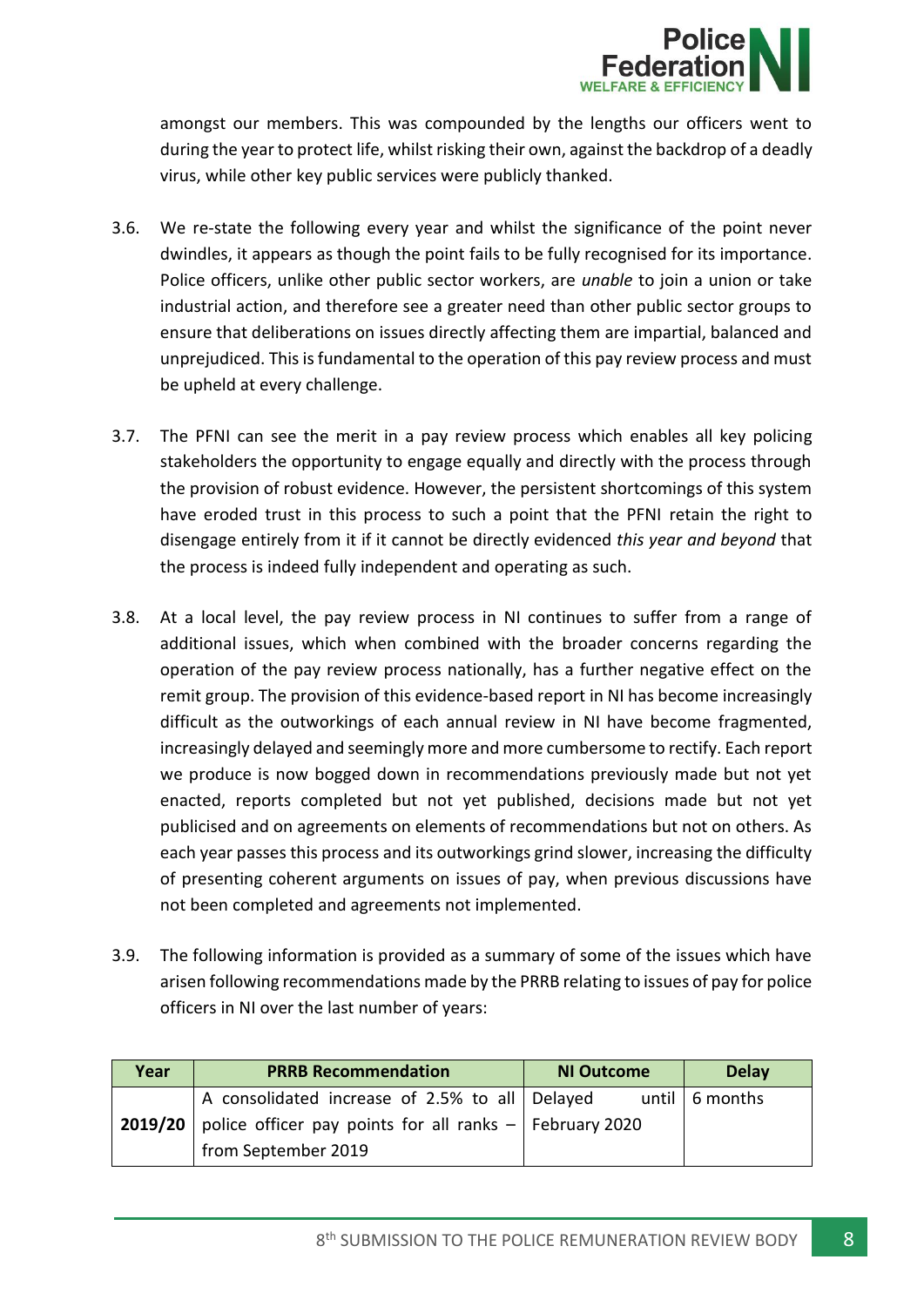

|         | An increase of 2.5% in the current level of | Delayed<br>until     | 6 months       |
|---------|---------------------------------------------|----------------------|----------------|
|         | the NITA - from September 2019              | February 2020        |                |
|         | Dog Handlers Allowance should increase      | Delayed<br>until     | 6 months       |
|         | by 2.5% - from September 2019               |                      |                |
|         | Removal of the lowest point on the          | Delayed<br>until     | 17 months      |
|         | Sergeants' pay scale - from September       | January 2022         |                |
|         | 2020                                        |                      |                |
|         | A consolidated increase of 2.5% to all      | Delayed<br>until     | 4 months       |
| 2020/21 | police officer pay points for all ranks -   |                      |                |
|         | from September 2020                         |                      |                |
|         | An increase of 2.5% in the current level of | Delayed<br>until     | 4 months       |
|         | NITA - from September 2020                  | December 2020        |                |
|         | Dog Handlers Allowance should increase      | until<br>Delayed     | 4 months       |
|         | by 2.5% - from September 2020               | December 2020        |                |
|         | Pay point 0 of the Constable pay scale is   | March<br>2022        | On-going for 7 |
|         | uplifted by £250 - from September 2021      | remains              | months         |
| 2021/22 |                                             | outstanding          |                |
|         | A 1% increase in the NITA for all police    | March<br>2022        | On-going for 7 |
|         | officers – from September 2021              | remains              | months         |
|         |                                             | outstanding          |                |
|         | Contractual, incremental payments - from    | <b>March</b><br>2022 | On-going for 7 |
|         | September 2021                              | remains              | months         |
|         |                                             | outstanding          |                |

- 3.10. When presented in summary, the scale and frequency of the issue becomes clear, whilst also highlighting that the problem has been progressively deteriorating each year. If these issues were occurring in relation to the pay of police officers in England and Wales there would rightly be uproar, however it appears that police officers in NI are simply supposed to show patience. Unfortunately, patience is not a legally accepted form of tender in NI and cannot be used to pay bills or acquire credit, it also has little impact on improving the morale or motivation of a deeply dissatisfied workforce.
- 3.11. Unfathomably this situation worsened during the 2021/22 review round as in addition to the recurring delays in implementing PRRB recommendations, additional delays have emerged in the provision of contractual, incremental payments to officers who attain to the next point on their respective pay scale. This problem has been occurring since September 2021 and impacts an increasing number of officers each day; the latest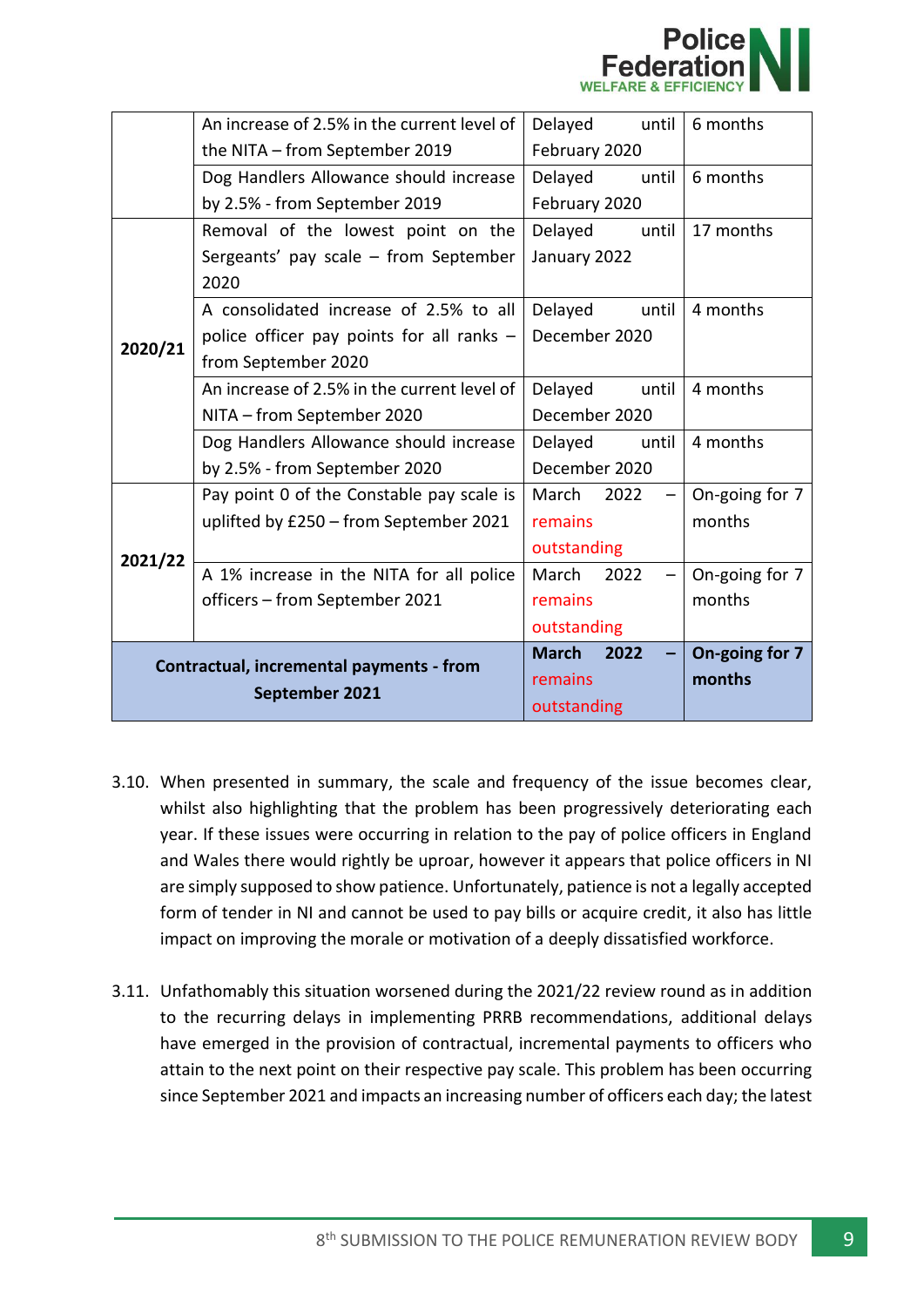

data provided by the PSNI identifies that  $3,108$  officers<sup>1</sup> have so far been affected by this delay.

- 3.12. This has, as one would expect, caused a huge level of anger amongst our members. Results from the 2021 PFNI Workforce Survey identify that the factor most commonly selected by respondents as having a negative effect on their personal morale within the PSNI was the delay in implementing pay increases and/or pay increments, as reported by 92% of respondents, up from 88% in 2018. The PFNI have been inundated with personal stories of hardship owing to these 'administrative delays'. It must be understood that these delays have real life impacts, including officers who contacted us before Christmas expressing dismay that the money they had been relying upon to get them through the Christmas season was now not available, and others who have had mortgage applications refused as their income has not increased as expected.
- 3.13. Notwithstanding the wider issues associated with the PRRB process, a full stocktake of the process and how it is operating in NI is urgently required to understand how necessary improvements can be made.

#### **Recommendation 1**

That a full stocktake is urgently undertaken to provide clarity on how the pay review process is currently operating in NI, including how and where backlogs are being created and where improvements to expedite the process can be made.

#### <span id="page-10-0"></span>**The Remit**

- 3.14. The PFNI view the annual remit letter as the starting point of each annual review round. This letter is written by the NI Justice Minister, following pre-consultation with relevant policing stakeholders in NI, outlining the key points to be addressed within the upcoming review round. It is our position that this letter sets the parameters within which the review body are to operate each year; notwithstanding the wider PRRB Terms of Reference.
- 3.15. In the 7th report on NI the PRRB state that *"…it is disappointing that our remit letter did not ask us to recommend an overall pay award this year, and that the independence of the Review Body process has again been affected<sup>2</sup>* ". However, the PFNI have been made aware that an initial remit letter was submitted by the DoJ in early 2021, which was less pointed in its direction that the review *"…will not therefore be seeking a*

<sup>1</sup> PSNI Data, 2022 - unpublished

 $2$  PRRB, 2021,  $7<sup>th</sup>$  Report on NI, page 58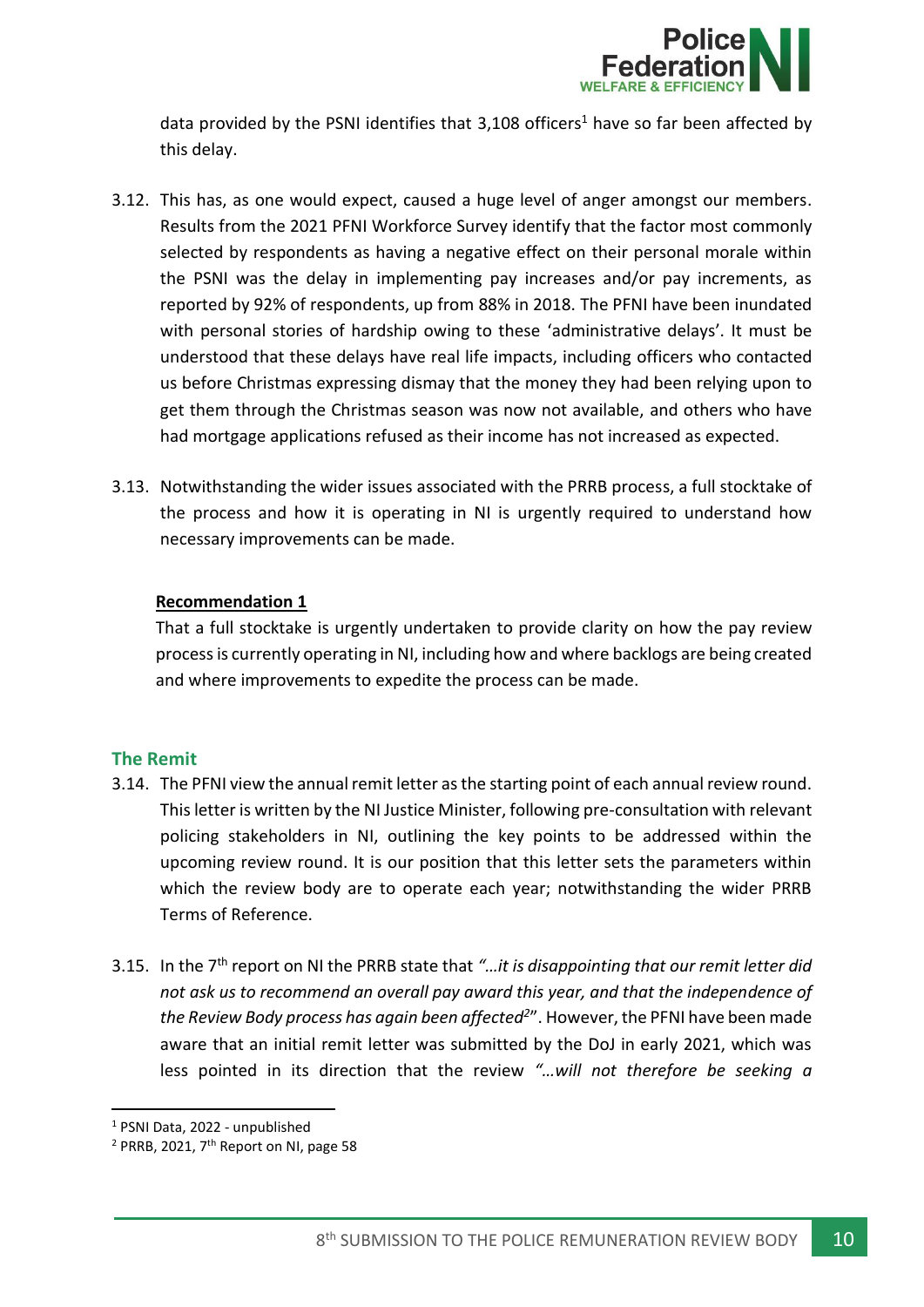

*recommendation for police officer pay uplifts for 2021/22<sup>3</sup> ".* Rather it is our understanding that this initial remit letter provided the review body with room to, at the very least, consider the evidence submitted and make a recommendation on police pay (regardless if this was accepted or rejected by the Minister). We believe that the PRRB subsequently requested amendments to this letter requiring 'clear direction' on the matter. The PFNI understand the difficulties posed in coinciding differing public sector pay policies and remit letters with the issue of pay parity between policing in England, Wales and NI; we too had to grapple with these complexities in the formation of our submission in 2021. However, such behind the scenes interaction does little to instil confidence in the independence of this process, and we believe is an overstep by the review body in seeking amendments to the parameters originally set.

- 3.16. The 2022/23 NI remit letter was published on the 28<sup>th</sup> January 2022, eight weeks after the publication of the remit letter for England and Wales. Following the annual call for input into the NI remit letter, the Justice Minister has requested that the following matters are considered as part of the 2022/23 pay review round:
	- How to apply the pay award for 2022/23 for all police officers in the PSNI
	- The regular elements of the Northern Ireland Transitional Allowance (NITA) and Dog Handlers' Allowance
	- The appropriateness of considering a locally agreed salary band for the ACC position within the PSNI
	- That mutual aid payments and allowances payable to PSNI officers during mutual aid deployments are in line with payments made to other UK police forces.
- 3.17. Unlike the 2021/22 remit, this years' remit letter *permits* the PRRB to demonstrate their operational independence: a welcome step which the PFNI hope will feature strongly throughout the PRRB's consideration of the evidence provided. In addition, the NI Justice Minister also reconfirmed her position on the on-going maintenance of the principle of pay parity with officers in England and Wales. The PFNI position on this has not altered since our last submission, and despite the potential implications for pay parity arising from the introduction of pay reform in England and Wales, no further commentary is provided owing to a lack of any dialogue or direction on pay reform from within the PSNI.
- 3.18. Whilst the remit letter also seeks views on the pay scale for Assistant Chief Constables (ACC) in NI, the PFNI will not be providing evidence on this as this group of officers sit outside the scope of our membership. However, we are appreciative of the opportunity

<sup>&</sup>lt;sup>3</sup> Department of Justice,  $2^{nd}$  March 2021, Police Remuneration Review Body Remit for 2021/22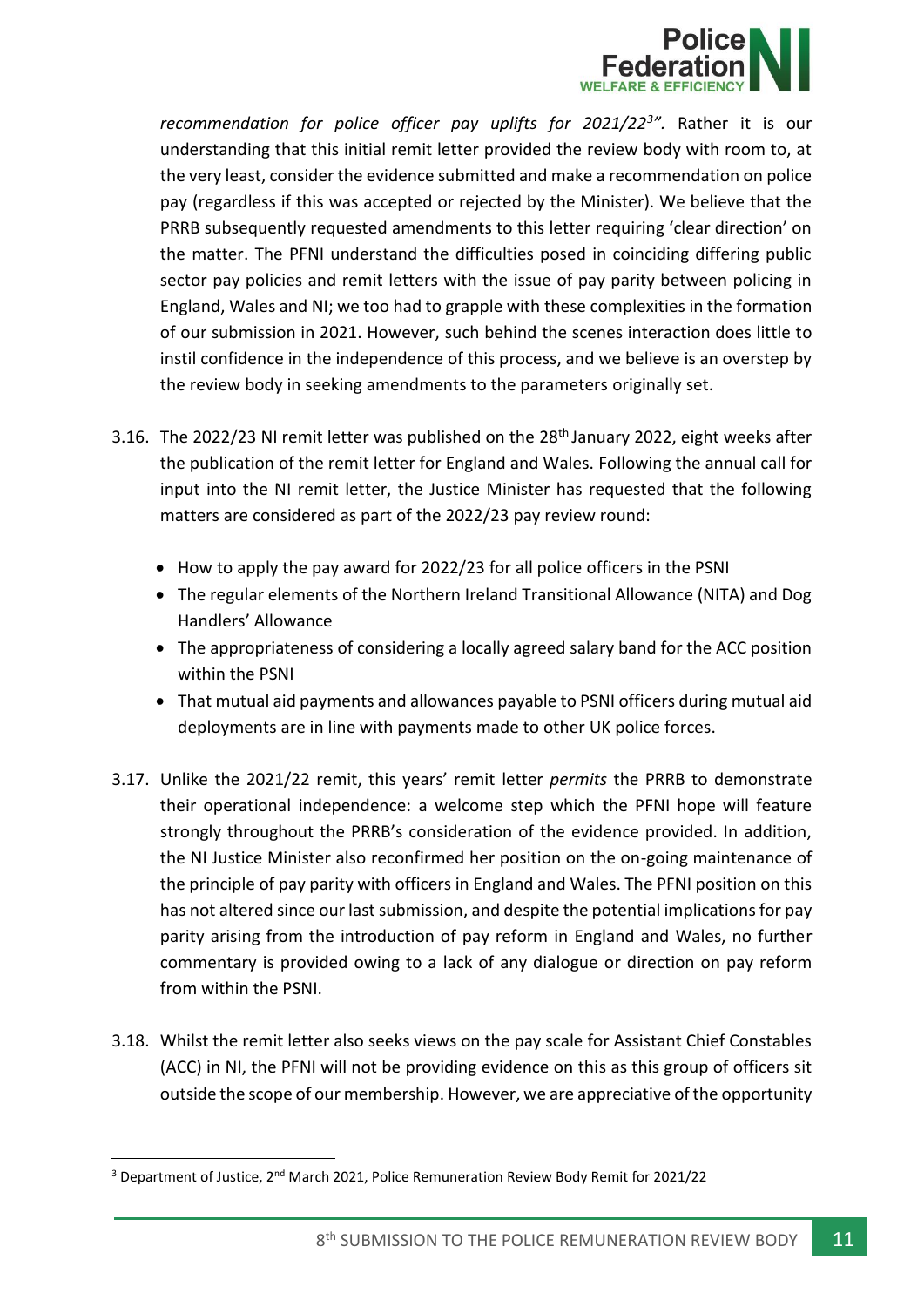

to evidence the implications of the way in which mutual aid payments are applicable to officers in NI relative to their UK counterparts.

- 3.19. We note with interest the reference to 'operation uplift' in the England and Wales remit letter and the implied implications this has for a pay award, as noted by the Home Secretary; *"We must ensure that the affordability of a pay award is taken into consideration so that police forces are able to maximise the number of additional officers that they can recruit<sup>4</sup> ".* This is interesting for two reasons, firstly the insinuation that a trade-off between fair pay and additional officers is in any way 'protecting funding for frontline services' is appalling, and as previously outlined by the PFNI sets service provision and officer wellbeing against fair and warranted pay. Secondly, when considered within the NI context where current budget discussions produce just one outcome for policing (despite previous political agreements to the contrary) and that is reduced officer headcount, the contrast is stark.
- 3.20. As confirmed by the Justice Minister, the NI public sector pay policy for 2022/23 has not yet been set, however the draft budget provides an indication of how this policy may be shaped. As with the draft budget, the details reveal that this policy will cover a 3-year period from 2022 to 2025. The draft budget follows from the direction set out in the 2021/22 public sector pay policy, where the NI Executive took a different approach from the Treasury in not freezing public sector pay, rather stating that *"The Executive wants to recognise the contribution of public sector staff, and is also mindful of the significant increases in the cost of living<sup>5</sup> "*. In outlining the intention with regards to public sector pay the draft budget states that *"the proposed public sector pay policy for 2022-23 to 2024-25 is a flexible one where there is no overarching limit on awards<sup>6</sup> ".* Whilst currently in draft format, this flexibility was central to last years' pay policy and should therefore drive deliberations and evidence required for this current pay review round.
- 3.21. As in previous rounds, the PFNI remain resolute in our opposition to the continued requirement for pay increases to be borne from within existing budgets. We have made reference to this issue in each of the last three pay review rounds, pointing to the deeprooted unfairness and unsustainability of this position which we firmly believe acts as an immediate (and deliberate) impediment to the provision of fair and warranted pay for dedicated and hardworking police officers.

 $^6$  ibid, p79

<sup>&</sup>lt;sup>4</sup> Priti Patel MP, 2<sup>nd</sup> December 2021, England and Wales Remit Letter

<sup>5</sup> Department of Finance, 2021, 2022-2025 Draft Budget, p78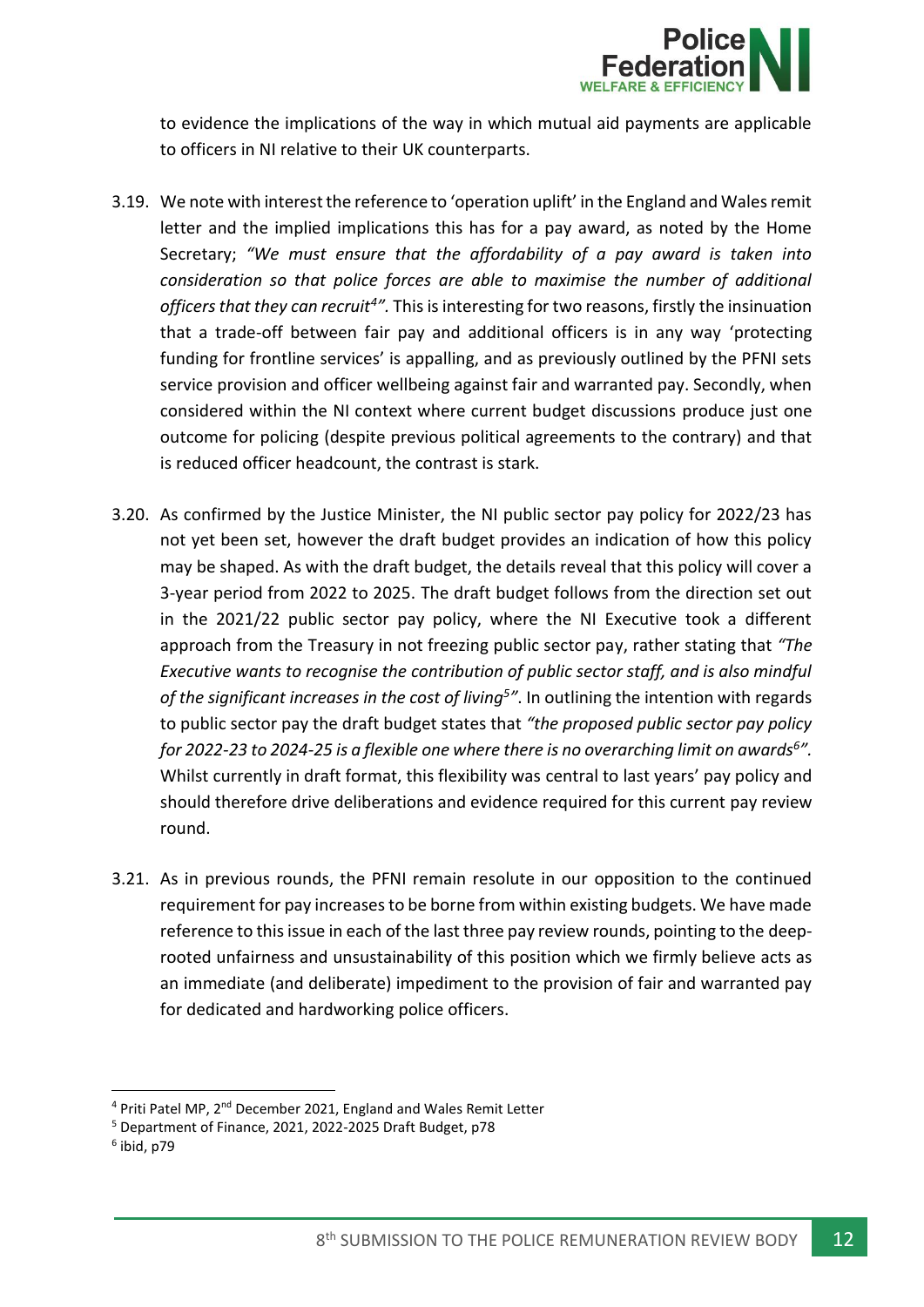

#### <span id="page-13-0"></span>**PSNI Budget**

- 3.22. The PFNI have consistently raised concerns about the continued provision of single year budgets for policing in NI. This concern has been echoed by all other policing stakeholders, alongside the PRRB, with reference made to the constraints this places on the development of long-term policing strategies, ending the perpetual cycle of financial uncertainty and implementing a coherent approach on pay and reward. As such the development of a 3-year draft budget was seen as a positive step forward.
- 3.23. However, the basic premise of the 2022-2025 draft budget has been to prioritise the Department of Health, at the expense of all other departments. This cost has been reported as a 2% reduction to the baseline of each department<sup>7</sup>. Whilst the PFNI understand that setting the budget is a political decision, it is worth noting that there is currently no Programme for Government (PfG) against which to measure this prioritisation framework nor to indicate political backing from a five-party Executive.
- 3.24. As noted, the draft budget prioritises health to the detriment of all other departments, despite the Executives' responsibility to adequately fund *all* public services, including policing. Indeed, it appears to the PFNI that this political decision offers no foresight or cross-departmental collaborative thinking, as was the centre of the much-hyped outcome based 2021 draft PfG. The draft PfG recognised the shared outcomes between departments and encouraged the creation of *"…strategies and plans that cut across departments and sectors to tackle societal problems and improve wellbeing for all<sup>8</sup> ".* The draft budget eradicates this potential.
- 3.25. Policing is not a standalone public service, but rather its outcomes feature strongly across public service priorities, directly contributing to two of the four NI Executive Covid Strategy Recovery Pillars i.e., Tackling Inequality and ironically, the Health of the Population<sup>9</sup>. To remove funds in such a dramatic fashion from policing in order to fund health is both counter-intuitive and short-sighted. Policing works in conjunction with other departments, including health, with recent reports of the PSNI responding to 2,156 calls on behalf of the NI Ambulance Service between April and June 2021 alone<sup>10</sup>. Furthermore, PSNI data indicates that PSNI officers responded to 4,925 calls for service from children's homes/residentials in 2020, increasing to 7,450 in 2021, alongside responding to 128 missing persons from adult care/nursing homes in 2019/20 and 53 in 2020/21 and 2,134 missing persons from hospital settings in 2019/20 and 1,527 in

<sup>7</sup> Department for Finance, 2021, 2022-2025 Draft Budget

<sup>8</sup> NI Executive, 2021, Programme for Government (PfG) 2021

<sup>&</sup>lt;sup>9</sup> NI Executive, 2021, Building Forward: Consolidated Covid-19 Recovery Plan

<sup>&</sup>lt;sup>10</sup> Trevor Clarke MLA, 9 December 2021, Ambulance shortage placing more pressure on PSNI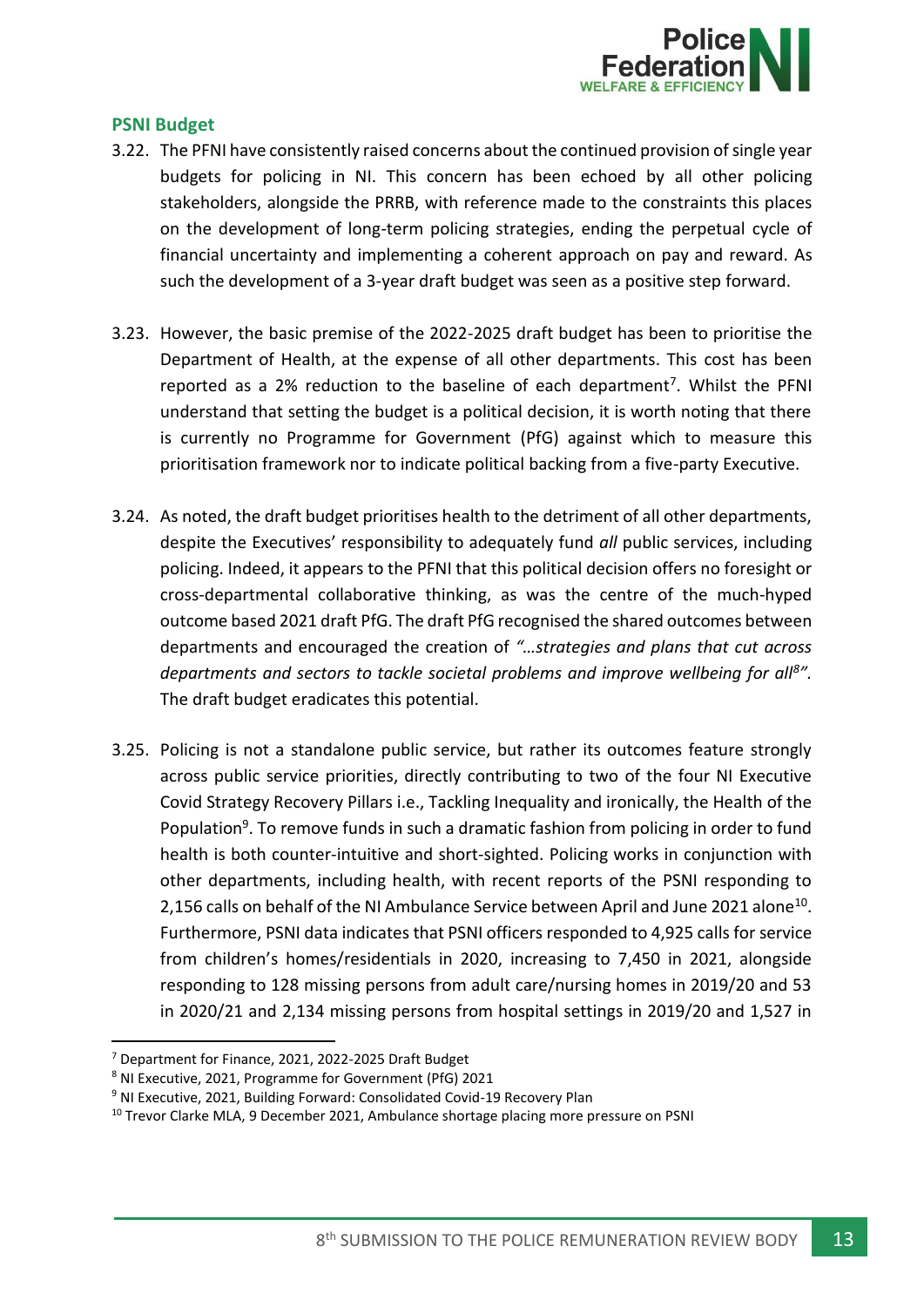

 $2020/21^{11}$ . No one is seeking to dispute the importance of health, education and infrastructure for society; however, it is good and effective policing which stabilises the fabric of society to allow these other public services to operate.

- 3.26. Far from future proofing a key public service, the budget allocations provided to the Department of Justice in the draft budget (of which the PSNI accounts for approximately 80%) would devastate policing in NI. It is anticipated that this would create financial pressures within the PSNI of over £225million over three years, just to standstill<sup>12</sup>.
- 3.27. The proposed budget allocations would put the service on an emergency footing and have a direct impact in the following areas:
	- A reduction in officer numbers to 6,027 over the 3-year period (a stark contrast to the 7,500 agreed within the New Decade, New Agreement deal of 2020 and to the £2billion investment in policing and the recruitment of 20,000 "additional" officers in England and Wales). A reduction of this magnitude could take a decade to reverse
	- A reduction in the visibility, accessibility and responsiveness of policing in NI
	- A reduction in proactive policing services as well as key services to communities such as serious crime investigations
	- A reduction in activity in collaborative areas such as within the health and mental health arenas
	- A reduction in public confidence
	- A direct impact upon modernisation plans
	- A reduced capacity to keep people safe
- 3.28. Despite the fact that this budget remains in draft format, the direct impact of it has already begun to emerge following the deferral of the recruitment of 85 new officers in February and March of this year due to the financial uncertainty posed<sup>13</sup>.

#### \*\*\*\*\*\*\*

3.29. The commentary on the impact of the three-year draft budget was compiled prior to the collapse of the NI Executive, which has prevented the draft budget from being passed in the NI Assembly. Despite the fact that this budget is no longer an imminent

<sup>11</sup> PSNI Data, 2022, unpublished

<sup>12</sup> PSNI Data, unpublished

 $<sup>13</sup>$  Julian O'Neill, BBC, 22<sup>nd</sup> January 2022, PSNI postpones recruitment of 85 officers over finances</sup>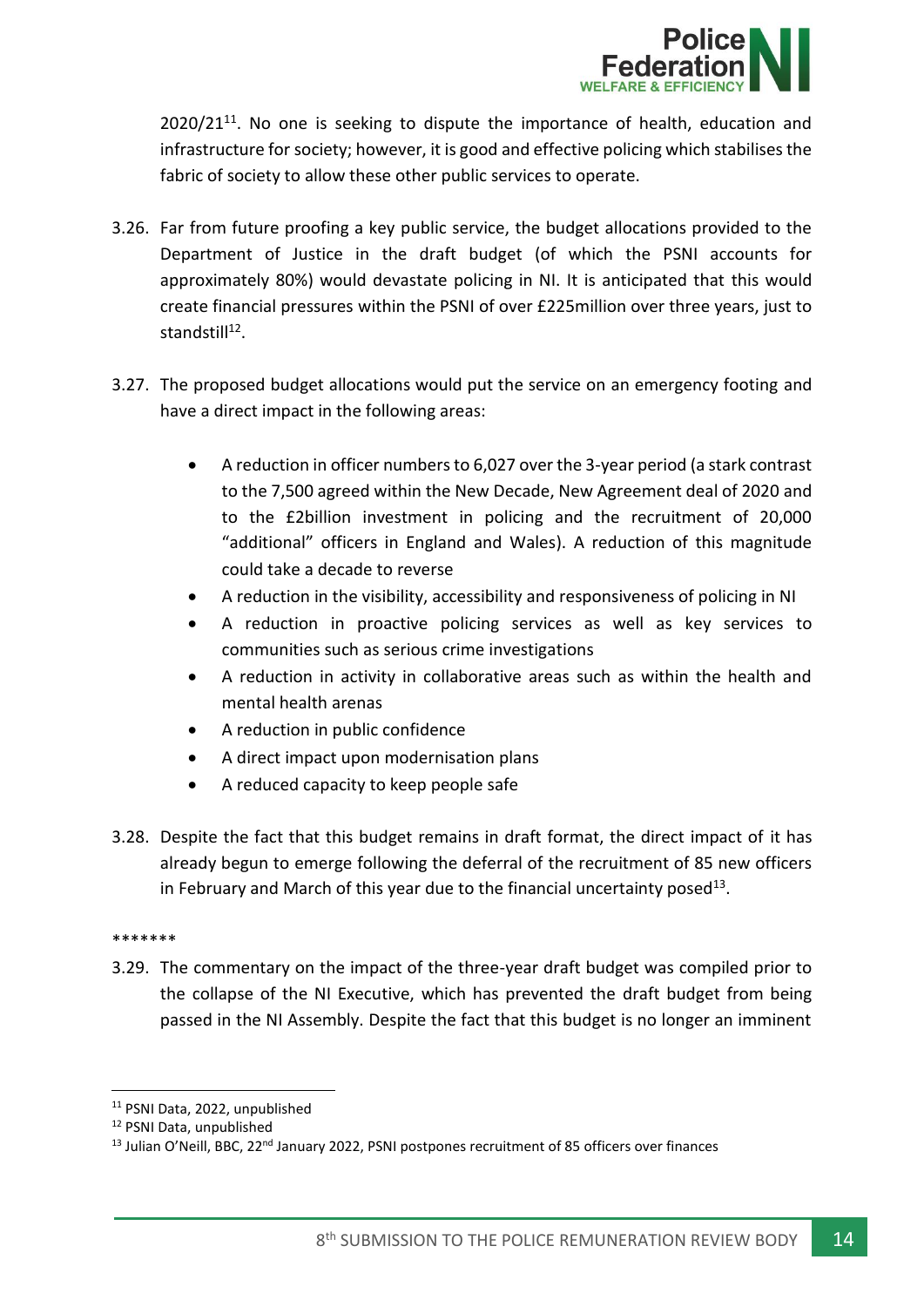

reality in NI, we have left the commentary in this report as a stark and very real indicator of the implications of political decision-making on a key public service.

3.30. Whilst the PFNI have been vocal about the significant negative implications the draft three-year budget had for policing in NI, the absence of a functioning Executive and the lack of any clear budgetary planning does little to improve the current situation. Whilst the PSNI are no longer facing a £225m deficit over three years, the short-term financial outlook is no more positive, with a very high degree of financial uncertainty over this year and beyond alongside significant and on-going budgetary pressures.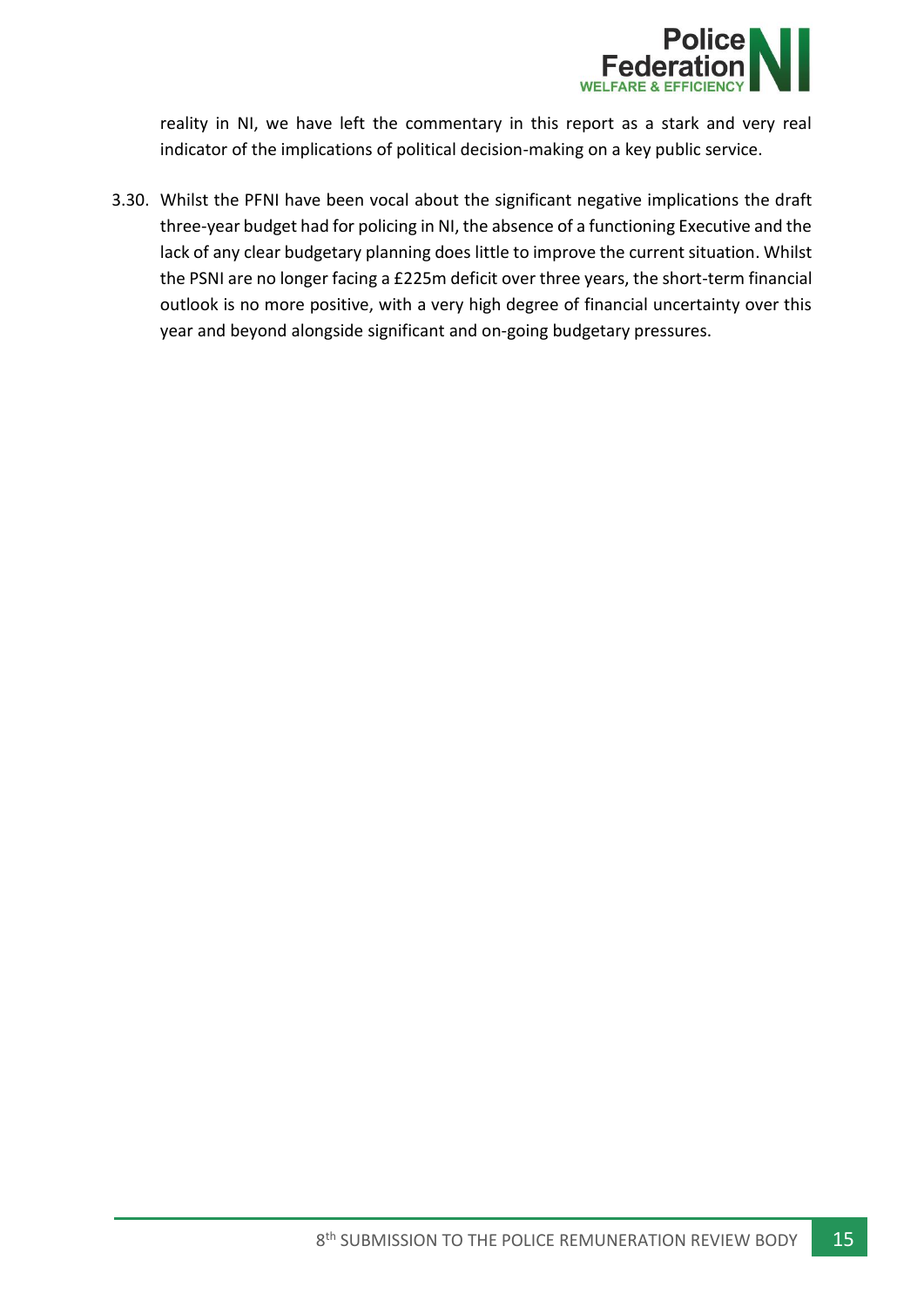

## <span id="page-16-0"></span>**4. WORKING ENVIRONMENT**

4.1. This section of our submission aims to provide an updated profile of the current NI policing environment. The working environment in which policing operates is directly influenced by a number of external factors, this includes an understanding of the type and scale of direct and derived demand placed on the service, alongside a consideration of how additional societal complexities such as Brexit and Covid-19 have altered demand and complicated the affiliation between policing and the public. These issues feed directly into the internal working environment, where issues of officer numbers correlate with policing response and workload, as evidenced through high levels of overtime working, on-call working, sickness absence and increased levels of low personal morale.

#### <span id="page-16-1"></span>**Demand**

- 4.2. The demand on policing in NI remains high. The range of crime and non-crime incidents that the PSNI are required to deal with has not reduced nor has the complexity of the cases that are presented. As previously reported, the PSNI are still faced with the challenging role of 'plugging gaps' in other public services, including mental health provision, providing care for vulnerable people or as already evidenced responding to calls on behalf of the NI Ambulance Service.
- 4.3. There has been a general upwards trend in the volume of crime incidents (including fraud) recorded by the PSNI since 2012/13 (see Figure 1), increasing from 100,389 recorded incidents to 110,745 incidents in 2019/20. This trend was interrupted in 2020/21 due to Covid-19 restrictions, however despite the on-going impact of Covid-19 throughout 2021/22, early indicators are that overall crime related demand in NI will surpass the 2019/20 level. A total of 93,918 criminal incidents (including fraud) were recorded by the PSNI during the first ten months of 2021/22<sup>14</sup>. Based upon monthly average crime rates, it is likely that annual recorded crime for 2021/22 will increase to 113,000 recorded incidents across the financial year. This would equate to the highest annual number of recorded crimes in NI since 2006/07.
- 4.4. The longer-term crime trends in NI outlined in our previous reports remain, with violence against the person crimes accounting for 44% of all crime in the first ten months of 2021/22, sexual offences accounting for 4%, fraud 5%, theft 19%, criminal damage 16% and other crimes including drug offences, possession of weapon offences

<sup>&</sup>lt;sup>14</sup> PSNI, 2022, Police Recorded Crime Statistics, Monthly update, period ending 31<sup>st</sup> January 2022, crime tables, excel spreadsheet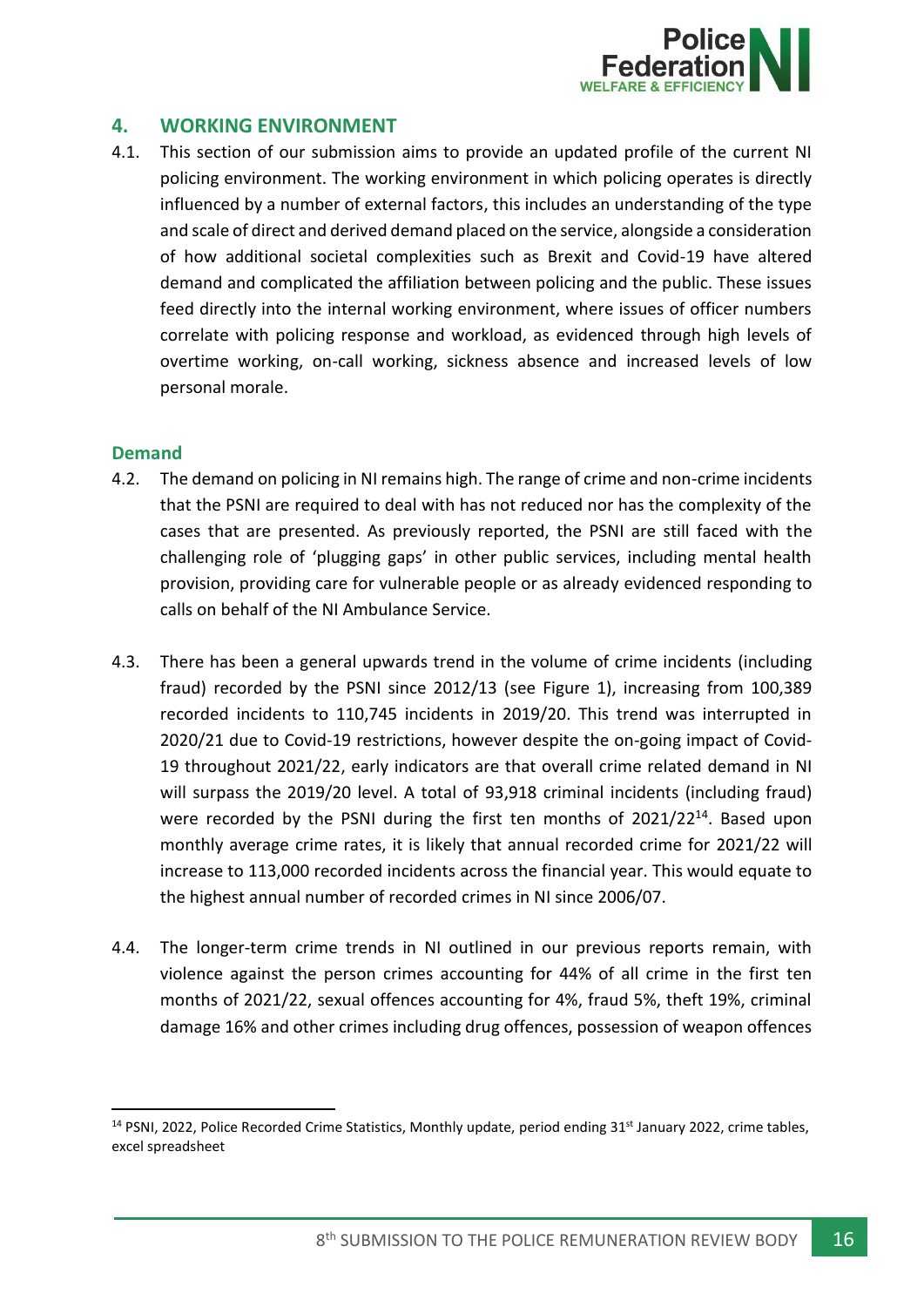

and public order offences accounting for 12%<sup>15</sup>. In addition to these offences, the PSNI have also dealt with:

- 25,128 domestic abuse incidents<sup>16</sup> between April and December 2021
- 2,494 hate motivated incidents<sup>17</sup> between April and December 2021
- $\bullet$  50,361 anti-social behaviour incidents<sup>18</sup> between April 2021 and January 2022
- 3,164 road traffic collisions between January and September 2021, involving 4.753 road traffic casualties<sup>19</sup>
- 27,979 motoring offences<sup>20</sup> between April and November 2021
- 25,503 people who were stopped, searched<sup>21</sup> and questioned between January and December 2021
- 4.5. Much of what was reported by the PFNI in our previous submission in relation to Covid-19 and the impact on policing in NI remains applicable today. The way in which the pandemic both challenged and complicated the role of policing in society continues to be felt and it is likely that this will persist for some time. Policing can only operate effectively when based on the consent of the communities it serves and whilst the powers provided to policing during the pandemic were based in law (albeit confusing and frequently changing law), for many in society they stepped away from the realm of consent and into the everyday lives of ordinary, typically law-abiding citizens. It will undoubtedly take time for the relationship between policing and society to fully repair, however in the interim police officers must continue to deal with the fall out, and all key policing stakeholders must be mindful of the impact of this.

<sup>&</sup>lt;sup>15</sup> Authors calculations

<sup>&</sup>lt;sup>16</sup> PSNI, 2022, Latest Domestic Abuse Statistics, Quarterly update, period ending 31 December 2021, Summary Tables, Excel Spreadsheet

<sup>&</sup>lt;sup>17</sup> PSNI, 2022, Latest Hate Motivation Incidents, Quarterly update, period ending 31 December 2021, Summary Tables, Excel Spreadsheet

<sup>18</sup> PSNI, 2022, Latest Anti-Social Behaviour Statistics, Monthly update, period ending 31 January 2022, ASB Tables, Excel Spreadsheet

<sup>&</sup>lt;sup>19</sup> PSNI, 2022, Police Recorded Injury Road Traffic Collisions and Casualties, 1<sup>st</sup> January 2021 to 30<sup>th</sup> September 2021

<sup>&</sup>lt;sup>20</sup> PSNI, 2022, Motoring Offence Statistics, Monthly Publication, published 27 January 2022, Accompanying Spreadsheet

<sup>&</sup>lt;sup>21</sup> PSNI, 2022, Stop and Search Statistics, quarterly update to 31 December 2021, Accompanying Excel spreadsheet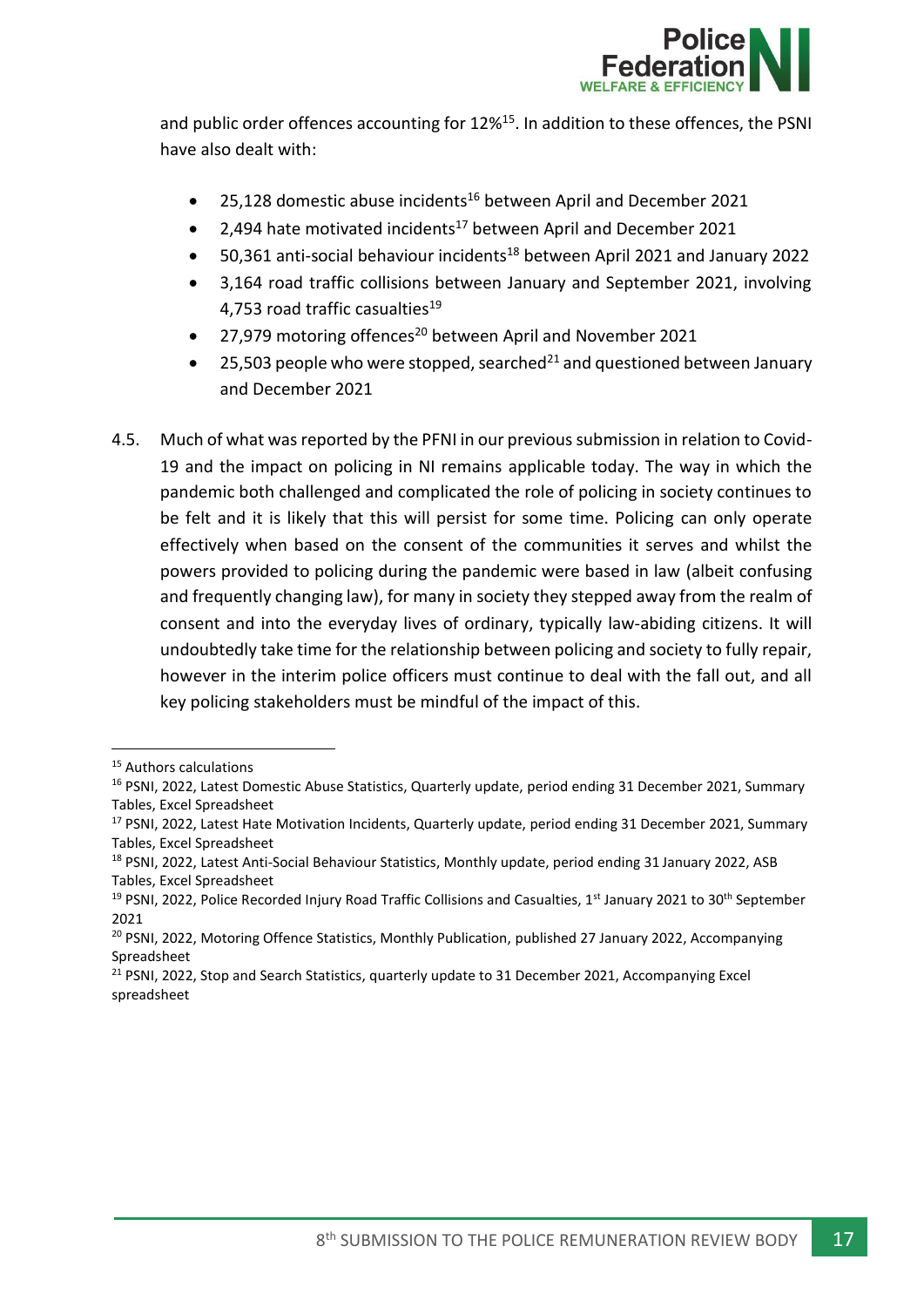

- 4.6. Whilst the strictest lockdown measures were implemented in 2020 and the early part of 2021, police continued to play a key role in *encouraging* compliance with rules, regulations and guidance throughout the latter part of 2021 and into 2022. In NI there were attempts to re-centre the role of the police in the *enforcement* of regulations, specifically in relation to mask wearing, however a more sensible partnership approach with businesses and transport operators was adapted with engagement and encouragement a central feature.
- 4.7. The PFNI position has remained that collaborative action is the only sustainable way forward and that the key role for police officers emerges where matters escalate, and intervention is deemed necessary to support staff. This position is borne from the extreme pressures and demands already placed on an under-resourced policing system, which are unrelenting in ordinary times, but which have been exacerbated by additional Covid-19 related demand. However, in addition, there is a very real need to consider the issue of public confidence in policing and rebuilding the dual principles of policing with the community and policing with consent. The PFNI believe that this will become increasingly important over the coming months and years as policing seeks to emerge from the shadow of Covid-19 and rebuild its place within the communities it serves. The role of visible neighbourhood policing will become increasingly important to this, however ongoing reports of reduced PSNI officer numbers and falling proactive policing are of great concern in this regard.
- 4.8. The Covid-19 pandemic impacted heavily on PSNI officer roles, caring responsibilities, childcare provisions and their health, and this continued to be evident throughout the second year of the pandemic. As a frontline service, officers were frequently working in environments which exposed them to Covid-19, and in extreme settings were faced with the weaponization of the virus as members of the public purposefully spat at or coughed on officers whilst claiming to be Covid-19 positive. These dangers have not disappeared. The most recent PSNI data available to us identifies that since 16 March 2020:
	- 3,445 PSNI officers have tested positive for Covid-19 and
	- 11,209 periods of self-isolation have been recorded by PSNI officers
- 4.9. The impact of the pandemic on policing and on police officers forms an important component of the perfect storm which is currently facing policing. In order to evidence the significance of this issue within policing, respondents to the PFNI 2021 Workforce Survey were asked a range of questions relating to policing the Covid-19 pandemic. The results identify that: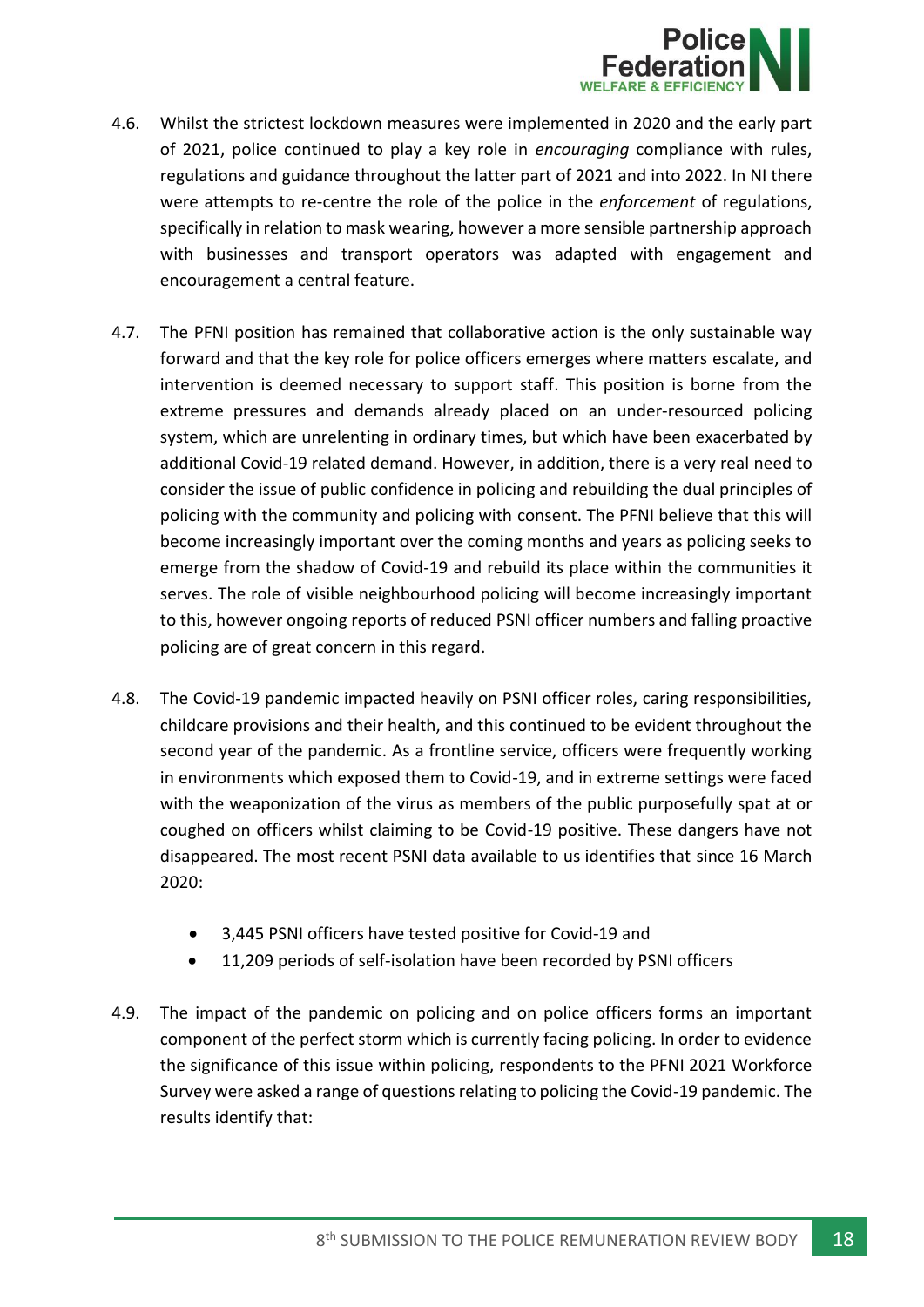

- 33% of respondents (approximately 780 officers) reported that they had, or think they have had, Covid-19 at some point since the beginning of the pandemic. 50% of respondents stated that they did not believe they had had Covid-19 and the remaining 17% were unsure.
- Of those who reported that they had, or think they have had Covid-19, 48% reported that they believed they contracted it through work-related activities. 25% reported contracting the virus through non-work-related activities and 28% were unsure.
- 61% of respondents reported that they had been forced to self-isolate at home at some point during the pandemic, with a further 28% reporting that they had to take time off to look after dependents who have been unwell with Covid-19 or isolating. 4% reporting having to work from home as they are deemed highrisk, with a further 3% identifying that they have family members who are deemed high-risk.
- 4.10. Respondents were also asked to consider their views on the management of the pandemic by the PSNI:
	- Half of all survey respondents (50%) disagreed or strongly disagreed that the PSNI had managed the service well during the Covid-19 pandemic, compared to 24% who agreed or strongly agreed with this statement.
	- A key element of the management of Covid-19 involved the provision of appropriate items of Personal Protection Equipment (PPE) and despite half of respondents reporting that the service was not well managed well, 47% of respondents agreed or strongly agreed that they had access to all of the equipment they personally needed to protect them from Covid-19 whilst at work. A third of respondents (33%) disagreed or strongly disagreed that they had access to the PPE they required.
	- A significant majority of respondents (80%) disagreed or strongly disagreed that the new policing powers which were introduced to manage Covid-19 were clear. This includes 51% who strongly disagreed. Just 5% of respondents agreed or strongly agreed with this statement.
	- In a clear nod to those policing stakeholders who operate outside of everyday policing, 65% of survey respondents disagreed or strongly disagreed that the exposure to risk of policing during the Covid-19 pandemic has been fully understood, suggesting that a majority of officers believe the level of risk they faced personally, as a result of their public service, is not entirely recognised. 18% of respondents neither agreed nor disagree with this statement.
	- A majority of survey respondents (72%) also disagreed or strongly disagreed that the degree of priority given to police officers during the vaccination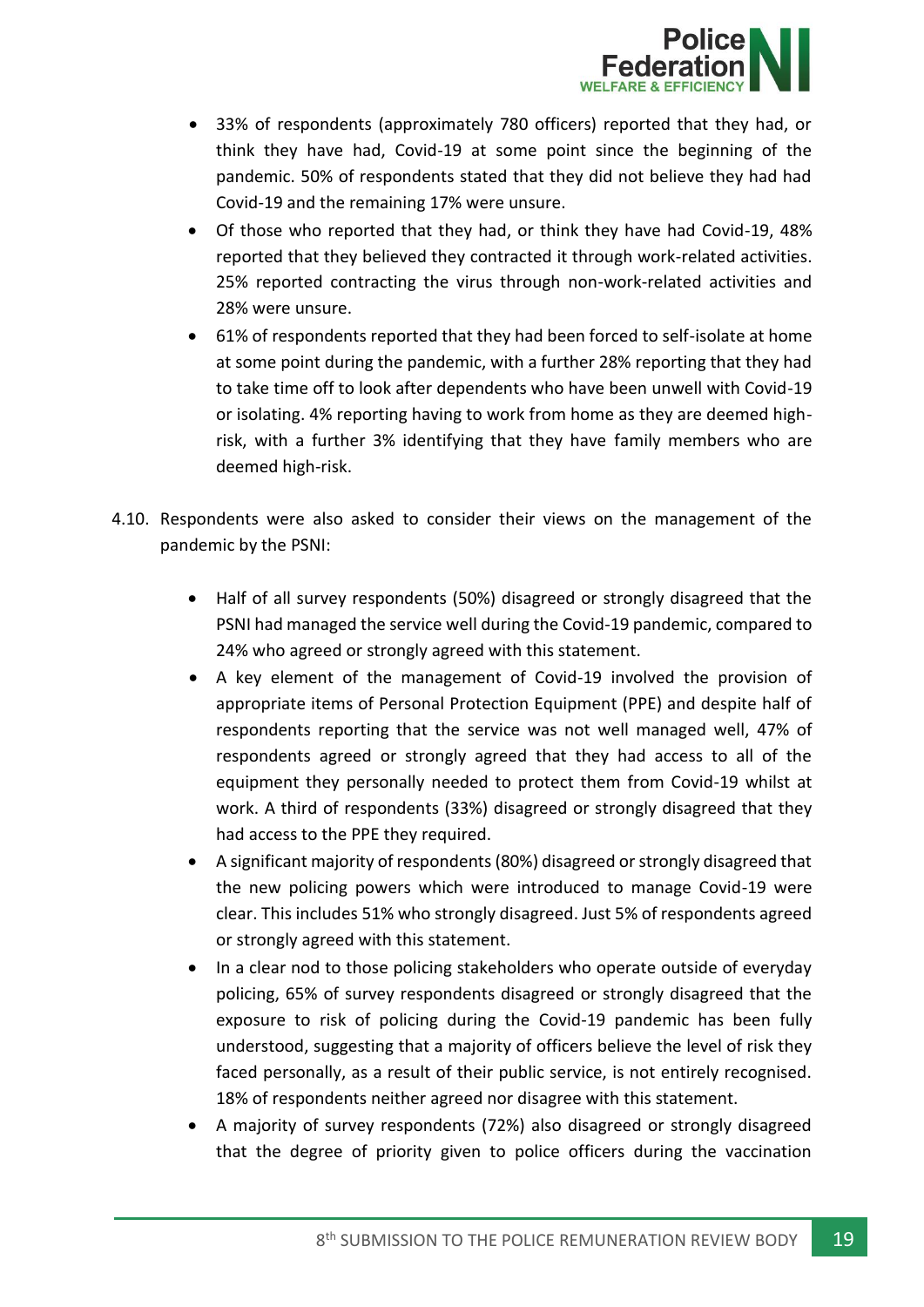

programme was fair. This includes 48% of respondents who strongly disagreed. Just 8% of survey respondents agreed or strongly agreed with this statement.

"Having been a frontline worker going in and out of homes during Covid I found it disgraceful that police officers were not given access to early Covid vaccinations. Having to deal with persons spitting in your face knowing that you had to wait until you were in the age-appropriate group to be vaccinated was about as morally degrading as anything I have dealt with during my existence" (Constable, 6-10 years' service)

"No early vaccine for police even though as an LPT officer we were expected to stay on the front line and be out in the midst of it. I feel let down and completely unappreciated due to Covid 19" (Sergeant, 16-20 years' service)

"As a frontline service, we should have been vaccinated earlier in the pandemic. As a response officer, the public we deal with did not socially distance and one my colleagues who was extremely careful in the job contracted through Covid in work and infected half our section… an early vaccination… would have prevented this and all the serious Covid sickness within PSNI" (Constable, 11-15 years' service)

"I do not think the mental health impact of those policing frontline during the covid pandemic has truly come to light and this will be seen for years to come" (Constable, 16- 20 years' service)

- 4.11. Perhaps unsurprisingly Covid-19 featured as a key issue throughout the PFNI 2021 Workforce Survey. This included a survey section which examined the impact of the policing response to a series of high-profile international, national and local events, all of which emerged as a result of, or were altered due to, Covid-19. The results show that:
	- Half of all survey respondents reported that these high-profile international, national and local events have had a negative effect on their ability to perform their day-to-day policing role. 45% of respondents stated that these events had no effect on their ability to perform their policing role, whilst 4% reported a positive effect.
	- More than three in every five respondents (61%) stated that the events in question had a negative or very negative effect on how they feel about being a police officer. 32% reported the events had no effect on how they feel about being a police officer, whilst 8% reported a positive or very positive effect.
	- A significant majority of respondents, 85%, reported that the public perception of the PSNI as an impartial police service has been negatively or very negatively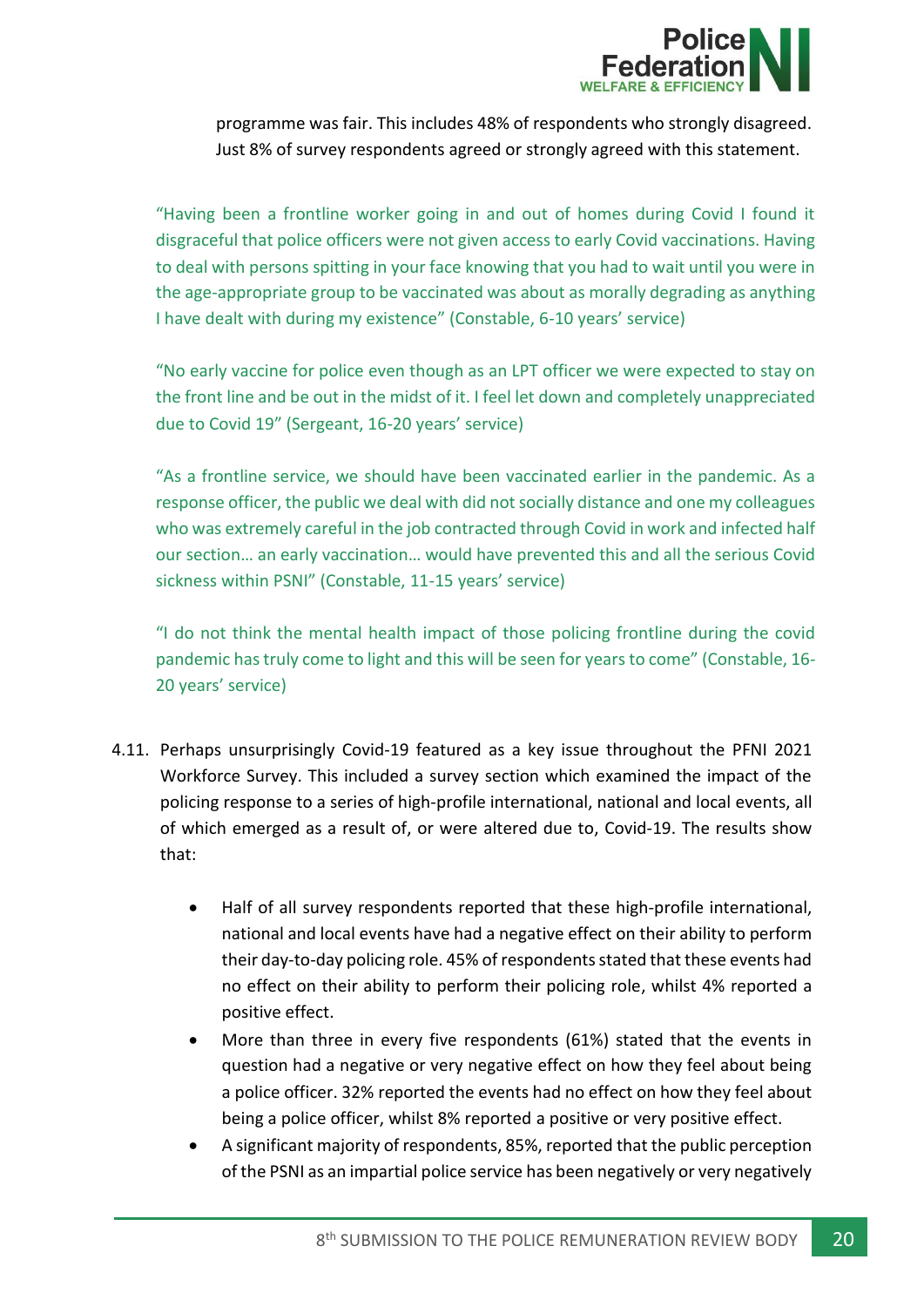

affected. 13% of respondents stated that the public perception of an impartial police service had not been affected at all, whilst 2% reported a positive effect.

- A majority of respondents (56%) also reported that their own perception of the PSNI as an impartial police service had been negatively affected by the events in question. 39% of respondents reported that the events had no impact on their own perception of an impartial police service, whilst 5% reported a positive effect.
- 4.12. In addition to dealing with demand from both crime and non-criminal incidents, proactive policing, providing support to other key public services and dealing with the outworkings of Covid-19 regulations, policing demand in NI has also been directly affected by Brexit and the implications this has for community related tensions here. Following the UK formally leaving the EU on the 31 January 2021, and the end of the transition period in December 2020, trading arrangements between NI, Great Britain and the EU have been operating as per the NI Protocol. The NI Protocol was devised, agreed upon and subsequently signed by the UK Government and the EU and has the effect of keeping NI in the EU's single market for goods in order to ensure no hard border on the island of Ireland.
- 4.13. However, as reported last year the NI Protocol has been beset by a myriad of issues in respect of the delivery of a variety of goods and has created significant discontent amongst the Unionist politicians and communities in NI. The NI Protocol is viewed by some within NI, predominately Unionists, as diminishing NI's place within the UK due to the construction of an internal trade barrier. Such is the Unionist opposition to the protocol that it has resulted in the collapse (once again) of the NI Executive.
- 4.14. Notwithstanding the significant political and operational implications of such political decisions in NI, it is important to recognise that such political instability also has serious implications for societal cohesion, and when combined with the growing sense of dissatisfaction from within the Unionist community regarding the NI Protocol, it is a fair assessment that the situation remains very uncertain and that Brexit related community tensions remain high. As such the potential for the eruption of serious public disorder, equivalent to that last witnessed during Easter 2021 $^{22}$ , remains very real. Indeed, since Easter last year there have been a number of sporadic incidents

https://www.bbc.co.uk/news/uk-northern-ireland-56664868

<sup>&</sup>lt;sup>22</sup> BBC, 8 April 2021, Belfast: Rioting 'was worst seen in Northern Ireland in years',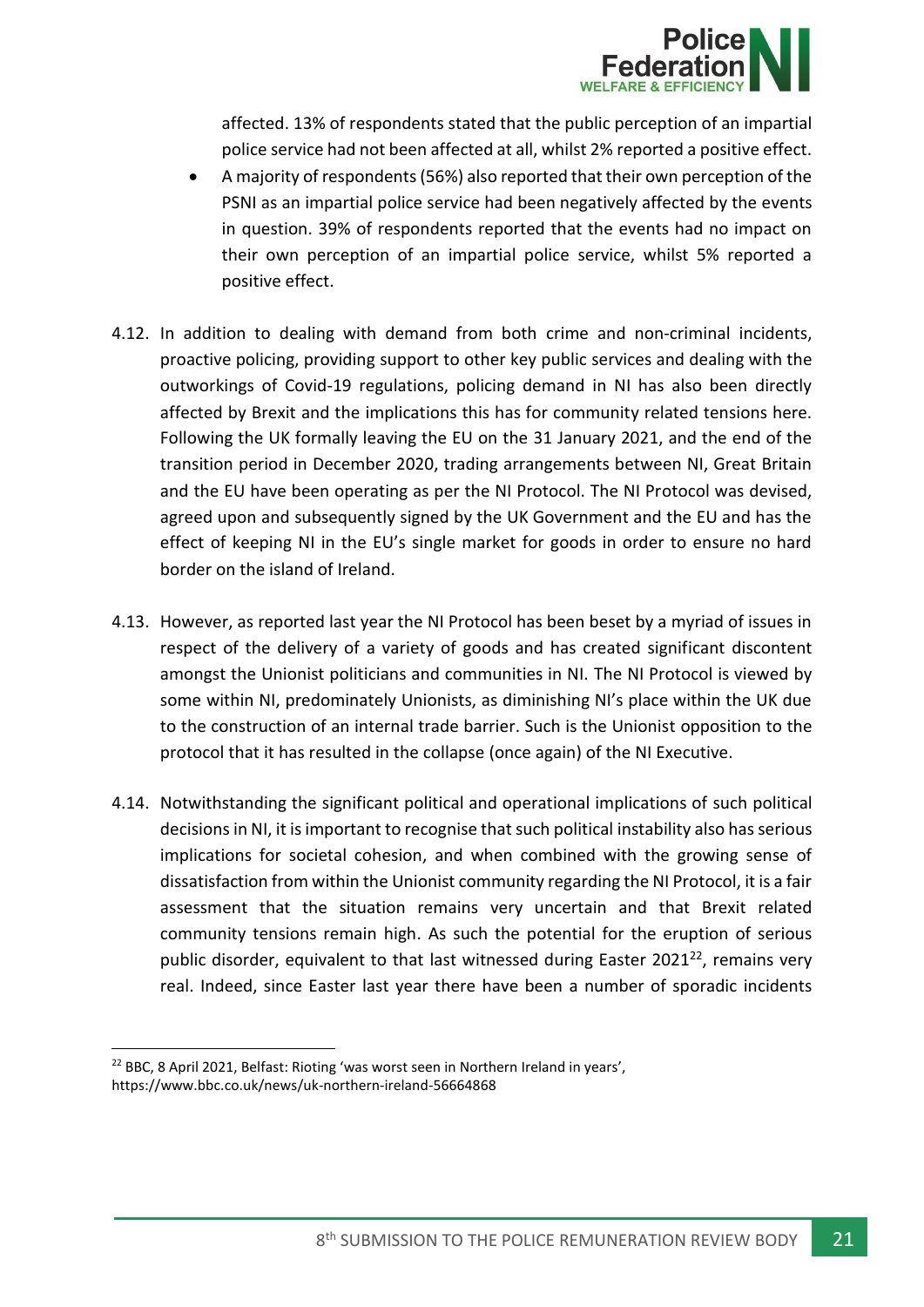

involving the hi-jacking and burning of public buses<sup>23 24</sup> as well as localised trouble at various community interfaces. The addition of what is likely to be a fiercely fought local election campaign and a turbulent period of political wrangling following the election is likely to further fuel this highly energised environment.

4.15. The monitoring and management of this demand remains a very real concern for policing in NI. As we noted last year, the mix of Covid-19 related issues and significant Brexit complexities have politicised policing in NI to a level not seen for some time and this is a worrying development for those tasked with maintaining order and keeping people safe.

## <span id="page-22-0"></span>**PSNI Officer Numbers**

- 4.16. The New Decade, New Approach deal signed in January 2020 stated that "The Executive will increase police numbers to 7,500<sup>25"</sup>. This remains the most up-to-date political agreement relating to police officer numbers in NI and forms a commitment to reinstating officer numbers to that envisaged in the Patten Report and deemed appropriate in the absence of a "permanently peaceful society<sup>26"</sup>. Unfortunately, it would simply be inaccurate to describe the environment in NI as 'permanently peaceful' and as such, both the rationale and political agreement for increasing officer numbers to 7,500 remain current and necessary.
- 4.17. With this in mind, and considering the impact of the additional Brexit related funding secured in 2019 and ringfenced funding for 'staffing' in 2021/22, the PFNI previously reported upon the benefits of increased officer numbers and the drive towards realising an officer headcount of 7,500. This positive trend continued throughout 2021,

 $23$  BBC News, 1 November 2021, Newtownards: Bus hijacked by masked men and set on fire, https://www.bbc.co.uk/news/uk-northern-ireland-59117071

<sup>&</sup>lt;sup>24</sup> Belfast Telegraph, 7 November 2021, Bus hijacked and set on fire near loyalist estate,

https://www.belfasttelegraph.co.uk/news/northern-ireland/bus-hijacked-and-set-on-fire-near-loyalist-estate-41028155.html

<sup>&</sup>lt;sup>25</sup> New Decade, New Approach, January 2020,

https://assets.publishing.service.gov.uk/government/uploads/system/uploads/attachment\_data/file/856998/ 2020-01-08\_a\_new\_decade\_\_a\_new\_approach.pdf

<sup>&</sup>lt;sup>26</sup> The Patten Report, 1999, The Independent Commission on Policing in Northern Ireland, 'A New Beginning: Policing in Northern Ireland'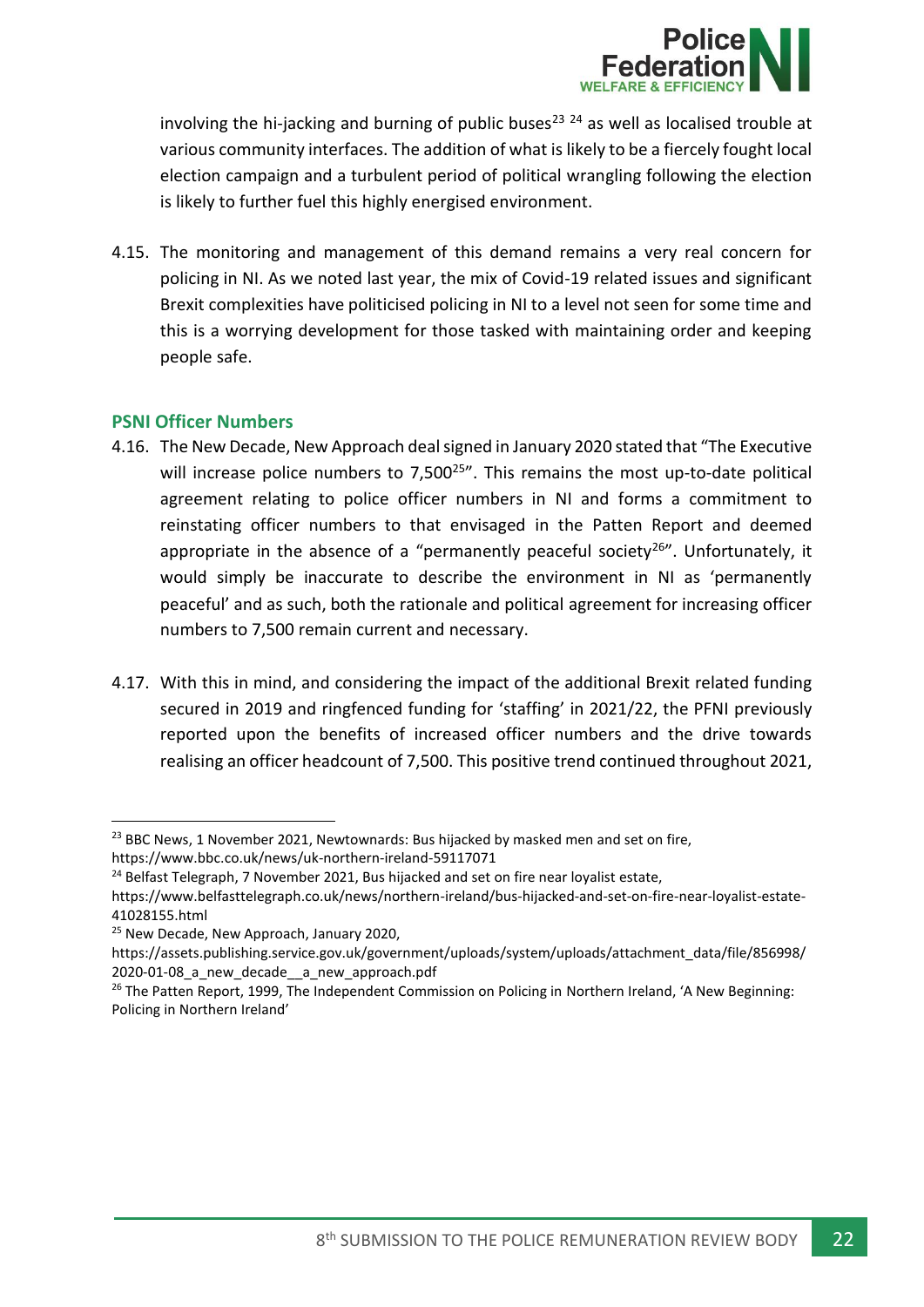

with numbers surpassing 7,000 in early  $2022^{27}$  (see Figure 2). However, as previously alluded to the direct and indisputable impact of the draft budget and the more than £200m hole it leaves in the PSNI budget over the next three years, will inevitably be felt in officer numbers which are projected to fall to 6,027 by 2025. These are not scare tactics, but rather the real-life implications of such severe budgetary reductions, and directly evidenced by the decision taken by the PSNI to defer the recruitment of 85 officers in February and March of this year, due to financial uncertainty. These outcomes are in direct contradiction of the political agreement signed in 2020 and pose a stark contrast to the £2bn investment in policing in England and Wales and the recruitment of an 'additional' 20,000 officers through 'operation uplift'.

- 4.18. The management of officer numbers requires a delicate balance. Recruitment is a prolonged process, culminating in six months training prior to attesting as a police Constable. Furthermore, recruitment needs must be assessed alongside outflow levels and attrition rates as officers continue to exit the service for a variety of reasons. We have previously reported upon the potential for large numbers of officers to retire from the service as the ex-RUC Full-Time Reserves became eligible to maximise their pension. The PFNI remain concerned regarding the impact of a potentially large number of retirements from the service. The most recent PSNI data indicates that in January 2022 267 officers were eligible to retire *immediately* with a full pension and that by the end of 2022 this will include an additional 418 officers, meaning that in just one year the service could lose 685 experienced officers – this equates to 10% of the service. A further 550 officers will maximise their pension by the end of 2023 and 683 by the end of  $2024^{28}$ .
- 4.19. In their 2021 report to the PRRB, the PSNI noted that the rate at which officers leave within a year of achieving 30 years' service has increased from under 50% in 2012/13, to approximately 60% in recent years<sup>29</sup>. Should 60% of those who are eligible to retire immediately, or by the end of 2022, leave within 12 months of attaining 30 years' service, approximately 411 officers will retire from the service by 2023. This would be more than double the total number of retirements recorded in 2020/21 (156) and 2019/20 (203) and would have significant implications for officer numbers and experience. It is also worth noting the cyclical impact of such a significant and immediate reduction in officer numbers which may well have a cumulative effect of

<sup>27</sup> PSNI, 2022, Strength of Police Service Statistics, https://www.psni.police.uk/inside-psni/Statistics/strengthof-police-service-statistics/

<sup>28</sup> PSNI Data, unpublished

<sup>&</sup>lt;sup>29</sup> PSNI, 2021, Submission to the Police Remuneration Review Body, Federated and Superintending Ranks and Senior Officers, 2021/22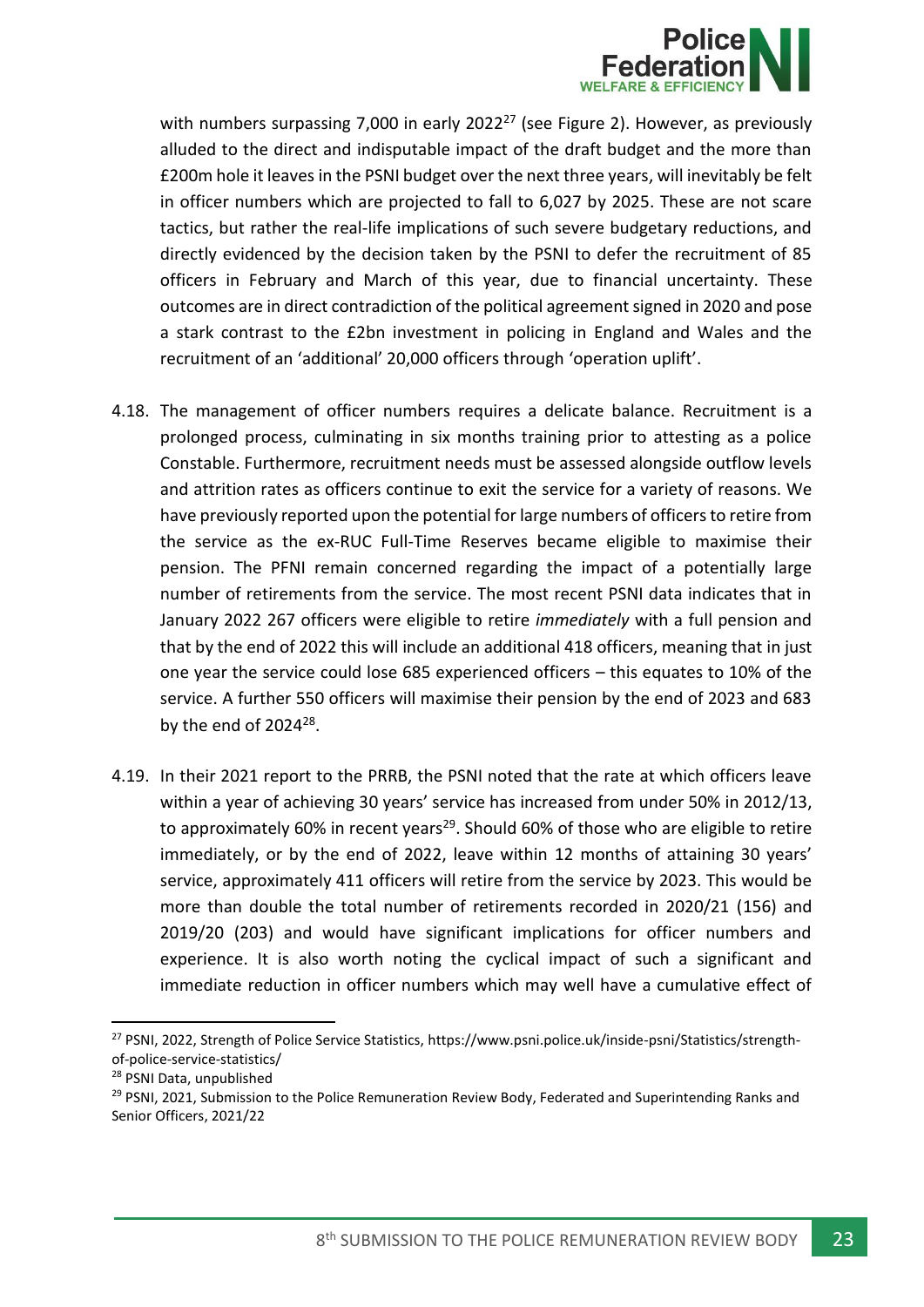

increasing the rate at which officers leave the service within a year of achieving 30 years' service.

- 4.20. PSNI data identifies that a total of 269 officers exited the service during 2020/21 (see Figure 3). This is the lowest outflow level recorded since 2013/14 and compares to 358 in 2019/20 and 408 in 2018/19. The reduction in officer outflow was evident in both medical retirements, down from 88 in 2019/20 to 61 in 2020/21 and retirements, reducing from 203 in 2019/20 to 156 in 2020/21 $30$ . It is likely that the Covid-19 pandemic has had an impact in delaying retirement plans as officers' sense of public service duty and resolve intensified in the face of a crisis. However, initial data from the first nine months of 2021/22 indicates an increase in outflow once again. Between April and December 2021/22 there have already been 67 medical retirements and 139 retirements from the service. Based on monthly averages, it is likely that the number of officers exiting the service in 2021/22 will surpass 380.
- 4.21. Between 2011/12 and 2020/21 the average number of annual voluntary resignations from the PSNI was 47, with a high of 56 in 2017/18 and a low of 32 in 2011/12. However, in the first nine months of 2021/22 alone there have already been 67 voluntary resignations from the PSNI<sup>31</sup>. Based on current monthly averages, it is likely that the total number of voluntary resignations from the PSNI during 2021/22 will be close to 90; double that recorded in 2020/21. This increase in resignations is a worrying development, which should be a concern to all policing stakeholders as it is indicative of an increase in the level of dissatisfaction across the workforce which has been evidenced throughout the PFNI 2021 Workforce Survey and which forms a core element of the 'perfect storm' which the PFNI believe is currently facing policing in NI.

#### <span id="page-24-0"></span>**Daily Working Realities**

4.22. The PFNI have previously reported upon the decrease in the volume of pre-detailed overtime hours undertaken by PSNI officers, reducing from a series high of 2.34million hours in 2013/14 to 1.39million hours in 2019/20. This trend continued into 2020/21 with a total of 1.20million pre-detailed overtime hours worked – a reduction which correlates with the on-set of Covid-19 restrictions in 2020/21 and the associated decline in the level of recorded crime incidents during the year (see Figure 4). However, as the PFNI anticipated in our previous report, as Covid-19 restrictions reduced and the social economy reopened, alongside the return of large scale public gatherings and an associated increase in levels of crime, the number of pre-detailed overtime hours has once again increased, reaching 994,006 by December 2021/22 – which when

<sup>30</sup> PSNI Data, 2022, unpublished

<sup>31</sup> PSNI Data, 2022, unpublished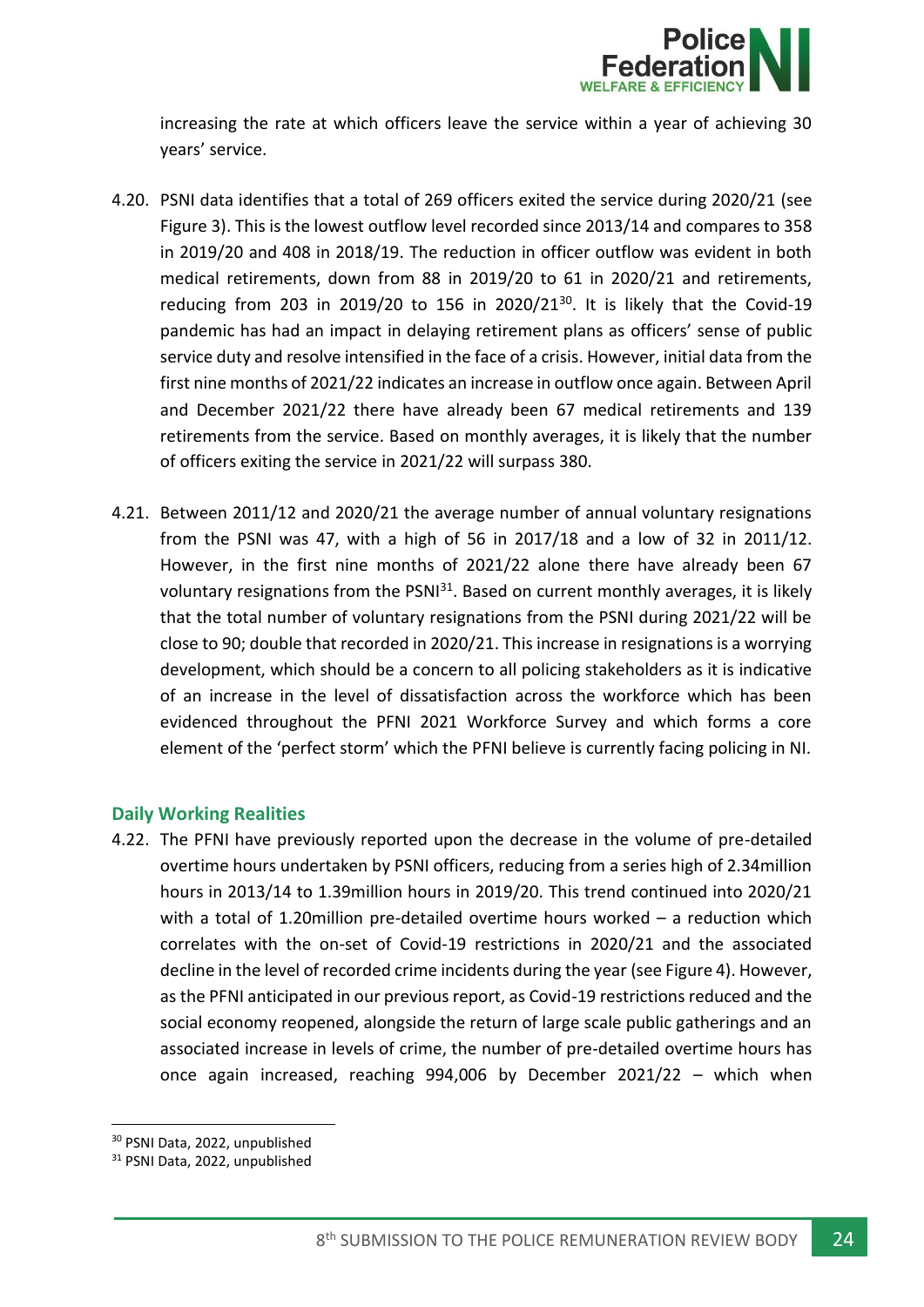

considered as a monthly average indicates that total pre-detailed overtime hours for 2021/22 will return to 2019/20 levels of 1.33m hours<sup>32</sup>.

- 4.23. As previously noted, the overall trend of a reduction in pre-planned overtime has coincided with a subsequent increase in the number of casual overtime hours, increasing from a series low of 24,160 casual overtime hours worked in 2013/14, to a series high of 45,981 hours in  $2019/20^{33}$  – a 90% increase in six years. Whilst casual overtime hours also decreased in 2020/21, early evidence indicates the likelihood that they will increase again in 2021/22. It is worth reiterating that whilst casual overtime is a cheaper alternative for the service, it often comes with a higher price for the officer as it involves little to no advance warning of the requirement to remain at work and of course, also excludes the additional 30 minutes of unpaid overtime where retention is not pre-detailed following a shift. When this type of overtime becomes a frequent expectation, this can have implications for work-life balance and health and wellbeing, in particular where it is additional to an extended shift length. This additional burden and its impact *must* form a key consideration in all discussions on working hours and overtime within policing.
- 4.24. In addition to overtime, the analysis of the utilisation of the On-Call allowance also provides an additional measure of demand and an increased understanding of the working practices of serving PSNI officers. As shown in Figure 5 the number of periods of On-Call remained stable between 2017/18 and 2019/20, averaging at approximately 86,400 during the year. However, coinciding with the on-set of Covid-19 restrictions in 2020/21, the number of periods of On-Call increased by 40% to 121,207, whilst the number of officers claiming the On-Call allowance was 1,673. In the first nine months of 2021/22 PSNI data indicates that there have been 53,991 periods of On-Call<sup>34</sup>, giving a monthly average of 5,999. When averaged over the financial year, it is likely that the total number of On-Call periods will reduce below 80,000 once again.
- 4.25. Sickness absence levels within the PSNI fell for the last two consecutive years, from an average of 13.92 working days lost per officer in 2018/19, to 12.65 days in 2019/20 and to 11.14 days in 2020/21 (see Figure 6). Whilst a positive outcome, the average number of working days lost due to sickness absence within the PSNI remains high when compared to sickness figures from between 2008/09 and 2013/14 (i.e., the six years preceding the significant increase in sickness levels registered from 2014/15) which averaged at 9.28 working days lost. Furthermore, PSNI data indicates that whilst sickness levels reduced in 2020/21, there has been an average of 10.92 working days

<sup>32</sup> PSNI Data, 2022, unpublished

<sup>33</sup> PSNI Data, 2022, unpublished

<sup>34</sup> PSNI Data, 2022, unpublished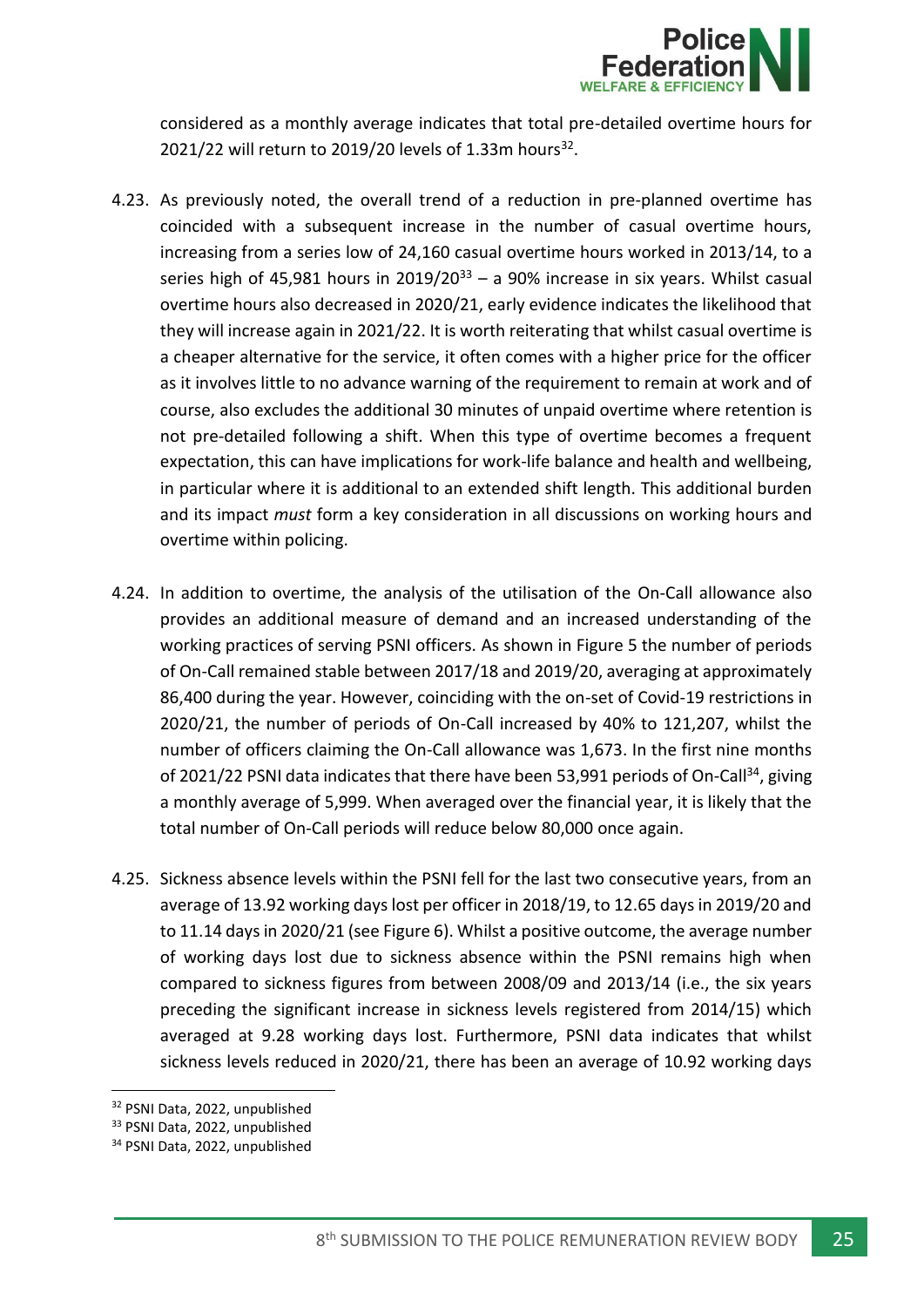

lost due to sickness absence in the first nine months of 2021/22, and that the projected annual total for the year will be 14.53<sup>35</sup>, surpassing *any* annual sickness figure since 2002/03.

- 4.26. A similar trend is also evident within the NI Civil Service with evidence of falling sickness absence rates in 2019/20 and 2020/21<sup>36</sup>, as Covid-19 related absences were removed from sickness totals and increased flexible working/working from home enabled employees to continue working despite suffering from perhaps more minor illnesses. Nevertheless, despite these similar trends the rate of reduction in sickness absence has been more gradual within the PSNI, and as previously noted looks set to reverse in 2021/22.
- 4.27. Sickness absence due to mental ill-health and psychological illness, like previous years, remains very high and this continues to be a significant cause for concern for the PFNI. The proportion of working days lost within the PSNI due to psychological illness has been increasing from 33% of all days lost in 2017/18 to 38% in 2020/21. Early indicators are that this will reduce to approximately 35% of working days lost in 2021/22<sup>37</sup>, however, at 35% this still constitutes an exceptionally high proportion of sickness absence and as noted last year this compares to a national average of approximately 11.6% of working days lost due to mental health in  $2020^{38}$ . There has been no significant alteration to our well-repeated concerns regarding the provision of timely mental health support for officers within the PSNI. These views are widely reported and have been echoed by policing partners and various inspection bodies including HMICFRS<sup>39</sup>.
- 4.28. The PFNI remain deeply concerned about the increasing number and severity of assaults perpetrated against PSNI officers and we are, of course, cognisant of the direct link between such attacks and sickness levels within the PSNI. A total of 3,018 assaults on police officers were officially recorded in 2020/21 – the highest number of recorded

<sup>37</sup> PSNI Data, 2022, unpublished

<sup>&</sup>lt;sup>35</sup> PSNI, 2021, Sickness Absence Management Information Report, unpublished

<sup>&</sup>lt;sup>36</sup> NISRA, 2021, Sickness Absence in the Northern Ireland Civil Service, 2020/21,

https://www.nisra.gov.uk/system/files/statistics/2021-Financial-Year-Absence-Report.pdf

<sup>38</sup> ONS, 2021, Sickness in the labour market,

https://www.ons.gov.uk/employmentandlabourmarket/peopleinwork/labourproductivity/articles/sicknessabs enceinthelabourmarket/2020

<sup>&</sup>lt;sup>39</sup> HMIC, 2020, The Police Service of Northern Ireland, An inspection of how well the service treats its workforce and the people of Northern Ireland, HMIC, London.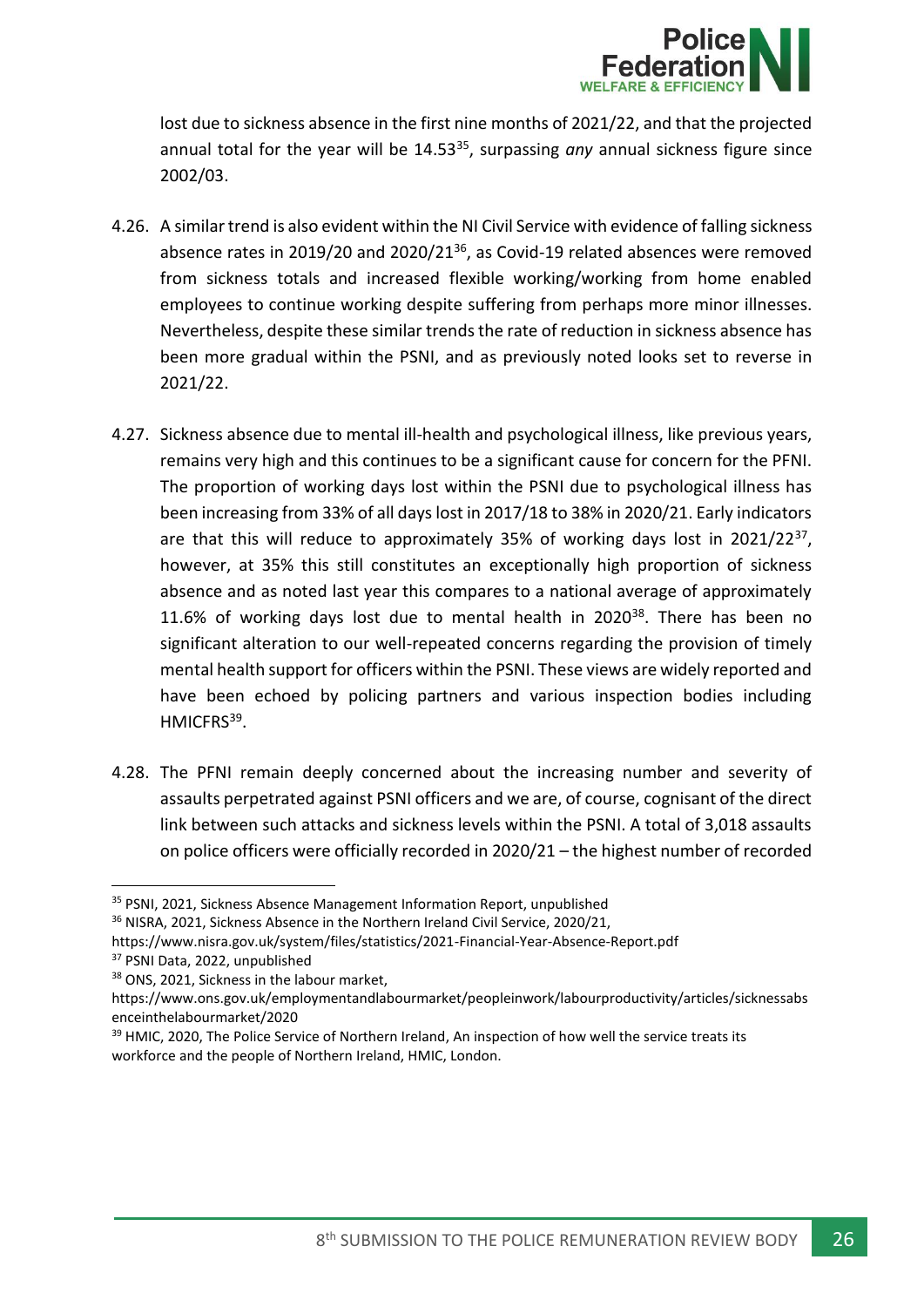

assaults against PSNI officers since 2013/14 and the significant public disorder incidents which emerged following the 'flag protests'. Of these 3,018, 26% resulted in injury to the officer, the highest proportion of assaults with injury since 2016/17. This is part of a now apparent upwards trend in assaults increasing by 17% since 2016/17 and is only a small part of the overall picture as many assaults continue to go unreported.

- 4.29. In addition, the weaponization of Covid-19 continues to feature in NI as officers remain under threat from the virus and from members of the public who spit or bite whilst claiming to be Covid-19 positive. Thankfully the PFNI are now able to report a positive move in terms of the wider roll out of Spit and Bite Guards for serving police officers in NI, as the NI Policing Board have now *eventually* accepted that they are a necessary piece of protective equipment for our members at all times, irrespective of the prevalence of Covid-19 in wider society. However, it remains a great source of frustration that as with many things in NI, it takes a significantly longer period of time to get to this final and agreed position, despite the weight of evidence available, the availability of this equipment in all other UK police forces and the backing from the PSNI Chief Constable for the roll-out.
- 4.30. The PFNI Workforce Surveys are the sole measure of morale within the PSNI, with respondents asked to consider morale on three levels i.e., service wide morale, team morale and personal morale. The PFNI conducted their third Workforce Survey in November 2021, providing a third update to issues of morale within the PSNI. Across all three surveys and for each of the three levels of morale, a majority of respondents reported low morale. As such, the PFNI can conclude with some confidence that the issue of low morale remains a very real and live concern within the PSNI. This is perhaps unsurprising given the many areas of disenfranchisement within the PSNI which have already been highlighted in this report.
- 4.31. It is well reported that survey respondents are generally more inclined to report low levels of morale of others than of themselves and as such, the levels of low service wide morale and low team morale are generally greater than that reported of personal morale. Nevertheless, on these two measures the levels of low morale have been reducing, with service wide low morale reducing from 96% of respondents in 2015 to 89% in 2021 and low team morale reducing from 83% of respondents in 2015 to 66% in 2021. However, this trend is *not* repeated for low levels of personal morale, which actually *increased* from 54% of respondents in 2018 to 60% in 2021<sup>40</sup>, highlighting a resurgence in levels of low personal morale within the PSNI. This should be of great concern to all policing stakeholders in NI, which when combined with the high levels of

<sup>40</sup> PFNI, 2021, 2021 Workforce Survey, results for all respondents, PFNI, Belfast.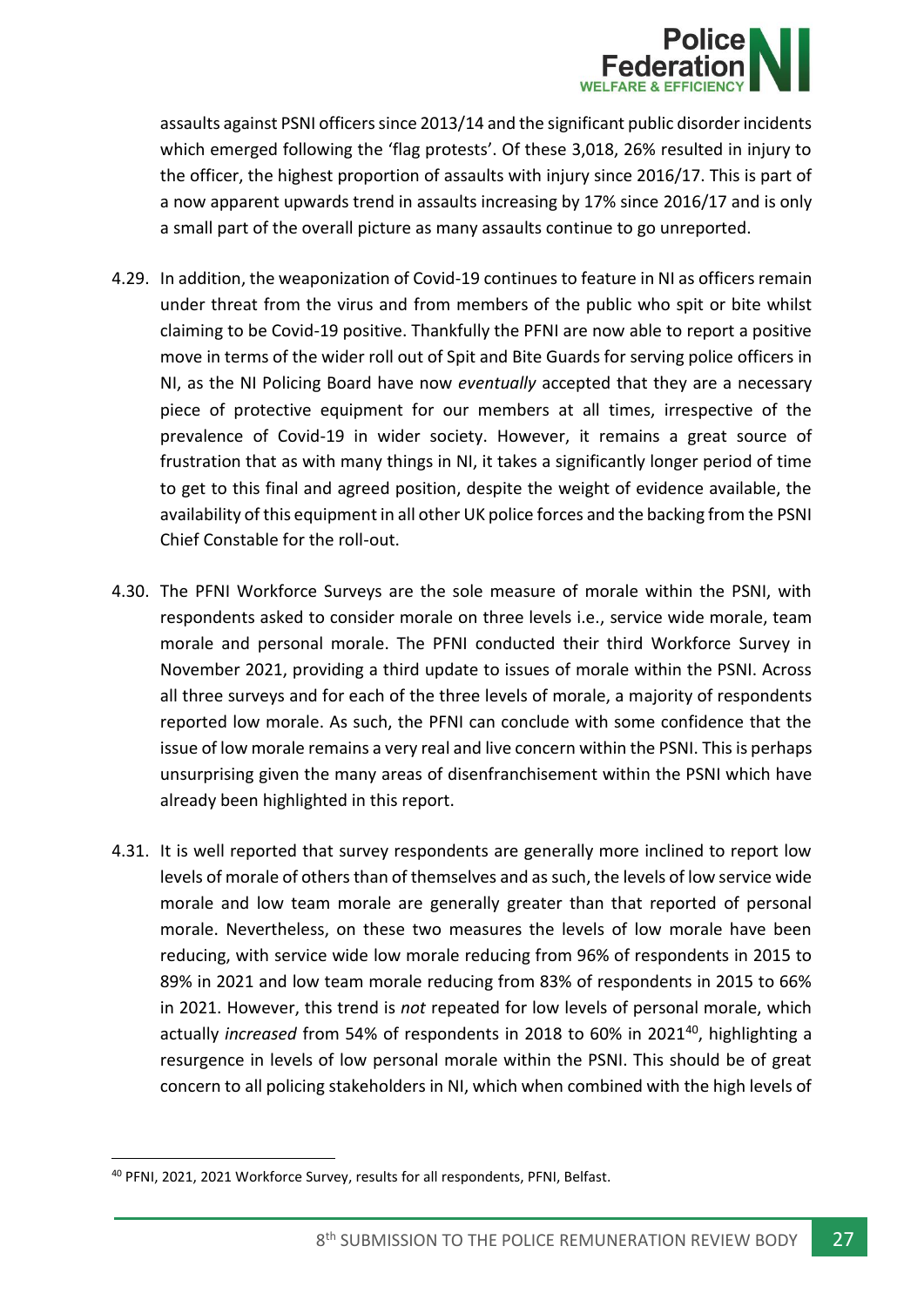

dissatisfaction in many areas of policing in NI, inevitably features as a prominent issue in the 'perfect storm' which we currently feel is facing policing here.

- 4.32. Respondents to the PFNI 2021 Workforce Survey were asked to identify, from a list of ten factors, how each has affected their personal morale and given the increase in the level of low personal morale in 2021, these results are particularly insightful. The factor which was most commonly selected as having a negative effect on personal morale in 2021 was the delay in implementing pay increases and/or pay increments, with 92% of respondents reporting that this has had a negative effect on their personal morale. The second most commonly selected factor was how the police are treated, at 86%, whilst the impact of NI's political environment was selected third, at 80%.
- 4.33. Issues of remuneration were selected fourth and fifth, with 74% of respondents identifying that their pay and benefits negatively impacted their personal morale and 70% stating that their pension was a negative contributor. 64% of respondents reported that policing during the Covid-19 pandemic had a negative effect on their morale.
- 4.34. 13% of respondents reported their intention to leave the service, including 5% who reported that they are currently seeking alternative employment and will resign as soon as they can and 7% who reported that they are planning to leave within the next two years. All the survey respondents who reported that they intended to leave the PSNI, either immediately or within the following two years, were asked to identify, from a list of twelve factors, what extent each had on their intention to leave. Significantly, the factor most likely to have a major effect on the intention to leave the PSNI was personal morale (which we now know is deteriorating), as selected by 70% of respondents.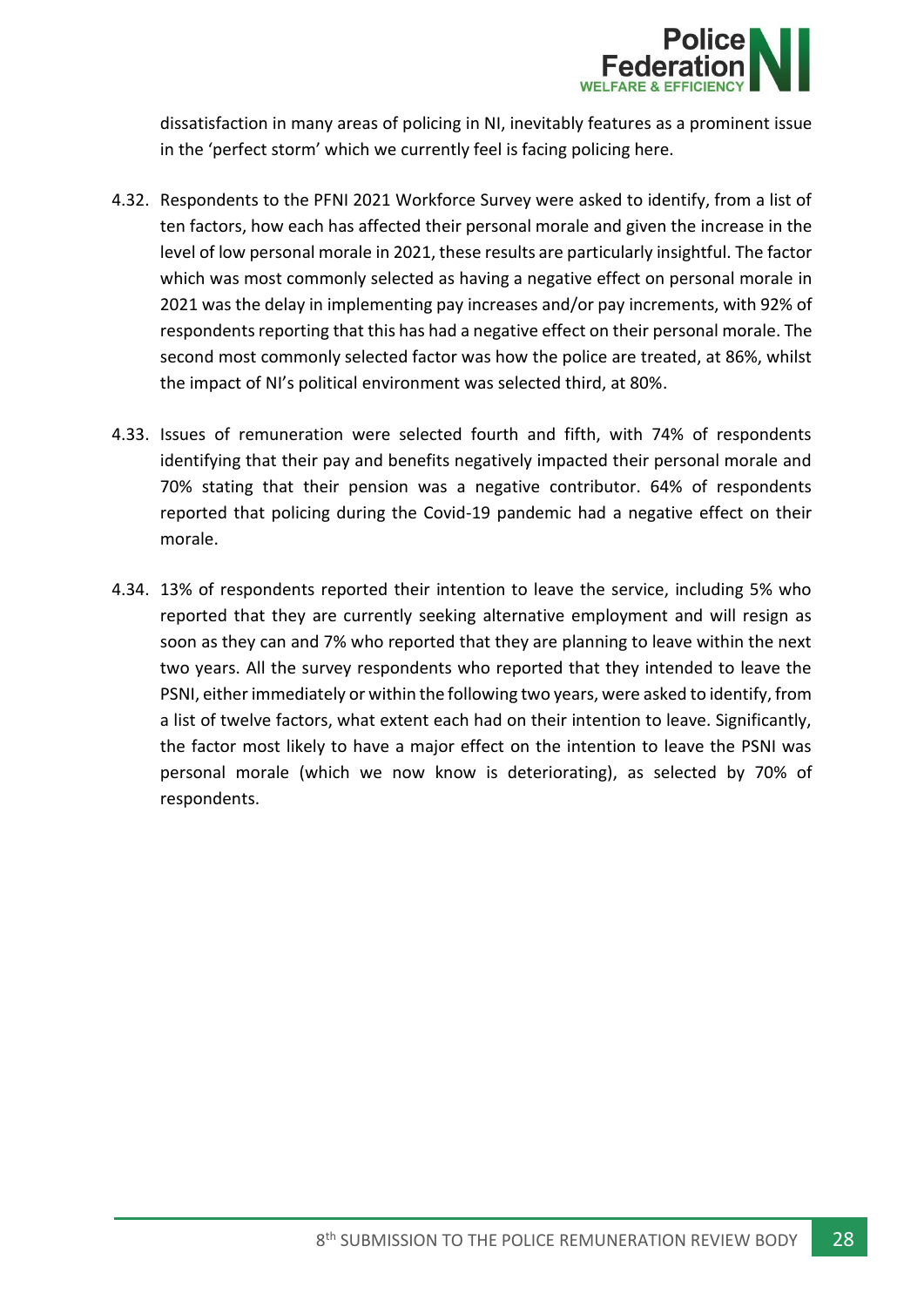

## <span id="page-29-0"></span>**5. ECONOMIC ANALYSIS**

- 5.1. The dual impact of Covid-19 and Brexit have undoubtedly introduced a greater degree of instability and unpredictability into the UK and NI economies over the last number of years and as such the provision of robust and reliable economic data has been complicated. With this in mind, the PFNI have sought to include economic data which provides an understanding of broad trends within the economy, including where possible comparisons with pre-pandemic levels, rather than providing extensive commentary on the economic impact of the pandemic on an annual basis.
	- Following the 9.4% Covid-19 related reduction in UK Gross Domestic Product (GDP) in 2020, annual UK GDP increased by 7.5% in 2021, including an increase of 1.0% in Q4 2021. However, when compared to the same quarter a year previous, UK GDP increased by 6.5% in Q4 2021.
		- o The level of quarterly GDP in Q4 2021 was 0.4% below its pre-Covid-19  $level<sup>41</sup>$ .
	- Overall economic activity in NI has recovered from the predominant reduction in output recorded during Q2 2020 and is currently at a level not seen since mid-2008<sup>42</sup> . The NI Composite Economic Index (NICEI) indicates that NI economic activity increased at a faster rate than UK GDP, when measured biennially, however UK GDP has grown at a faster rate than NICEI over the year. A consideration of biennial growth, i.e., growth over the last two years comparing Q3 2021 with Q3 2019, provides an illustration of change relative to pre-pandemic levels. According to NICEI, NI economic output increased by 3.0% biennially. This includes 3.1% growth in the private sector and 2.9% growth in the public sector.
		- $\circ$  Although the measures are not produced on a fully equivalent basis, UK GDP over the last two years (biennial change) *reduced* by 1.6%<sup>43</sup>.

<sup>41</sup> ONS, 2022, GDP first quarterly estimate, UK: October to December 2021,

https://www.ons.gov.uk/economy/grossdomesticproductgdp/bulletins/gdpfirstquarterlyestimateuk/octobert odecember2021

<sup>42</sup> NISRA, 2022, NI Economy & Labour Market, A summary of key statistics,

https://www.nisra.gov.uk/sites/nisra.gov.uk/files/publications/Economy%20%20Labour%20Market%20- %20A%20Summary%20of%20Key%20Statistics%20-%20January%202022.pdf

<sup>43</sup> NISRA, 13 January 2022, Economic Activity in Northern Ireland by quarterly NI Composite Economic Index (NICEI), Quarter 3 (July – September) 2021, https://www.nisra.gov.uk/system/files/statistics/NI-Composite-Economic-Index-Q3-2021.pdf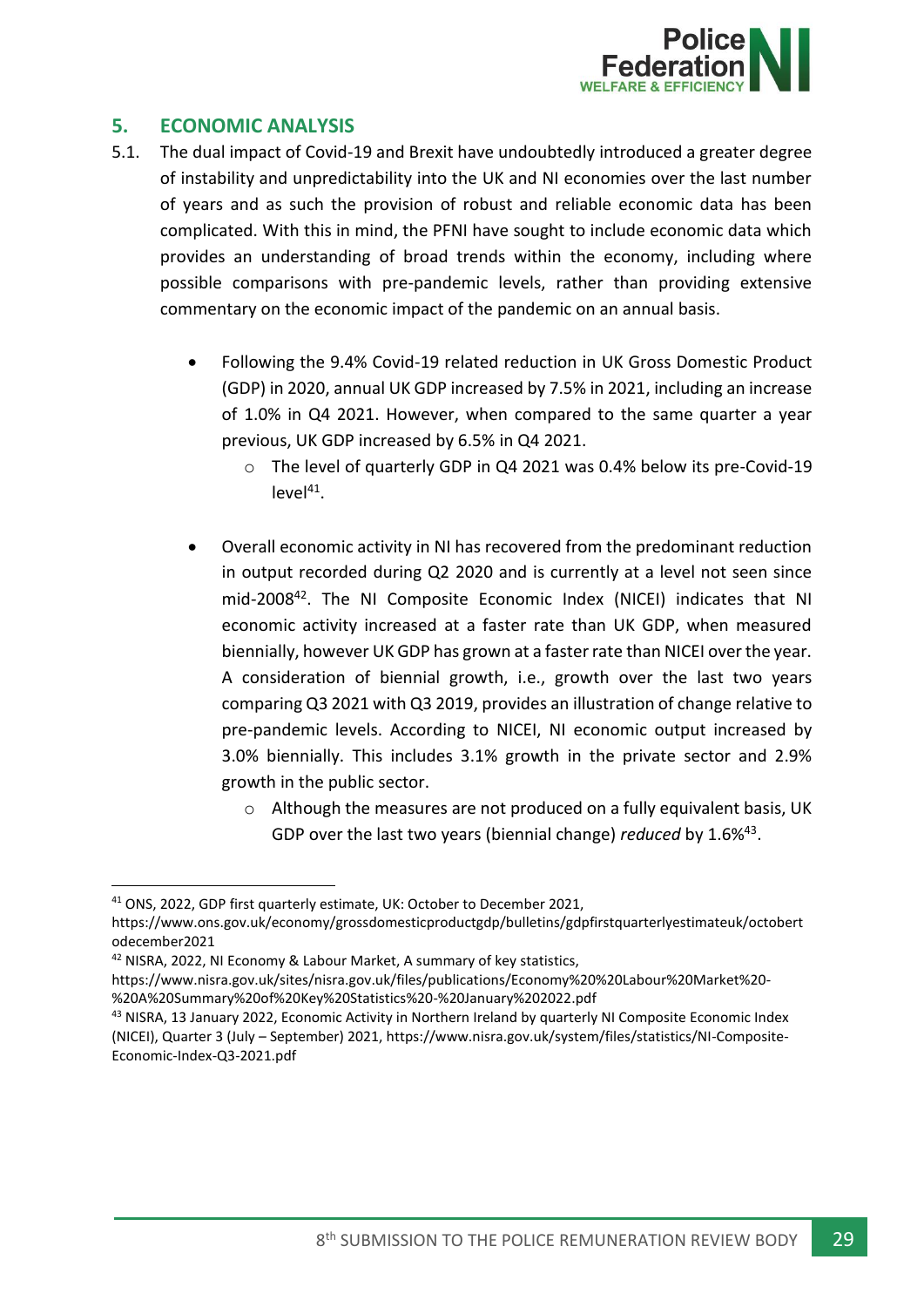

- $\circ$  The services sector accounts for around half of economic activity in NI. Services output is now above pre-pandemic level and has equalled the series high first experienced in Q4 2006. Output in NI is up 5.7% over the year and 2.8% over the latest quarter<sup>44</sup>.
- o Production accounts for around 15% of economic activity in NI. Production output in NI increased by 3.6% over the year. Manufacturing, which accounts for the vast majority (79.1%) of production output, is now above the Q3 2020 level<sup>45</sup>.
- o Construction accounts for 8% of economic activity in NI construction output increased by 7.8% over the year and is 2.6% above the prepandemic level seen in Q4 2019<sup>46</sup>.
- Analysis by PwC indicates that the NI Economy has *"exceeded expectations and is the first region to largely return to pre-Covid levels…this has contributed to narrowing the gap in output with the UK<sup>47</sup>".*
- Danske Bank quarterly sectoral forecasts have predicted growth in NI economic output of approximately 4.0% during 2022. However, this forecast is tempered by uncertainties relating to Covid-19, on-going supply chain disruption contributing to higher levels of inflation, changes to monetary and fiscal policy and continued extra trade frictions stemming from Brexit all of which will continue to place significant pressure on real wages whilst eroding household purchasing power<sup>48</sup>.

https://www.nisra.gov.uk/sites/nisra.gov.uk/files/publications/Economy%20%20Labour%20Market%20- %20A%20Summary%20of%20Key%20Statistics%20-%20January%202022.pdf <sup>45</sup> Ibid

<sup>44</sup> NISRA, 2022, NI Economy & Labour Market, A summary of key statistics,

<sup>46</sup> NISRA, 2022, Construction Output Statistics, https://www.nisra.gov.uk/statistics/economic-outputstatistics/construction-output-statistics

<sup>47</sup> PwC, December 2021, UK Economic Outlook, https://www.pwc.co.uk/economic-services/ukeo/ukeodecember-2021.pdf

<sup>48</sup> Danske Bank, 2022, Economic Analysis, Northern Ireland Quarterly Sectoral Forecasts, 2021 Quarter 4, https://danskebank.co.uk/-/media/danske-bank/uk/business/economic-analysis/quarterly-sectoral/danskebank-northern-ireland-quarterly-sectoral-forecasts-2021-q4-

final.pdf?rev=0e6deecb34034f53bc15bd7f4735099b&hash=0C94FC42C69B8EF94BC2567EBBDAA3CF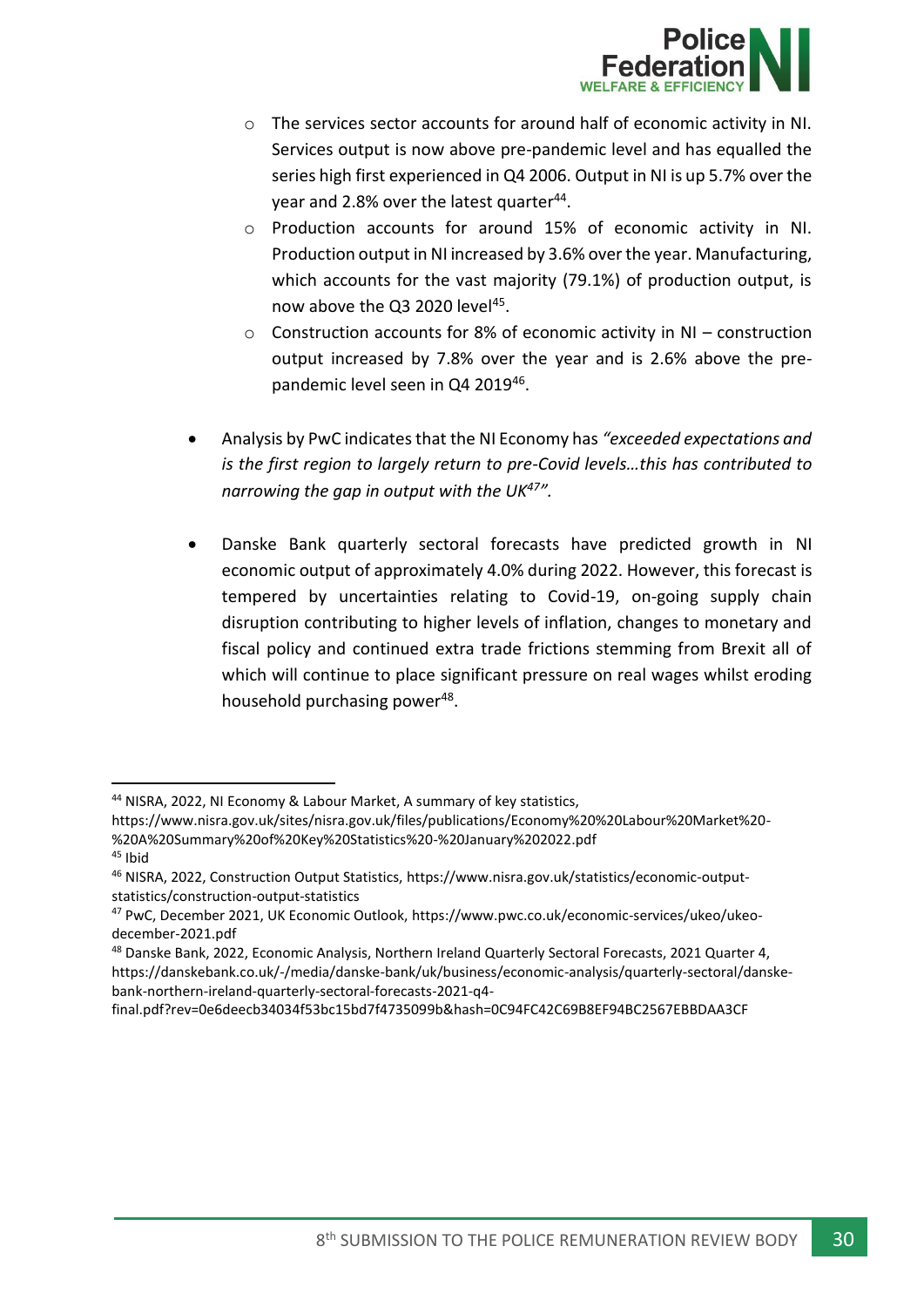

• According to the NI Labour Force Survey (LFS), the NI unemployment rate for October-December 2021 decreased over the quarter (-1.3pps) and over the year (-0.8pps), to 2.7%. The UK equivalent unemployment rate is estimated at 4.1%. The NI employment rate subsequently increased over the quarter (+0.5pps) and over the year (+0.5pps) to 70.7%, whilst the UK employment rate is estimated at 75.5%. Economic inactivity remains high in NI, increasing over the quarter (+0.05pps) and over the year (+0.01pps) to 27.3%. The UK economic activity rate is estimated at 21.2%<sup>49</sup>.

## <span id="page-31-0"></span>**The Cost of Living Crisis**

- 5.2. Whilst the economic data emerging from the end of 2021 and into 2022 casts a more positive light than was evident in early 2021, the impact of the Covid-19 pandemic on the economy will persist for some time. However, in the short to medium term the most pressing economic issue facing households across the UK is the current 'cost-ofliving crisis' and the impact on everyday spending, the value of take-home pay and disposable income. The Bank of England has warned UK households to brace themselves for the steepest drop in living standards for 30 years, as the cost-of-living crisis sets in<sup>50</sup>. The cost of living crisis refers to the fall in 'real' incomes, caused by a combination of high inflation outstripping wage increases (which in the public sector is a political decision) and upcoming tax increases which have squeezed incomes for many households (also a political decision). The current crisis is expected to worsen throughout the year as inflation continues to soar, and as planned tax increases are introduced from April 2022<sup>51</sup> .
- 5.3. The Consumer Prices' Index (CPI) rose by 5.5% in the 12 months to January 2022, up from 5.4% in December 2021. This is the highest CPI 12-month inflation rate in the National Statistics series, which began in 1997, and was last higher in the historical modelled series in 1992, when it stood at 7.1%. The Consumer Prices' Index including occupiers' housing costs (CPIH) rose by 4.9% in the same period, up from 4.8% in December 2021. This too is the highest recorded 12-month inflation rate in the series, which began in 2006, and the highest rate since CPIH stood at 5.1% in 1992. The Retail

living-crunch-energy-bills-price-cap-uk-interest-rates-bank-of-england-business-live

<sup>51</sup> Institute for Government, 2022, Cost of Living Crisis,

<sup>49</sup> NISRA, 2022, Northern Ireland Labour Market Report,

https://www.nisra.gov.uk/system/files/statistics/Labour-Market-Report-February-2022.pdf

<sup>&</sup>lt;sup>50</sup> The Guardian, 4 Feb 2022, Cost of living: families face biggest fall in disposable income for three decades, Bank of England warns – as it happened, https://www.theguardian.com/business/live/2022/feb/03/cost-of-

https://www.instituteforgovernment.org.uk/explainers/cost-living-crisis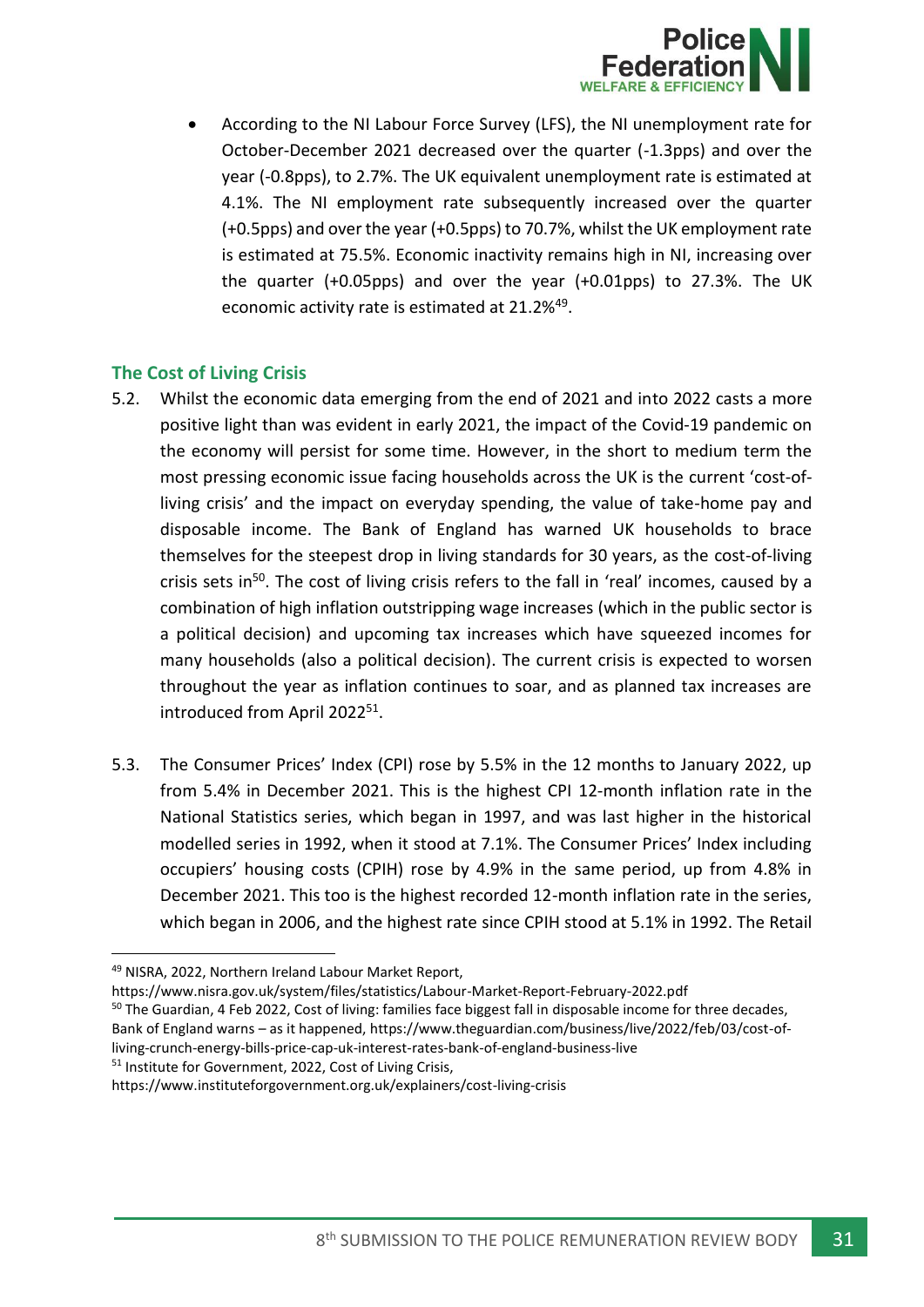

Price Index (RPI) rose by 7.8% in the 12-months to January 2022, up from 7.5% in December 2021. This is the highest RPI rate since 1991.

- 5.4. This high level of inflationary pressure looks set to continue throughout 2022 and into 2023, with a general economic consensus that any reduction in inflation will emerge slowly. The assessment of independent inflationary forecasts released by HM Treasury predict that inflation will remain above the Bank of England target rate of 2% throughout 2022 and 2023, with a CPI forecast of 5.5% in 2022 and 2.8% in 2023, and an RPI forecast of 7.4% in 2022 and 4.3% in 2023<sup>52</sup>. Please note however that these forecasts were collated in February 2022, prior to the Russian invasion of Ukraine and associated economic sanctions. There remains a significant degree of uncertainty regarding the scale of the impact this will have on inflation and the cost of living in the UK, however it is generally accepted that this will push inflation higher than forecasters have previously predicted.
- 5.5. The PFNI last made reference to concerns about above target levels of inflation and the impact on take home-pay in 2018. At that point CPI was 2.5%, RPI was 3.3% and CPIH was 2.3%, whilst police pay remained under an effective 1% cap, thus reducing the real term value of take-home pay by 1.5% when measured against CPI. The PFNI also provided evidence of rising prices across all categories of goods and services at that time. However, in 2022 the rate of inflation is *more* than double that experienced in 2018 and whilst all categories of goods and services have contributed to the increasing level of inflation, this has primarily been driven by increases in the cost of housing and household services (including water, gas and other fuels) and transport costs, which in the 12 months to January 2022 accounted for 2.5percentage points of the 5.5% rise in CPI. Increases in the cost of food accounted for an additional 0.5 percentage points $53$ .
- 5.6. Unlike in 2018, the key drivers behind the current rising cost of living are those costs which are fundamental to everyday life, providing little opportunity for cost saving measures or 'cutbacks' to help reduce the cost burden. As energy prices keep rising, household bills continue to go up, and as has been evident so far, with little substantial assistance offered by the Government. As such, households have little choice but to absorb these costs, thus squeezing their household income and reducing disposable income. In NI the Consumer Council tracks changes in the price of household gas,

<sup>&</sup>lt;sup>52</sup> HM Treasury, February 2022, Forecasts for the UK economy: a comparison of independent forecasts, https://assets.publishing.service.gov.uk/government/uploads/system/uploads/attachment\_data/file/1055216 /Forecomp\_February\_2022.pdf

<sup>53</sup> ONS, 2022, Consumer price inflation, UK: January 2022,

https://www.ons.gov.uk/economy/inflationandpriceindices/bulletins/consumerpriceinflation/january2022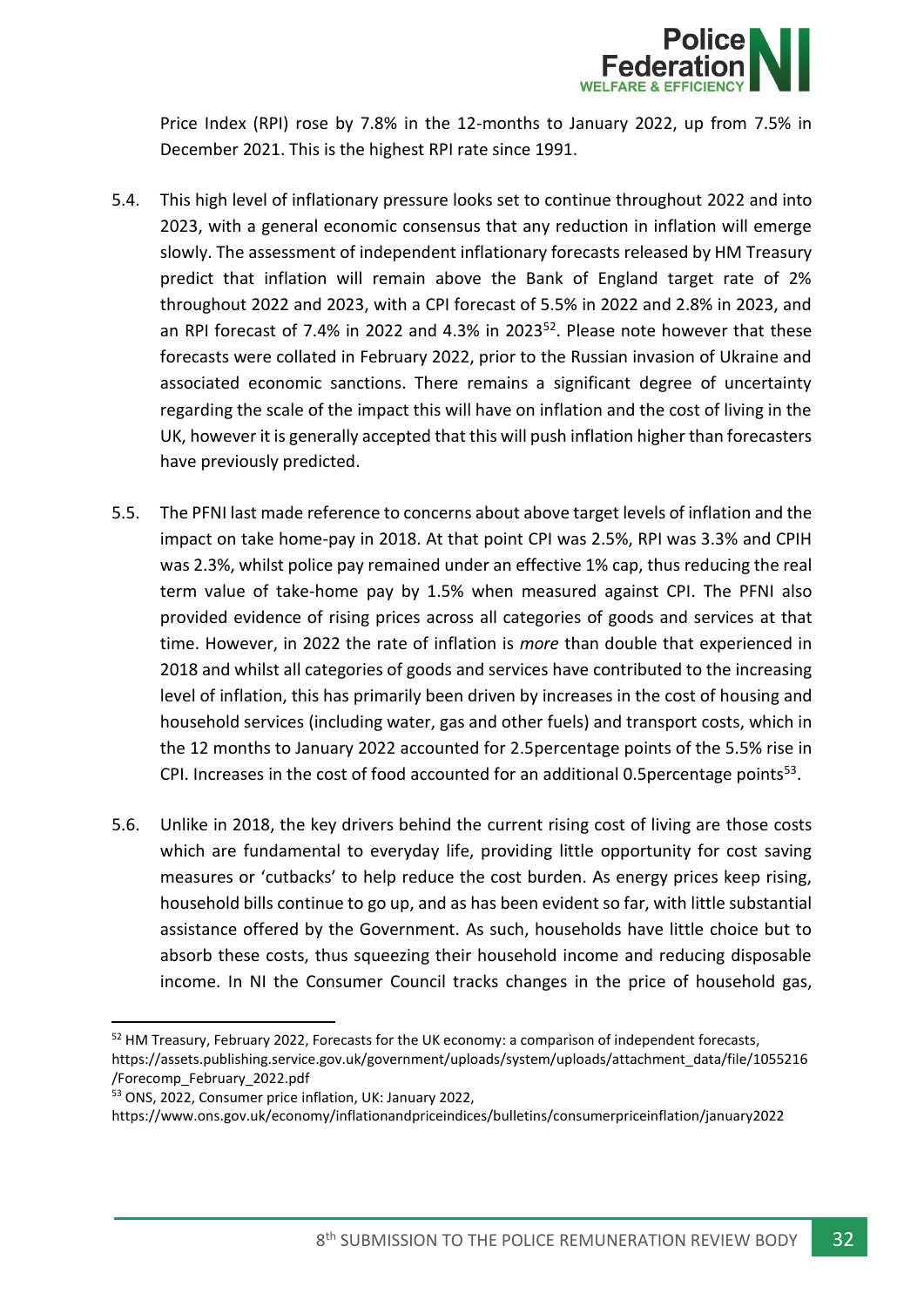

electricity and home heating oil (unlike in the rest of the UK, households in NI are particularly reliant upon home heating oil, with approximately 68% of all households heated in this way) via the Home Energy Index (HEI). According to this tracker, the HEI for February 2022 (the most up-to-date data) reached an historical high, with the composite HEI increasing from 115 points in January 2021 to 175 points in February 2022<sup>54</sup>. In monetary terms, the estimated electricity and home heating oil bills for a medium-sized property in NI, comprising of three to four people, expected to use around 3,200 kWh of electricity and 2,700 litres of oil, will have increased from £554 for electricity last March to £706 in February 2022 (an increase of £162 or 30%) and from £998 for home heating oil in March 2021, to £1,566 in February 2022 (an increase of £568 or 57%)<sup>55</sup>. This equates to a combined increase of £730 on just two household bills and, for context is *more* than the monetary value of the 2020 2.5% pay increase for a Constable at pay point 5 or below. It is also worth reiterating that these price rises are *before* the impact of the Russian invasion of Ukraine and the associated economic sanctions; indeed, NI's oil prices have increased by a further 35% in the week following the invasion of Ukraine, with the average price for 900 litres of home heating oil increasing from £556 to £758<sup>56</sup>.

5.7. As noted, the second factor contributing to the current cost of living crisis is the impact of the imminent tax increases which will squeeze household incomes even further. These tax increases have two forms, firstly a freeze in tax free allowances and secondly a 10% increase in National Insurance, which when considered together have created the highest peacetime tax burden facing UK households, and at a time of soaring inflation and declining living standards. The UK Government announced that the taxfree personal allowance would be frozen at £12,570 from April 2022 until April 2026, meaning that taxpayers will pay income tax on more of their income than if the allowance rose with inflation. This tax increase will directly impact *all* police officers in NI. In addition to the financial impact of the freeze in personal allowance, the 476 federated officers who are currently higher rate taxpayers (i.e., Inspectors and Chief Inspectors) will also feel the impact of the freeze in the higher rate threshold, which

<sup>56</sup> BBC, March 2022, Energy Prices: NI oil prices up 35% since Russia invades Ukraine,

<sup>&</sup>lt;sup>54</sup> The Consumer Council, February 2022, The Consumer Council's Home Energy Index, February 2022, https://www.consumercouncil.org.uk/sites/default/files/2022-02/Home\_Energy\_Index\_February\_2022.PDF

<sup>&</sup>lt;sup>55</sup> McNeilly, C., 2 February 2022, Belfast Telegraph, 'Scale and speed' of energy price hikes leaves NI consumers reeling, with lowest paid being hit for an annual £700 increase,

https://www.belfasttelegraph.co.uk/news/northern-ireland/scale-and-speed-of-energy-price-hikes-leaves-niconsumers-reeling-with-lowest-paid-being-hit-for-an-annual-700-increase-41305457.html

https://www.bbc.co.uk/news/uk-northern-ireland-60571922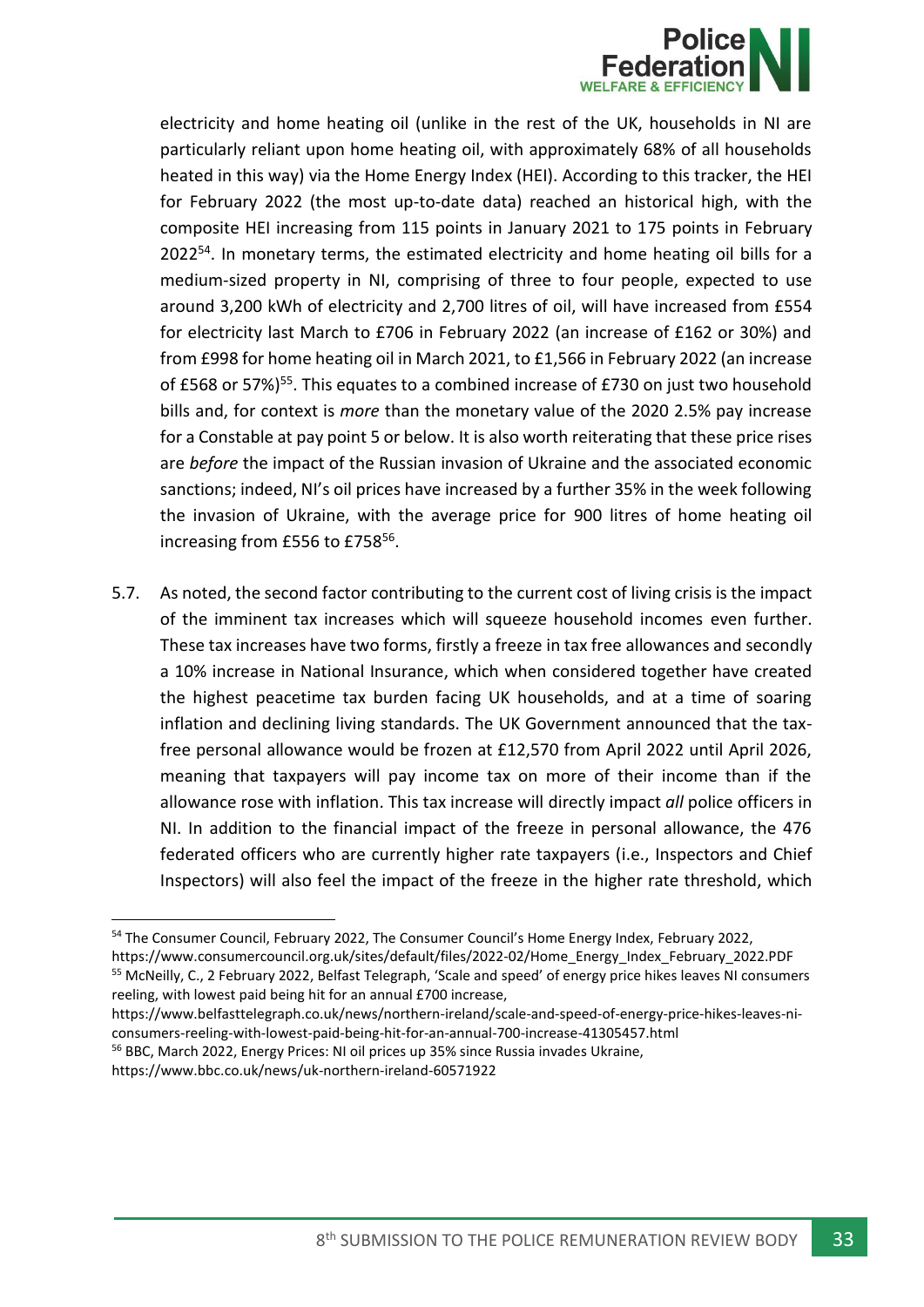

has been frozen at its current level of £50,270. This means that these taxpayers will pay 40% on more of their income than if the threshold has risen with inflation.

- 5.8. Furthermore, the UK Government also announced that National Insurance payments for employees and employers will rise by 10%, or 1.25percentage points, from April 2022. The amount of National Insurance you pay depends on your employment status and how much you earn, meaning a flat rate analysis of the impact of this tax increase is difficult. However, HM Revenue and Customs assessed that around 29million individuals would be financially *worse off* as a result of the increase to National Insurance, with an individual earning the median basic rate taxpayer's income of £24,000 required to pay an additional £180 per year, whilst an individual earning the median higher rate taxpayer's income of £67,100 expected to pay an additional £715 per year<sup>57</sup>. Under the current National Insurance payment, a Constable on pay point 5 pays approximately £2,451 in National Insurance each year. However, with the 10% increase to this tax, this payment will increase to £2,665 – an increase of £214 per year. Furthermore, this tax rise will disproportionately impact early and mid-career officers, as the National Insurance rate payable reduces significantly once your income rises above £50,000.
- 5.9. The fundamental outcome of these policy decisions is that police officers in NI will pay *more* tax and take home *less* of their pay each month than was previously the case, all at a time of spiralling costs, declining living standards and following a decade of real terms pay decline. The only possible way of offsetting a further damaging fall in the value of police pay is through the provision of a pay award which, at the very least, keeps pace with inflation.

## <span id="page-34-0"></span>**Police Pay**

5.10. To fully contextualise the evidence regarding police pay, it is important to remember that police officers in NI are currently dealing with the ramifications of the *fifth* consecutive delay in the implementation of recommendations made as part of the pay review process, as well as significant delays in the implementation of contractual, incremental payments. Evidence has already been presented regarding the impact of these delays on morale within the PSNI and the real-life implications of such appalling disregard for the personal finances of serving police officers, at a time when people are rightly worried about the cost of living (see section 3). This continues to be a major concern for the PFNI and a very real source of anger and disillusionment amongst our members.

<sup>57</sup> HM Revenue & Customs, December 2021, Policy Paper, Health and Social Care Levy, https://www.gov.uk/government/publications/health-and-social-care-levy/health-and-social-care-levy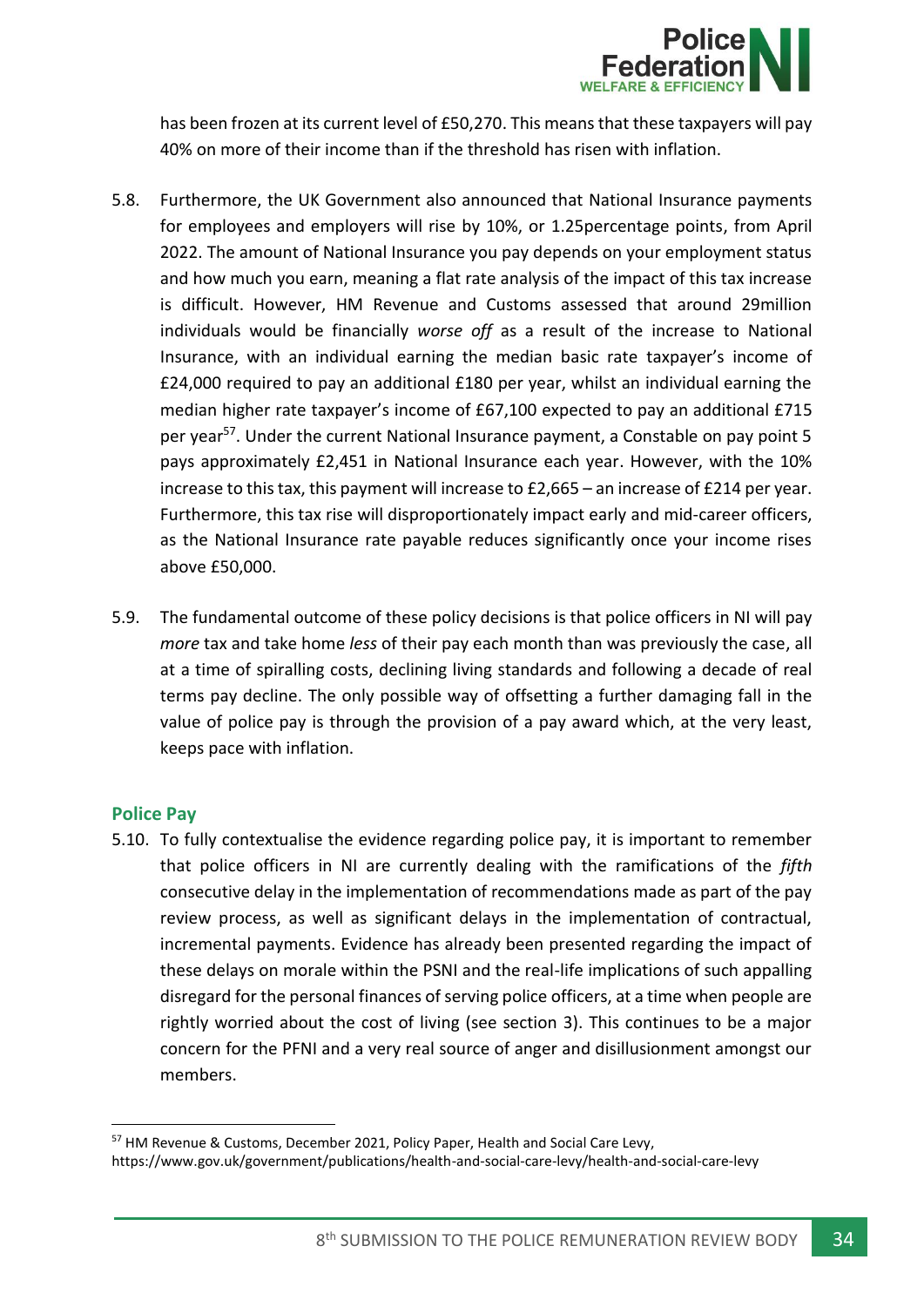

- 5.11. Debates and discussions regarding police pay have become increasingly fractious over the last number of years. It is no secret, and indeed the PFNI see no benefit in providing additional 'evidence' to highlight what is readily acknowledged and accepted, that the value of police pay has been continuously eroded since 2011, as a result of three pay freezes, five 1% pay caps and continued 'pay restraint'. With cumulative CPI of 28.1% between 2011 and January 2022, CPIH of 26.6% and RPI of 39.5% and police pay increasing by just 12%, the real terms value of police pay has declined when considered against any measure of inflation, including a real terms reduction of 16.1% when measured against CPI, 14.6% against CPIH and 27.5% against RPI. Regardless of the favoured measure of inflation used, there is simply no disputing the fact that police pay has been substantially cut, in real terms, over the last ten years. This is, unsurprisingly, a major component of the 'perfect storm' the PFNI have so frequently referenced.
- 5.12. There is a strong historical correlation between the rate of inflation and pay growth. Periods of high inflation in the 1970s and 1980s were generally followed by higher pay increases as companies rightly sought to compensate employees for the higher cost of living. Despite the ludicrous suggestion from the Governor of the Bank of England that employees should *not* seek higher wages despite the soaring cost of living<sup>58</sup> (a suggestion which was rightly dismissed by the Prime Minister), it is clearly self-evident that to deny employees a pay rise which at the very least covers the additional cost of living, thus impeding household affordability and negatively impacting their standard of living, would undoubtedly have an impact on workforce morale and organisational commitment.
- 5.13. Although there is a time lag between an increase in inflation and rising wages (in particular for public sector groups who are covered by pay review bodies who report at specific times of the year), early indicators are that pay has indeed started to increase. The most up-to-date official data (i.e. the Monthly Wages and Salaries Survey) identifies that the rate of annual pay growth for total pay in the UK was 4.3% and the annual pay growth for regular pay was 3.7% in October to December 2021. However, despite this strong growth and owing to the current exceptional level of inflation, in real terms total and regular pay actually *declined* by 0.1% and 0.8% respectively (when measured against CPIH). The size of this decline was, however, buffered by rising pay

 $58$  Gabor, D., February 2022, The Guardian, The Bank of England has only one solution to rising inflation – make workers pay, https://www.theguardian.com/commentisfree/2022/feb/08/bank-of-england-rising-inflationworkers-pay-andrew-bailey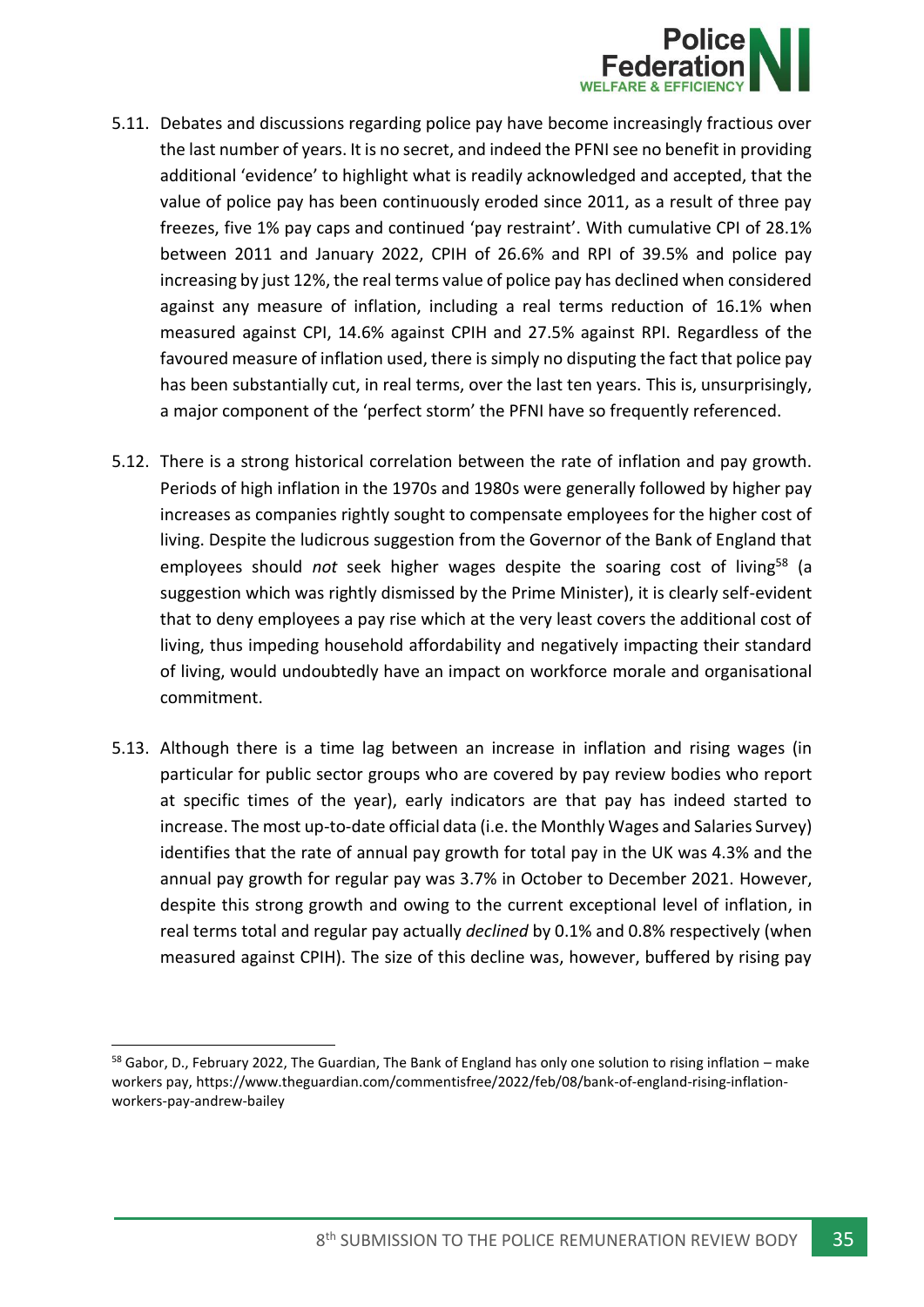

settlements. Average total pay growth for the private sector was 4.6%, whilst the public sector again lagged behind at 2.6%<sup>59</sup>.

- 5.14. In addition, the most up-to-date data from the Annual Survey of Hours and Earnings (ASHE) identifies that median weekly pay for full-time employees increased by 4.3% between April 2020 and April 2021. Despite the significant impact of the Covid-19 pandemic on the private sector, employees in the private sector received a larger pay increase between 2020 and 2021, at 3.6%, compared to an increase of 2.5% in the public sector. Pay increases in NI were the largest of the 12 UK regions, at 8.8%, followed by 5.6% in the West Midlands and 5.1% in Scotland<sup>60</sup>.
- 5.15. Independent surveys of anticipated pay settlements for 2022 provide further indication of the likelihood of increased pay awards during this year. Data from the Chartered Institute of Personnel and Development<sup>61</sup> (CIPD) suggests that the median pay settlement in 2022 will be 3%, whilst Incomes Data Research<sup>62</sup> (IRD) report that half of all 2022 pay awards will be at 3% *or more.* Whilst this does identify higher wage increases than have been reported in recent years, both of these surveys were conducted in 2021, prior to the more recent increase in actual and predicted inflation. Indeed, more recent data analysed by the Bank of England's' Monetary Policy Committee, informed by evidence from the Agents' pay survey, estimate that wage growth is expected to rise to just under 5% (4.75%) over the year, higher than that previously predicted at the end of  $2021^{63}$ .

<sup>60</sup> ONS, 2021, Employee earnings in the UK: 2021,

<sup>59</sup> ONS, February 2022, Average Weekly Earnings in Great Britain: February 2022,

https://www.ons.gov.uk/employmentandlabourmarket/peopleinwork/employmentandemployeetypes/bulleti ns/averageweeklyearningsingreatbritain/february2022

https://www.ons.gov.uk/employmentandlabourmarket/peopleinwork/earningsandworkinghours/bulletins/an nualsurveyofhoursandearnings/2021

<sup>&</sup>lt;sup>61</sup> CIPD, 2022, Labour Market Outlook, Views from Employers, Winter 2021/22, file://net-

file/FolderRedirections/claire/Downloads/labour-market-outlook-winter-2021-22\_tcm18-106241.pdf <sup>62</sup> Woolacott, Z., January 2022, Half of pay awards in 2022 worth 3% or more,

https://www.incomesdataresearch.co.uk/resources/viewpoint/half-of-pay-awards-in-2022-worth-3-ormore#:~:text=An%20early%20look%20at%20pay,the%20overall%20median%20was%202.0%25.

<sup>&</sup>lt;sup>63</sup> Bank of England, Monetary Policy Committee, February 2022, Monetary Policy Report, February 2022, https://www.bankofengland.co.uk/-/media/boe/files/monetary-policy-report/2022/february/monetarypolicy-report-february-2022.pdf?la=en&hash=BD71A8D49FA5973A333213CE8AD3D266ED9C3441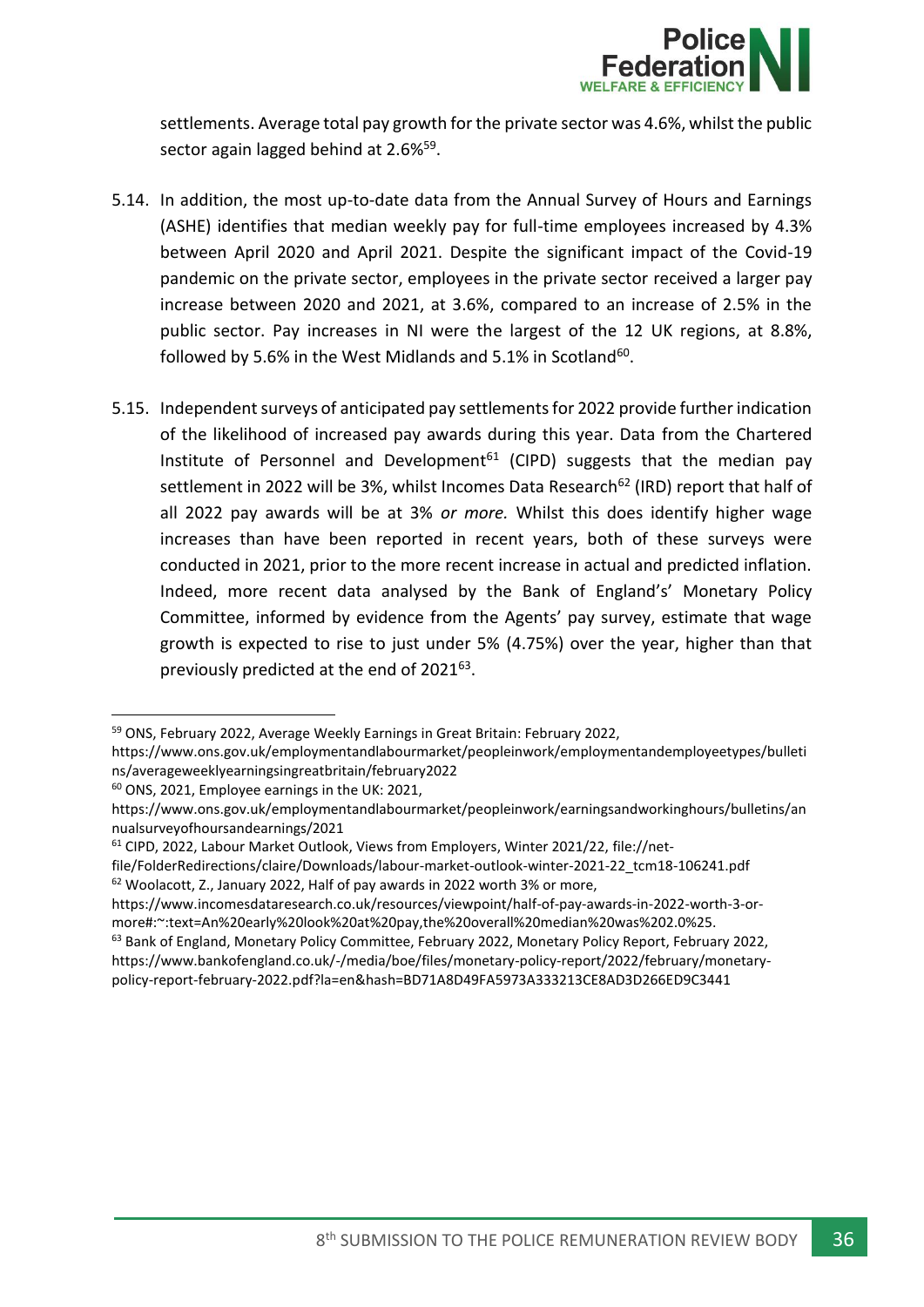

5.16. Given the continued growth in inflation, mounting evidence of increasing pay awards, the recent history of the police pay award and the subsequent degradation of the value of police pay, alongside the strength of evidence regarding the impact of issues of pay and remuneration on morale, motivation and organisational commitment, it is evident that the pay settlement provided to policing for the 2022/23 review round *must* exceed these levels, and at the very least keep pace with inflation. As such, the PFNI are strongly recommending that the PRRB propose a pay increase for PSNI officers which reflects the current value of inflation, as measured by the Consumer Price Index (CPI). We are therefore seeking an increase of 5.5% to the current pay scales of all federated officers in the PSNI.

## **Recommendation 2**

An uplift of 5.5% to the annual salaries of all federated officers in the PSNI, as payable from September 2022.

- 5.17. Pay, the adequacy of pay and satisfaction with pay were central features of the PFNI 2021 Workforce Survey:
	- A high level of dissatisfaction was reported across all three measures of satisfaction with pay and allowances. 61% of respondents reported being dissatisfied or very dissatisfied with their basic pay, alongside 57% who reported dissatisfaction with their allowances. In total, 60% of respondents stated they are dissatisfied or very dissatisfied with their overall remuneration.
		- $\circ$  The analysis of levels of satisfaction with basic pay by position within the pay scale identifies that respondents who are *not* at the top of their pay scale are more likely than those who are, to report being dissatisfied or very dissatisfied with their basic pay, at 66% and 59% respectively. This hints at the importance of the financial value of take-home pay (particularly for those with a number of years to go until they reach the top of the pay scale), rather than the perceived positive impact of the anticipated receipt of incremental increases in pay overtime.

"…top rate Police Constable pay is being overtaken by low skilled jobs such as building site labourer…It is no longer a well-paid job. I know many officers now seeking an additional job or looking to leave the PSNI due to the pay. Every year there is an issue with a 1 percent pay rise which in real terms is a pay cut year on year and has been like that for a long time... Basic living is now a struggle on a top rate Constables pay" (Constable, 16-20 years' service)

"Pay scales within PSNI are extremely poor. Starting salary is terrible when compared to likes of low responsibility jobs like Tesco etc. With minimum wage etc being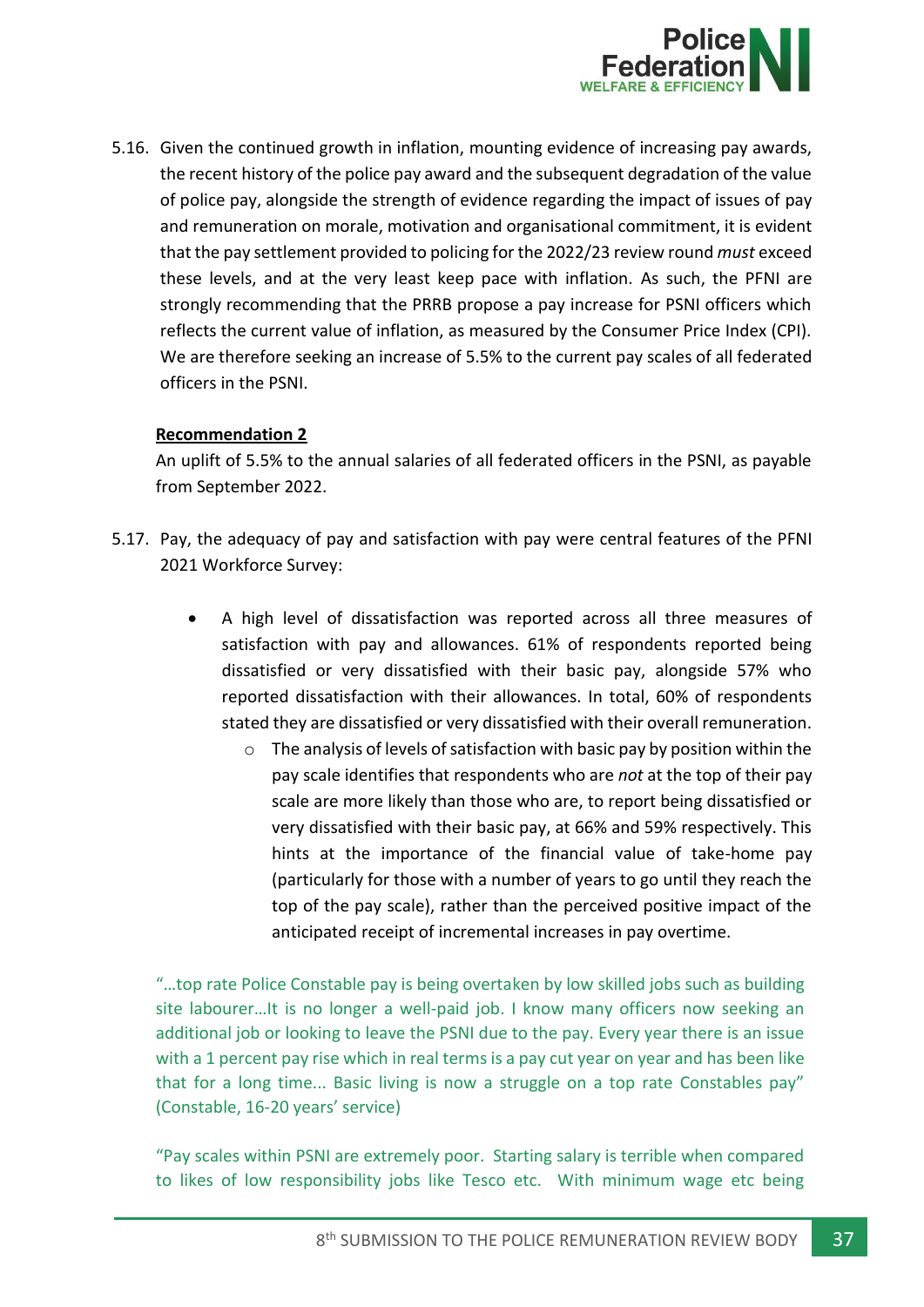

increased makes PSNI pay bad compared to other low skilled jobs. It is becoming more difficult to justify staying as a police officer when for a minor pay cut, work life balance, job satisfaction and stress could be reduced significantly" (Constable, 6-10 years' service)

"Part of the considerations for joining was the Pension and pay and conditions, but over the past 12 years we have basically taken a pay cut every year due to inflation and the benefits e.g. food and NI allowance are being eroded. This has affected my wellbeing and I am deeply worried about my financial future after 25 years of service. I feel totally undervalued by the Government and public for doing a dangerous job and keeping the public and other officers safe" (Constable, 21-25 years' service)

• A majority of respondents disagreed or strongly disagreed with each of the four fairness of pay statements, this includes 68% who disagreed or strongly disagreed that they are fairly paid considering the amount of experience and training they have. Almost four in five respondents (77%) disagreed that they are fairly paid considering the hazards they face and 74% disagreed that they are fairly paid considering the amount of effort they put into their job. However, the highest level of disagreement with the perception of fairness statements involved fairness relating to the stresses and strains of the job, with 83% of respondents disagreeing with this statement.

"Taking into consideration the risks involved with the job and the fact that I have to travel a total of over 120 miles round trip to go to station, I believe I am not paid anywhere near enough for the rank of a Constable. I am now worse off financially than what I was 5 years ago" (Constable, 0-2 years' service)

"Police pay and pension links closely to mental health and feeling valued in the workplace. If we were treated and paid fairly then perhaps working within the Police would be a positive experience… I was threatened and lost money as I had to move out of my home and sell my car" (Sergeant, 16-20 years' service)

"Pay: Very poor considering the work we do within the community and the risk that we regularly take within the course of our duties. Nearly two years out on the ground and working for £1550 per month in hand is simply not worth what we go through" (Constable, 0-2 years' service)

• 31% of respondents disagreed that their pay is enough to provide for the basic things in life, whilst 42% disagreed or strongly disagreed that they get enough money from their pay to live comfortably. Almost three quarters (72%) of respondents disagreed that the pay increases they receive are enough to maintain their standards of living and 63% disagreed that they are financially better off now than they were 5 years ago.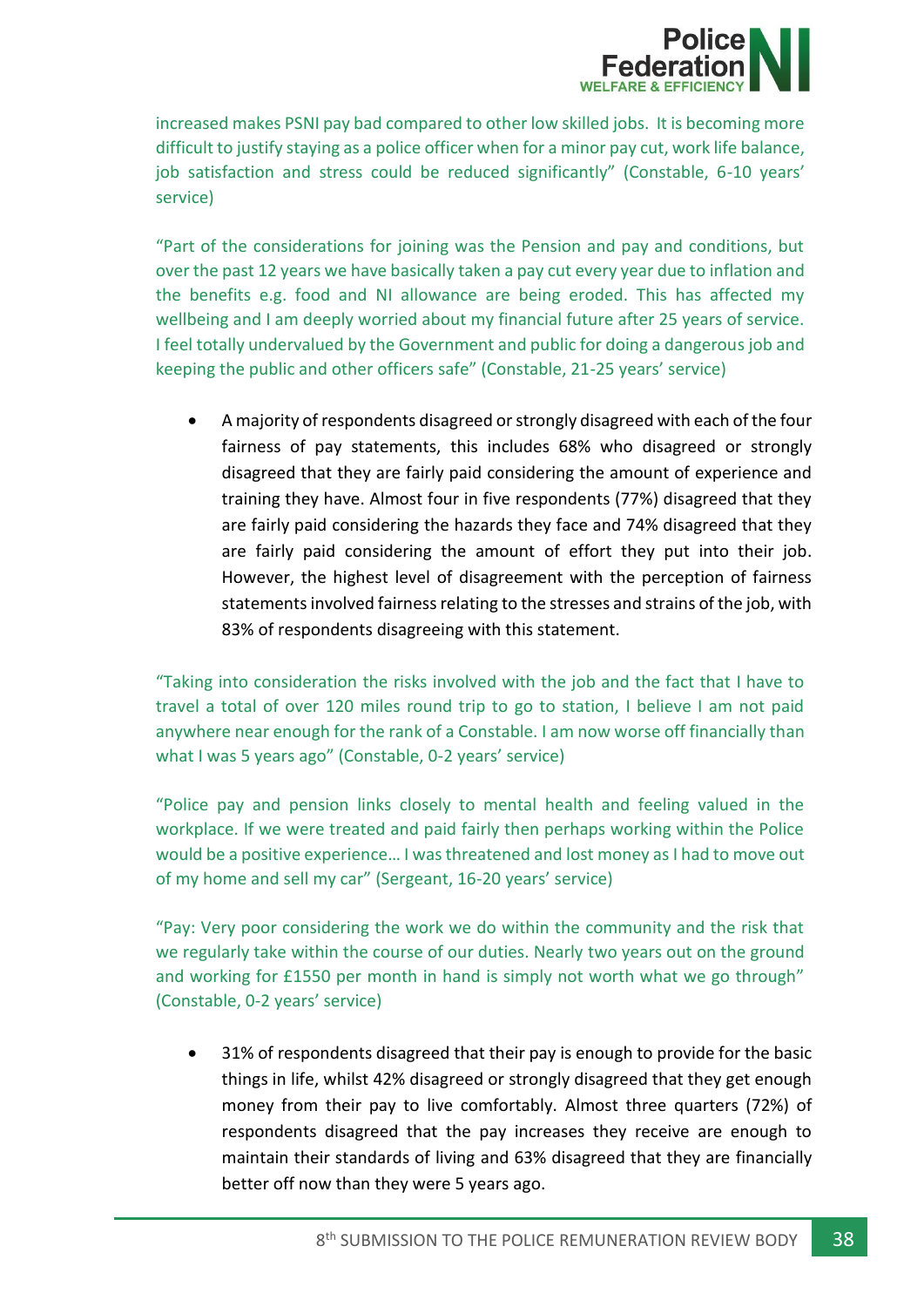

10% of respondents reported that, on a monthly basis, they never or almost never have enough money to cover all of their essentials, whilst more than one third of all respondents (34%) reported that they currently worry about the state of personal finances every day or almost every day.

"Pay and Benefits have been continually eroded, so many benefits have just been removed from us. Basic pay has not kept up with inflation so in real terms I am worse off now than when I joined the job" (Constable, 26-30 years' service)

"I genuinely don't understand how after reaching 20years in service and being promoted to Sgt I am financially worse off than a few years ago. The cost of living has risen exponentially whilst Police pay has plateaued. (Sergeant, 16-20 years' service)

"Generally, I view the organisation as a vocational job. I love what I do. A number of external factors affect that: 1. The pay scale is dreadful I accept that I am generally inexperienced, but I barely get enough money to cover my needs, wants are a real stretch. The pay is dreadful I feel a fair pay take home should be approx. £2000 per month including NI allowance" (Constable, 0-2 years' service)

- The affordability of housing is a significant element of the cost of living. As such, respondents were asked to rate their perception of the affordability of housing in the area in which they live. 28% of respondents reported this as affordable or very affordable, compared to 57% who stated it is expensive and 15% who reported it as very expensive.
- The issue of housing affordability is compounded in NI as many police officers report having to live in a small number of specific areas in order to safeguard their personal security. This can have significant implications for the cost of housing for police officers in NI, with some of the more affordable locations deemed less appropriate. Furthermore, this also has implications for travel, transport and work-life balance as often living close to their main place of work is not considered possible, resulting in many officers having to travel significant distances to their work. According to the NI Travel Survey, the average commuting distance in NI between 2017 and 2019 was 9.6 miles<sup>64</sup>. In contrast, the average commuting distance reported by police officers in this survey was 18.9miles; almost double the average NI commuting distance. This is an indication of the additional commuting time and cost burden (which is

<sup>64</sup> NISRA, 2021, Travel Survey for Northern Ireland – In-depth Report, Department for Infrastructure, Belfast, available from: https://www.infrastructure-

ni.gov.uk/system/files/publications/infrastructure/tsni-in-depth-report-2017-2019.pdf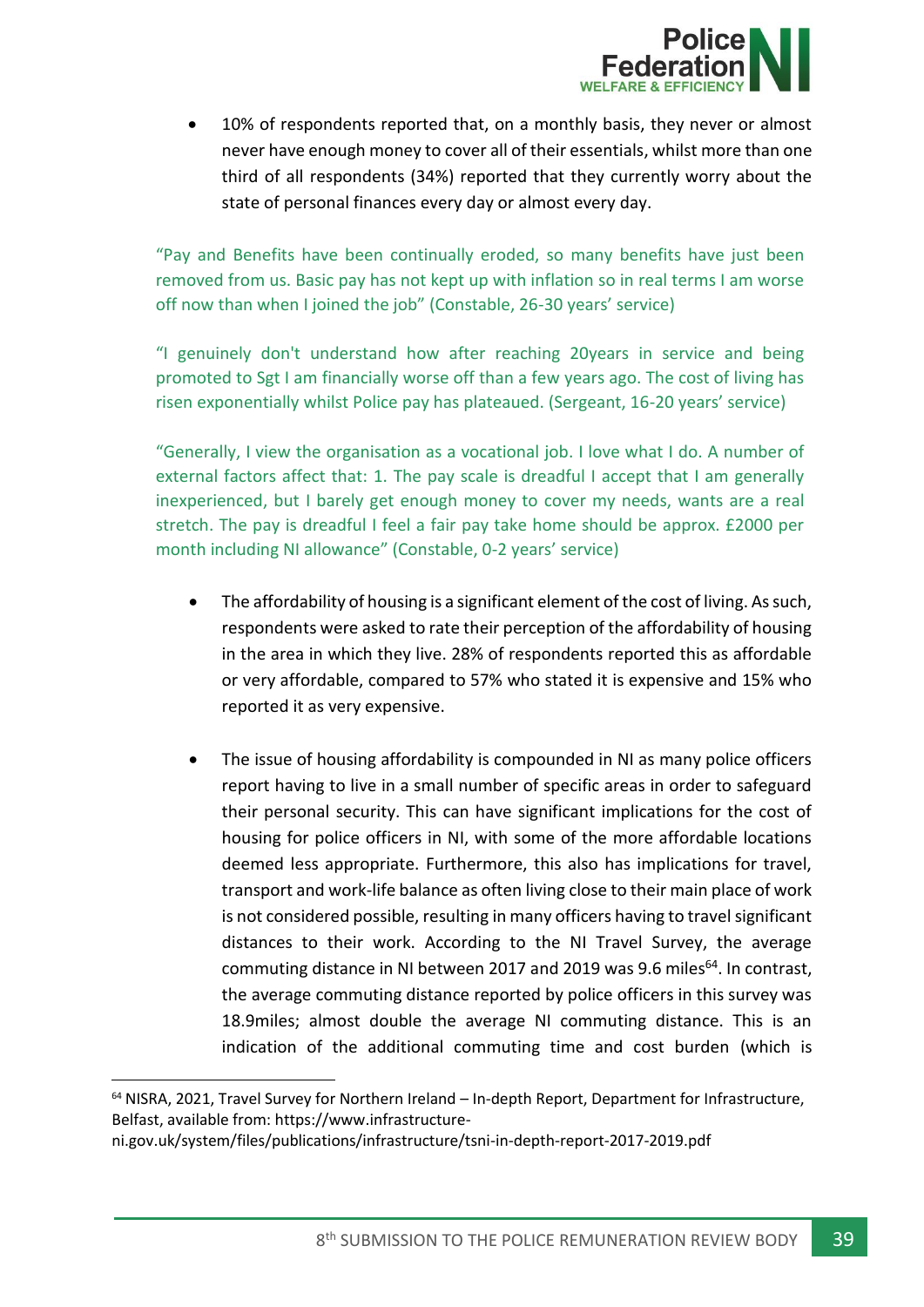

particularly problematic at the current time owing to the exceptionally high, and rising, cost of fuel) placed on police officers as a result of their public service.

"I travel 82 miles daily to and from work which per 4-week pattern is a total of 1,312 miles and with an increase in fuel of about 15p this certainly adds up" (Constable, 3-5 years' service)

"I travel 108 miles a day to work, my costs to actually get to my normal place of duty compared to my pay is terrible. Any expendable income I have is spent on travelling to work" (Constable, 3-5 years' service)

"I greatly enjoy my job and where I am based however in relation to pay, I live 58 miles from work and had no choice in where I was stationed. I have to complete a 116-mile trip for work each day and this is expensive in fuel" (Constable, 0-2 years' service)

"Due to the threat level, it is not safe to reside in the majority of lower class/republican areas meaning limited options of areas to purchase properties which are often very expensive & puts people from these demographics off joining the police" (Constable, 3-5 years' service)

"The security risk is very high but because of the pay and reward I am handcuffed to the places I live because of the cost of housing. I come from a working-class nationalist area and have had to sacrifice a lot to become a police officer" (Constable, 16-20 years' service)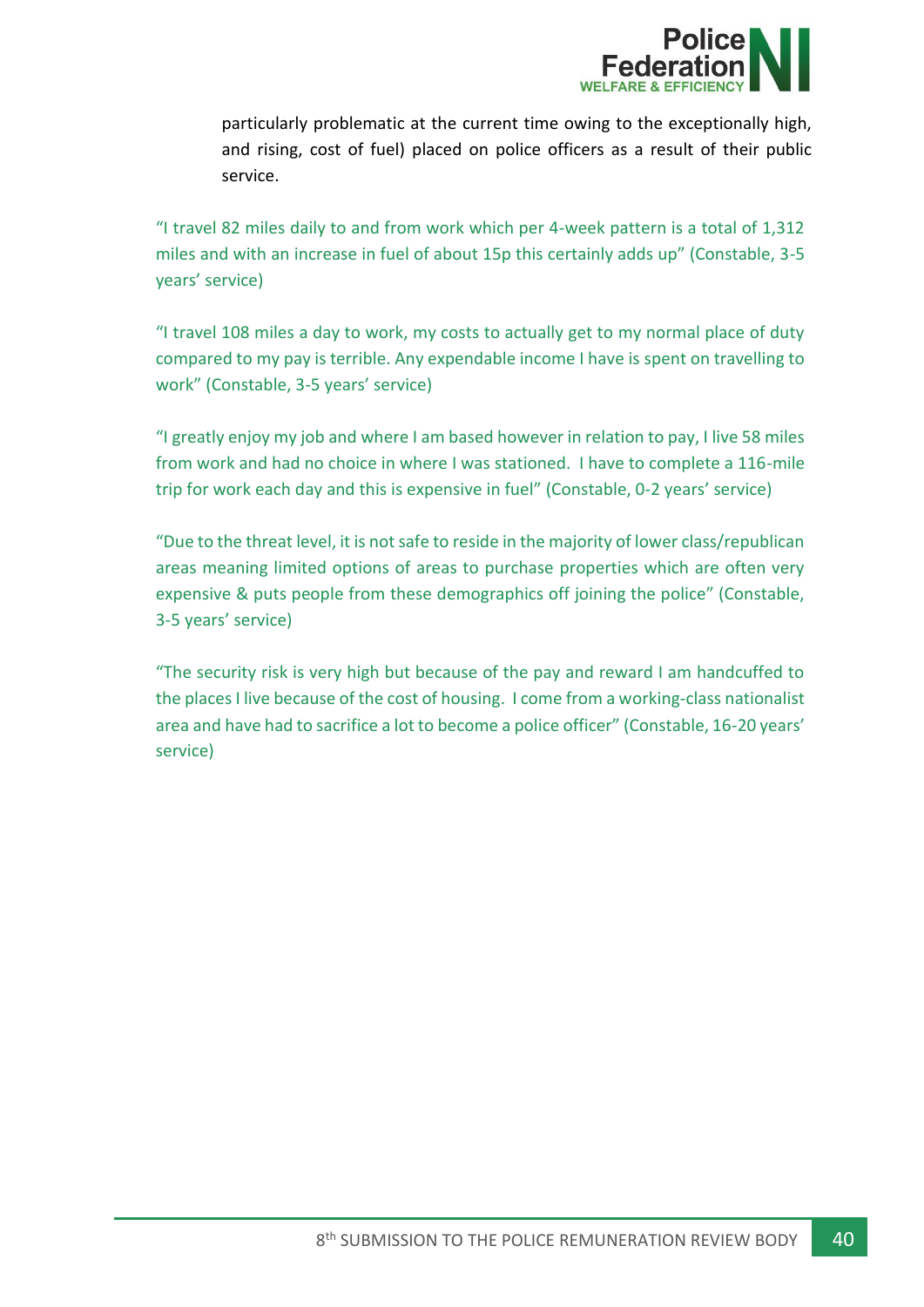

## <span id="page-41-0"></span>**Police Allowances**

- 5.19. Following a recommendation by the PRRB, an 'independent' review of PSNI allowances was carried out by an external consultancy between October and December 2021. This review considered the following five allowances: the Northern Ireland Transitional Allowance (NITA), the Competency Related Threshold Payment (CRTP), On-Call allowance, Dog Handlers' allowance and Motor Vehicle allowance.
- 5.20. The PFNI are confused about the requirement for, and purpose, of this review. We have been operating under the illusion that PSNI officers' pay, terms and conditions are already considered as part of an independent review process, through which the Police Remuneration *Review* Body *review* evidence submitted and make informed recommendations based on such. The inclusion of a secondary 'review' by a consultancy body is perplexing. It appears that this review is simply operating as a conduit to compile evidence from relevant stakeholders in NI, and then have this submitted to the PRRB by the DoJ as part of the annual review process. In essence this is a review within a review and as such the PFNI seriously question the appropriateness of the cost to the public purse, as well as the necessity of it to this process. We believe that it is the role of the PRRB to gather evidence, review that evidence and come to informed decisions based on the evidence presented.
- 5.21. Nevertheless, the PFNI reluctantly participated in this 'review' in October 2021. We were, however, surprised by the direction the review took and the information which was sought from us. Far from attempting to utilise the unique and specialised position of the PFNI, as the only representative body for over 90% of police officers in NI, it appeared that our role within this process was simply one of educator. During our sole engagement with the reviewer the PFNI were asked to provide clarity around the practicalities and purpose of each of the five allowances, rather than any attempt to understand the integral importance of each allowance to the officers in receipt, as well as to the service as a whole. For example, there was little in the way of discussion about the emotional value attached to the NITA, nor the historical importance of this payment as a vital recognition of the extraordinary environment in which police officers continue to operate, relative to their counterparts across the UK. The PFNI believe that it is difficult for bodies/groups who are not closely involved in policing, to truly appreciate the impact of having to check under your car each morning for a bomb, or to hide your occupation from family and friends. This is made even more difficult when there is no consideration given to, nor evidence sought about, such complex and unnatural actions.
- 5.22. In addition to these frustrations, the PFNI are extremely disappointed that we are being forced to submit our annual report to the PRRB without any sight of the report from the review of allowances. The reviewing body submitted this report to the DoJ on the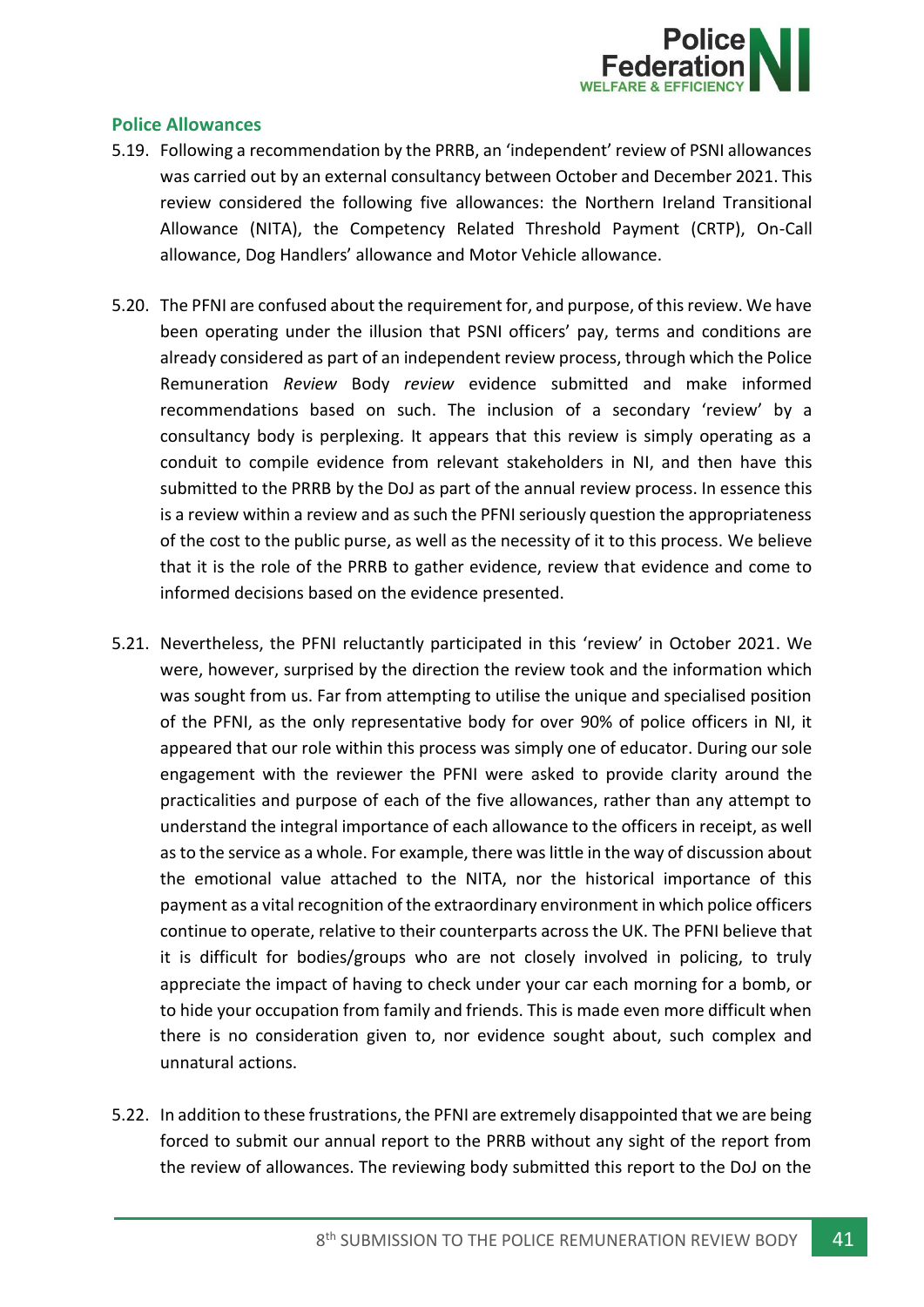

24<sup>th</sup> January, and despite repeated requests for sight of it, this has not been forthcoming. Seven weeks have passed, and we have now been informed that 'the findings' would be shared with the PRRB, whilst officials may be able to share 'more detail' at some point between the submission of the written report and the oral submissions. The PFNI strongly believe that it is deeply and inherently unfair that the sole body providing evidence on behalf of federated officers have not been afforded the appropriate opportunity to critically analyse the report and the findings which stem from it, in time for our written submission. Whilst we anticipate having some insight into the outcomes in time for our oral submission, this is not, in our view, an adequate substitute for the detail which can be more appropriately presented in written evidence. It is also worth remembering, that this written report serves as the key method of ensuring our members are fully aware of the issues being discussed in relation to *their* pay, terms and conditions and how the PFNI are responding to them on their behalf.

#### <span id="page-42-0"></span>Northern Ireland Transition Allowance (NITA)

- 5.23. The PFNI were pleased that the PRRB recommended an increase to the value of the Northern Ireland Transitional Allowance (NITA) in their seventh report on NI, despite their inability to make a recommendation on pay. Whilst inevitably resulting in a move away from the link between the value of the NITA and the pay award, this provided a signal to our members of the continued importance of the payment and a recognition of the difficult and unique circumstances under which policing in NI continues to operate.
- 5.24. The security threat in NI remains at 'SEVERE' which means an attack is highly likely. As shown in Figure 7 the number of security related incidents in 2021 remained high, including 2 security related deaths, 27 shooting incidents, 5 bombing incidents, 14 paramilitary style shootings and 37 paramilitary style assaults.
- 5.25. As with our previous submissions, it is our position that the Northern Ireland Transitional Allowance (NITA), as a fundamental element of the reward package provided to police officers in NI and paid in recognition of the extraordinary circumstances in which police officers continue to serve here, should continue to be uplifted in line with the pay award.

#### **Recommendation 3**

That the Northern Ireland Transitional Allowance (NITA) should continue to be uplifted in line with the pay award.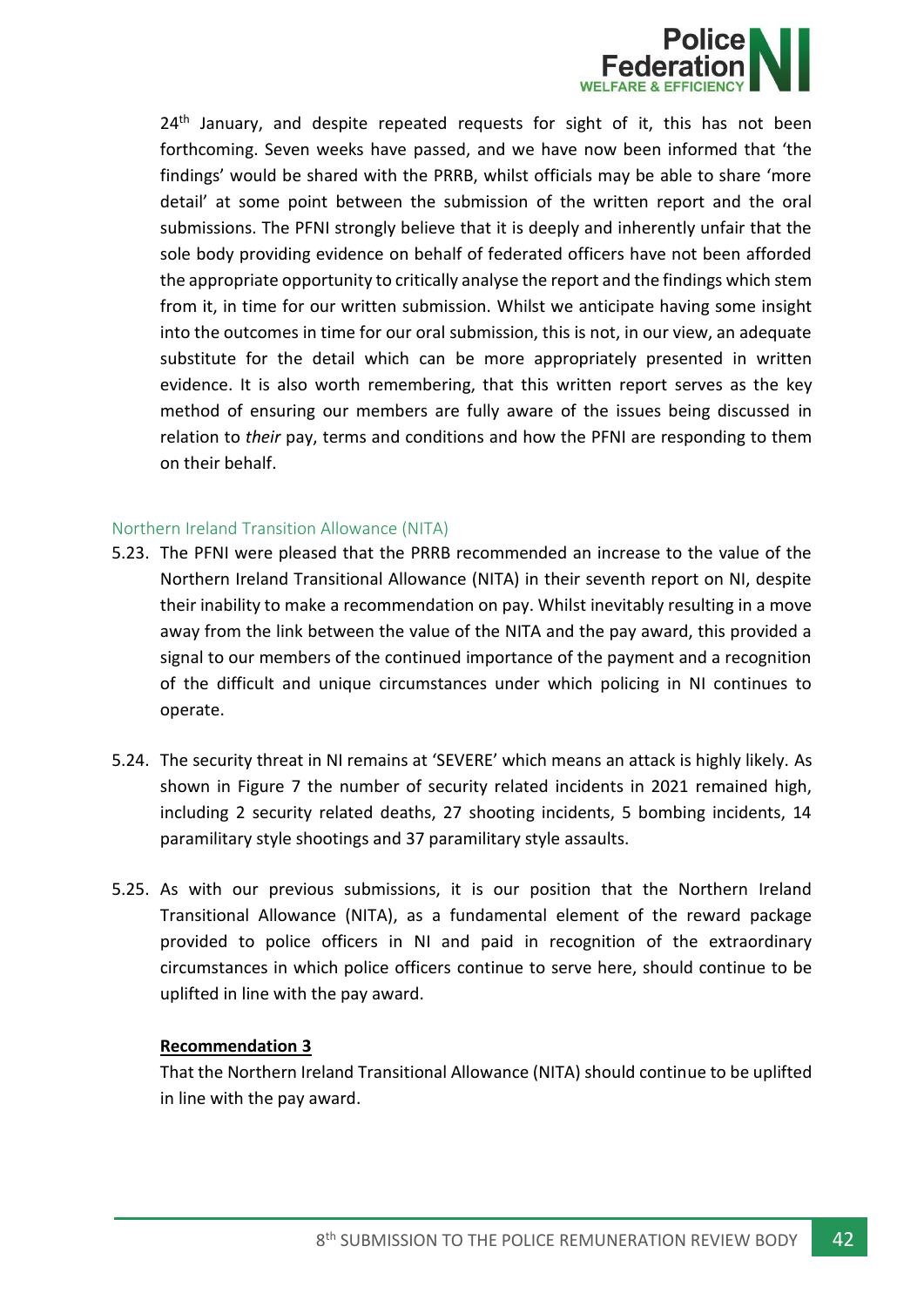

## <span id="page-43-0"></span>Dog Handlers' Allowance

- 5.26. The PFNI were extremely disappointed that the PRRB did not make a recommendation regarding the value of the Dog Handlers' Allowance in the 2021/22 pay review round. This is an allowance which is paid to a small, but vitally important group of police officers who hold the specialist role of Dog Handler and who keep and care for a police dog in their home.
- 5.27. The value of the Dog Handlers' Allowance has historically been uprated in line with the pay award, meaning that it has been subject to the same decade long period of restraint as pay, thus reducing its value overtime. It has been, and remains, our position that such is the importance of this payment that it should be protected from inflationary pressures to ensure its value is not eroded to such a point whereby the cost of keeping and caring for a police dog becomes financially burdensome. This is particularly important in the current economic climate, where the cost of living has increased substantially, as previously evidenced.
- 5.28. The only alternative solution to the payment of the Dog Handler's Allowance is for police dogs to be homed and cared for solely within police kennels. However, this has obvious negative cost implications as well as inevitably increasing the call out time for operations requiring a police dog.
- 5.29. It is therefore the recommendation of the PFNI that the historical link between the pay award and the Dog Handlers' Allowance is maintained, albeit with a provision for protection against the cost of living in circumstances where no pay award (or a pay award significantly below inflation) is recommended.

## **Recommendation 4**

That the Dog Handlers' Allowance is uplifted in line with the annual pay increase provided to PSNI officers. If no pay award is to be recommended, or a recommended pay award falls significantly below the level of inflation, the Dog Handlers' Allowance should be uprated in line with inflation.

## <span id="page-43-1"></span>Competency Related Threshold Payment (CRTP)

5.30. In our seventh submission to the PRRB the PFNI clearly articulated our position on the Competency Related Threshold Payment (CRTP) which has been the subject of debate over the last number of pay review rounds. Our position on this payment remains in line with that provided in 2021/22, namely that whilst we oppose the removal of this important allowance, we reluctantly accept the position of the PRRB regarding the impact of retention on pay parity with England and Wales.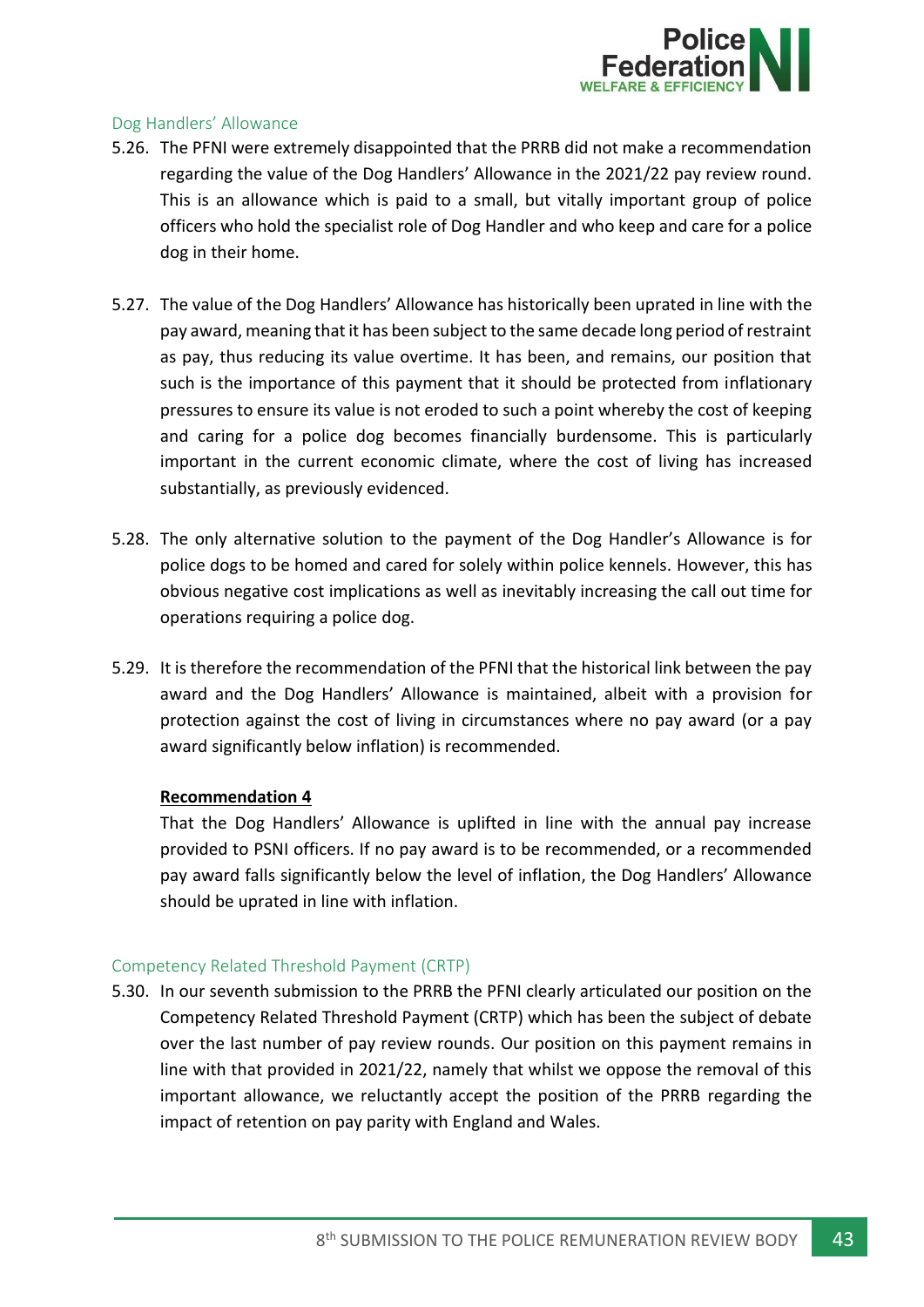

5.31. As such, and in keeping with the requirements of pay parity, the PFNI remain steadfast in our position that the removal of this allowance must therefore coincide with the *immediate* implementation of the appropriate replacement allowance, as available in England and Wales i.e., the Unsocial Hours Allowance. This will ensure the continuation of parity in pay and minimal detriment to the least number of officers within the PSNI.

#### **Unsocial Hours Allowance**

This allowance would allow for payments to be made to officers, regardless of length of service, to compensate them for every full hour worked between the hours of 8pm and 6am.

This allowance should be paid at an hourly rate of 10% of the member's hourly rate of pay, calculated by multiplying by 6/125200 the member's annual rate of pay. A fixed rate for a full-time officer working a standard shift system should also be implemented at the same rate as England and Wales.

- 5.32. The options for the removal of CRTP are as follows:
	- 1. Full removal of CRTP on  $31^{st}$  March 2023 with the appropriate replacement allowances implemented immediately from that date.
	- 2. A phased removal of CRTP over two years, whilst remaining open to new applicants during this time. This would involve the reduction in the value of the allowance over a two-year period by approximately 33% each year. The scheme would remain open to new applicants and would be removed in its entirety by 31st March 2025.
	- 3. A phased removal of CRTP over two years, however closed to new applicants during this time. This would involve a reduction in the allowance over two years as outlined above. The scheme would be closed to new applicants from  $31^{st}$  March 2023 and removed in its entirety by 31<sup>st</sup> March 2025.
- 5.33. In the interests of fairness and ensuring the most equitable transition from the use of CRTP for our members, it is the PFNI's position that the replacement Unsocial Hours Allowance must be paid *immediately* to those officers to whom CRTP will not be open for application and phased in for those officers currently in receipt of CRTP, as that allowance is removed over a period of time.
- 5.34. The PFNI will not countenance any situation in which CRTP is removed from our members and the appropriate replacement allowance is not implemented.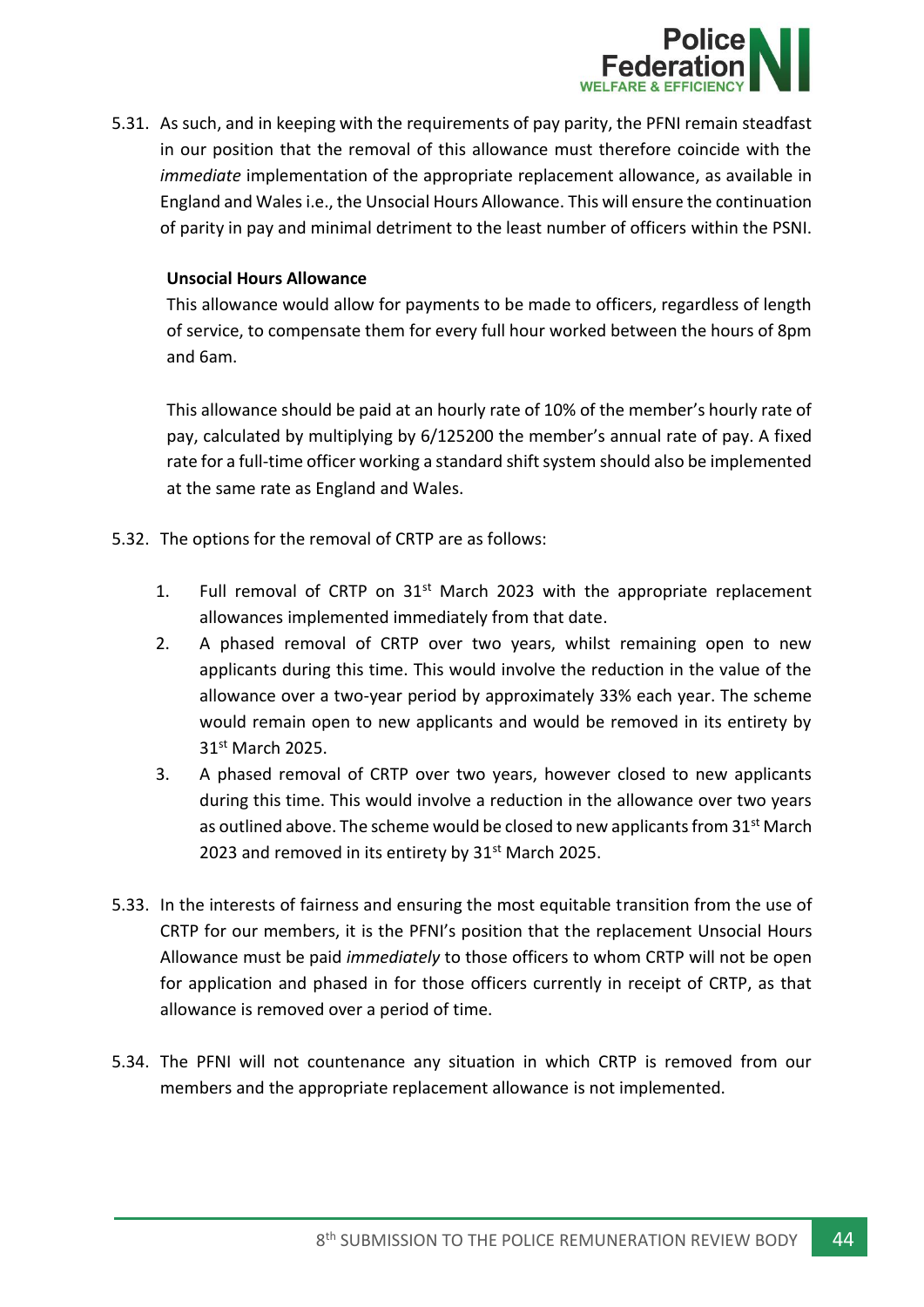

## **Recommendation 5**

Notwithstanding the particulars regarding the transition away from CRTP, that the Unsocial Hours Allowance must be implemented immediately within the PSNI, in place of CRTP.

### <span id="page-45-0"></span>Mutual Aid Allowances

- 5.35. Mutual aid is the provision of policing assistance by one police service to another. It is based on a formal agreement and is usually in response to, or in anticipation of, a major incident/event or to offer small scale inter-force support.
- 5.36. In previous years the issue of mutual aid has arisen within the pay review process as an agreed and accepted case for the continued maintenance of pay parity. The PFNI have previously noted the relatively low levels of mutual aid deployment to the PSNI (with the exception of times of high demand typically resulting from periods of extreme public disorder i.e., as witnessed in 2013 and in 2021), whilst also acknowledging the importance of the continued ability of the PSNI to be able to draw upon assistance from other forces when required, without any unnecessary barriers. Requests for assistance from the PSNI to other UK forces also remain relatively low, however with high profile events such as the G7 Summit and COP26 in 2021, requests for assistance from the PSNI did increase, instigating a renewed focus on the allowances payable to PSNI officers who are deployed as mutual aid support.
- 5.37. The current guidance governing the conditions and entitlements of PSNI officers deployed as mutual aid support is based upon the 'Hertfordshire Agreement' and PNB agreements dating from 1986, 1988 and 1995. Not only are the details within this agreement significantly out of date and therefore not fit for purpose in the year 2022, but they no longer form the basis of the guidelines adhered to by *any* other UK police force. The PSNI are the only police service which continue to operate its mutual aid functions based upon this agreement. The PFNI therefore recommend that the Hertfordshire Agreement on mutual aid is abolished within the PSNI and is replaced with a system which mirrors the allowances provided to officers in England and Wales who undertake mutual aid deployments. This is in keeping with the principle of pay parity.

## **Recommendation 6**

That the Hertfordshire Agreement used by the PSNI to determine the conditions and entitlements of officers deployed as mutual aid support is abolished and replaced with a system which mirrors the allowances provided to officers in England and Wales.

5.38. Under current Hertfordshire Agreement arrangements PSNI officers who are deployed as mutual aid support and who are 'held in reserve' are applicable for a 'Standby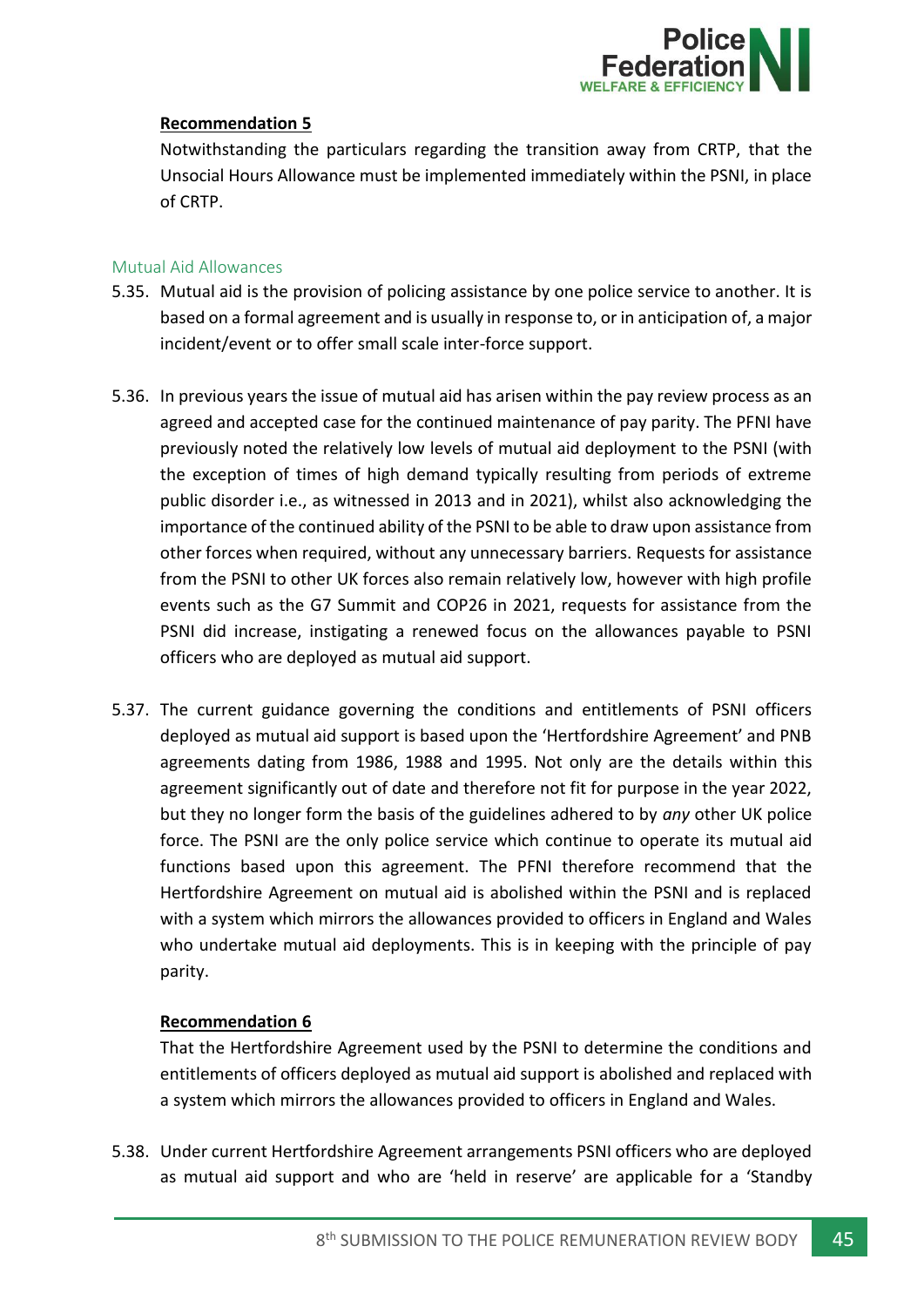

Allowance' which equates to £7.50 for each rostered period of standby (a maximum of one period in 24 hours) for which an officer sleeps at a place of duty away from their private residence under authorisation to be immediately available for duty if required in an emergency. In addition to this, officers *may* also be entitled to a 'Hardship Allowance' of £33 per night, where it would have been possible to provide 'proper sleeping accommodation' but this was not achieved. So out of date is this agreement, that the definition of 'proper sleeping accommodation', as currently utilised by the PSNI, includes 'the provision of beds and bedding under cover, with access to washing and toilet facilities and with adequate heating and ventilation according to the season'. This agreement further states that where there has been time to upgrade accommodation prior to, or subsequent to, the time when it became known that the reserve duty was to be undertaken, the definition of 'proper sleeping accommodation' shall be replaced by the definition of a 'higher standard accommodation' which states that the 'provision of beds (which could be camp beds) and bedding under a roof; average of 50 square feet per officer (40 square feet where four or fewer officers are accommodated in the same room); not more than eight officers per shift per wash basin; not more than 10 officers per shift per toilet (WC – not urinal); not more than 15 officers per shift per shower head/bath; adequate heating/ventilation according to the season; and the rooms used for sleeping not also to be used simultaneously for recreation or other purposes'. Based upon this agreement PSNI officers who are required to travel and stay away from their home, in order to assist another police force in their public duty, are entitled to £7.50 compensation per night, potentially increasing to £40.50 per night if they are forced to sleep in accommodation not deemed as 'proper' in 1988.

5.39. In contrast, officers in England and Wales who are deployed as mutual aid support to another force are entitled to a compensatory payment of £50 per night 'Away from Home Overnight Allowance' where an officer is 'held in reserve' i.e., is serving away from his/her normal place of duty and is required to stay in a particular, specified place rather than being allowed to return home by reason of the need to be ready for immediate deployment. Please note that serving away because of attendance at a training course is not considered as being 'held in reserve'. In addition to this, officers may be entitled to an additional £30 per night 'Hardship Allowance' where the accommodation provided does not meet minimum standards. Contrary to the dated criteria used by the PSNI, proper sleeping accommodation in England and Wales simply refers to a single occupancy room for the sole occupation of the officer, with an ensuite bathroom. A more fitting set of criteria for the  $21<sup>st</sup>$  century. Based upon this agreement officers are entitled to £50 compensation per night, potentially increasing to £80 if they are not provided with a room of their own. This is a stark difference to the provisions for PSNI officers.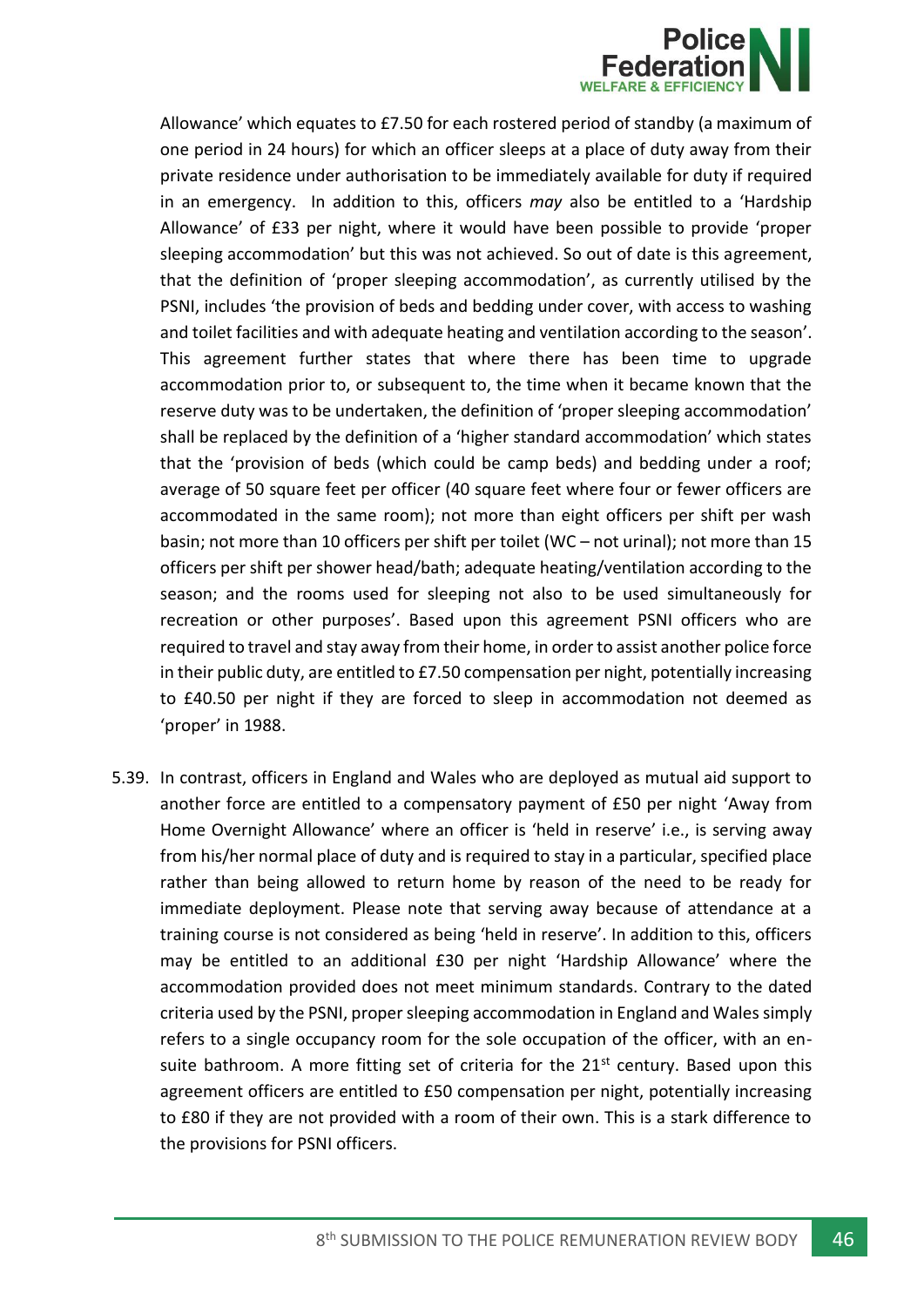

- 5.40. By way of a further comparison, and in indicating how far behind the provisions in the PSNI have fallen relative to other UK police forces, officers in Scotland who are deployed as mutual aid support have access to a further enhanced package which we believe more adequately and fairly compensates officers for the disruption of staying away from home in order to serve the public, whilst also considering the significant restrictions placed on officers during their deployment. In Scotland the 'Overnight Disruption Allowance' is paid in two tiers. Firstly, an officer who is practically unable to, or is prevented from, returning home because of the need to perform duty away from their usual place of duty is eligible for a payment of £63.90 per night. In addition, officers may claim a further £42.60 'Additional Disruption Allowance' (a total of £106.50) if, further to being away from home, there are also restrictions placed on their off-duty activities for operational or security reasons or they are required to be available for recall to duty at any time during this period. This compares to £7.50 in the PSNI and £50 within England and Wales. Further to this, officers in Scotland also have access to the 'Minimum Standards Allowance' which is valued at £95.85 per night (compared to £30 in England and Wales and £33 in the PSNI) payable where the accommodation provided is not of the minimum standard i.e., single occupancy and en-suite.
- 5.41. However, in keeping with the desire to maintain the fundamentals of pay parity with officers in England and Wales, the PFNI recommend that the 'Standby Allowance' of £7.50 currently utilised by the PSNI as payment to an officer who sleeps at a place of duty away from their private residence under authorisation to be immediately available for duty if required in an emergency, is abolished and replaced with the 'Away from Home Overnight Allowance', currently valued at £50 per night, as used in England and Wales.

## **Recommendation 7**

That the Standby Allowance currently utilised by the PSNI as payment to an officer who sleeps at a place of duty away from their private residence under authorisation to be immediately available for duty if required in an emergency, is abolished and replaced with the Away from Home Overnight Allowance, currently valued at £50 per night, as used in England and Wales.

5.42. However, whilst the definition of 'held in reserve' (which forms the basis of the payment of the 'Away from Home Overnight Allowance') in England and Wales refers to an officer who 'is serving away from his/her normal place of duty and is required to stay in a particular, specified place rather than being allowed to return home by reason of the need to be ready for immediate deployment' should also apply in NI, the PFNI believe this must also include an additional element which covers an inability to return home for practical reasons due to geography/location. This is particularly important for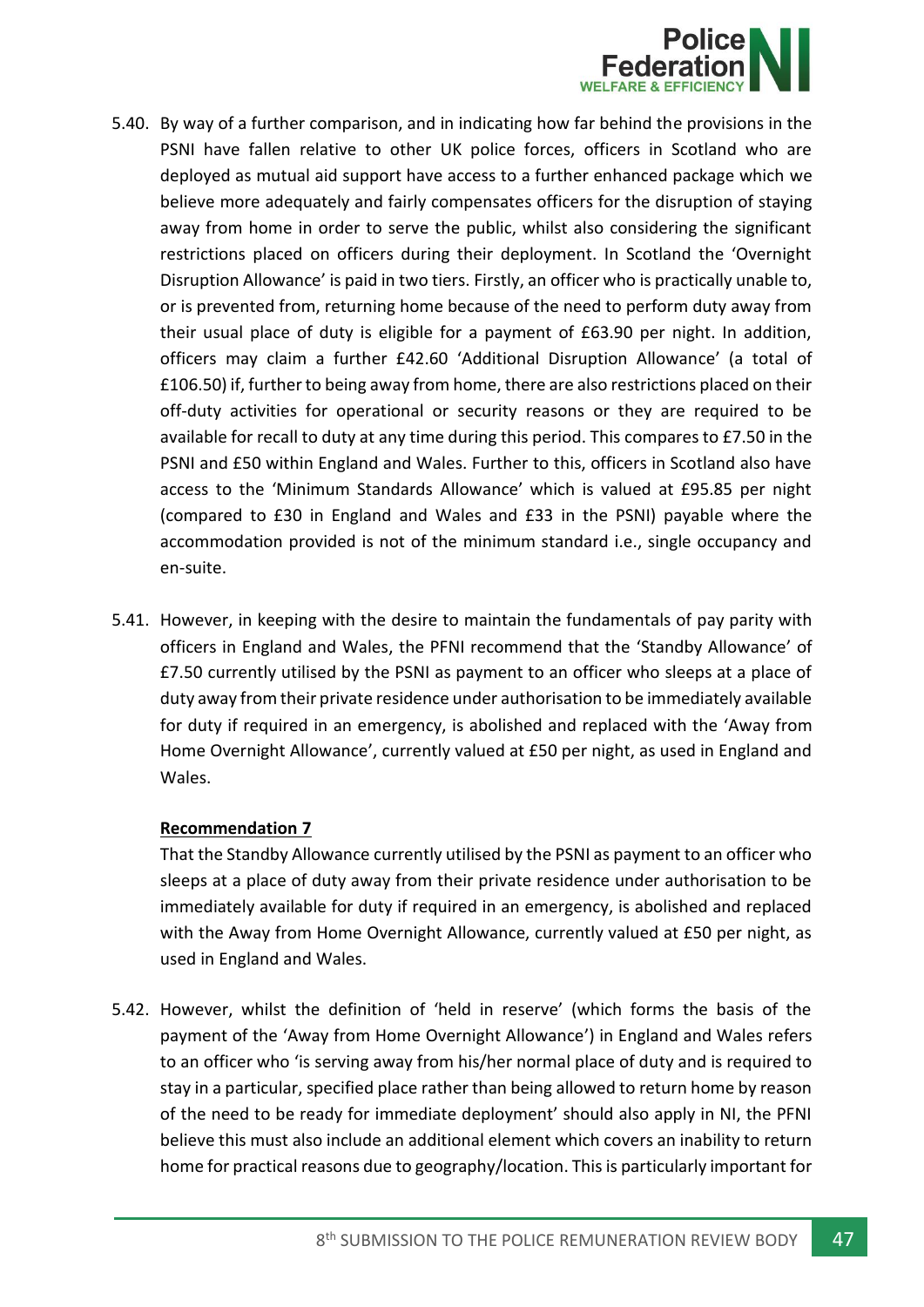

PSNI officers due to their physical location relative to other UK forces. The PFNI are content that the definition of 'held in reserve' in NI would not include officers involved in training courses or carrying out routine enquiries, as is currently the case in England and Wales.

#### **Recommendation 8**

That the 'held in reserve' definition to be used to determine the eligibility of officers for the Away from Home Overnight Allowance includes 'an officer who is serving away from his/her normal place of duty and is required to stay in a particular, specified place rather than being allowed to return home by reason of the need to be ready for immediate deployment' alongside provisions for officers who are unable to return home for practical reasons due to geography/location.

5.43. In addition to the replacement of the 'Standby Allowance' and the adaption of the definition of 'held in reserve', as applicable in NI, the PFNI recommend that the out-ofdate criteria currently utilised in determining the applicability of the 'Hardship Allowance' and the definition of 'proper' and 'higher' sleeping accommodation by the PSNI is modernised and brought into line with that currently used by all forces in England and Wales. This would increase the minimum standard of accommodation required for officers deployed in a mutual aid role to a single occupancy room with ensuite facilities and remove any dated references to square footage, and 'access' to toilet facilities and ventilation. Any alternative to this recommendation should not even be open for consideration in the year 2022.

#### **Recommendation 9**

That the out-of-date criteria currently utilised in determining the applicability of the 'Hardship Allowance' and the definition of 'proper' and 'higher' sleeping accommodation by the PSNI is modernised and brought into line with that currently used by all forces in England and Wales.

5.44. The PFNI have made the above recommendations in keeping with the desire for continued pay parity with officers in England and Wales. However, it seems important to highlight that although the move to bring these allowances into line with England and Wales would be a marked improvement upon the current arrangements within the PSNI, we believe they do not go far enough to adequately compensating officers for being away from home and the level of restriction which are inevitably placed on them whilst providing mutual aid support. We are aware of discussionsin England and Wales to improve the mutual aid entitlements offered, and as such the PFNI recommend that as and when these improvements are implemented in England and Wales, this should also automatically apply to the provisions within the PSNI.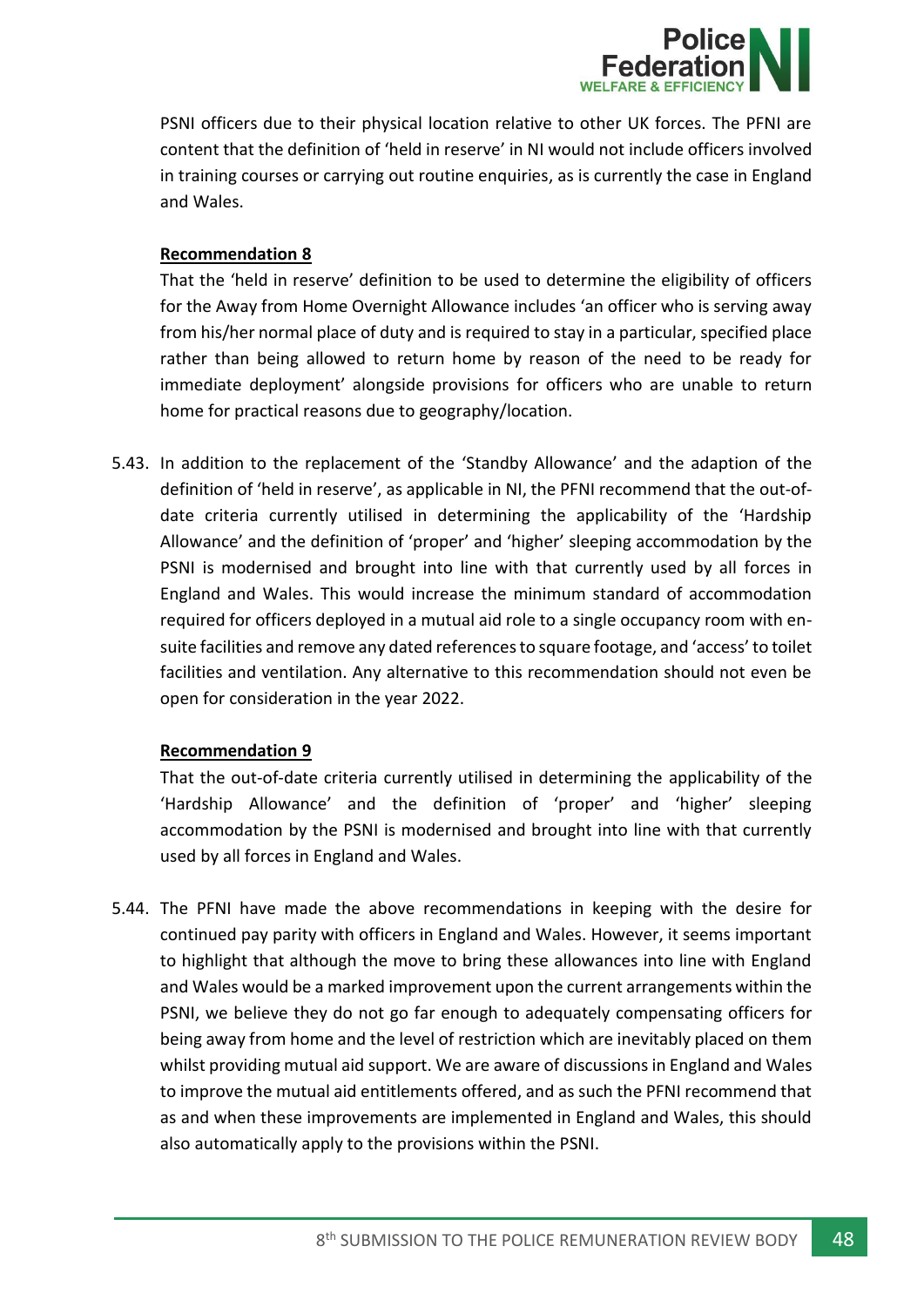

### **Recommendation 10**

That as and when improvements are made to the mutual aid allowances in England and Wales, these should automatically apply to the provisions within the PSNI.

5.45. On a final point, please note that PFNI are requesting that the PRRB make a formal recommendation on these issues, rather than simply reverting them for discussion with the Department for Justice (DoJ) or to the Police Advisory Group NI (PAGNI). This only serves to delay decision-making (which as previously noted is already a significant problem in NI) as stakeholders continue to seek the guidance of an independent recommendation from the body which was set up to consider issues of pay, terms and conditions within the PSNI.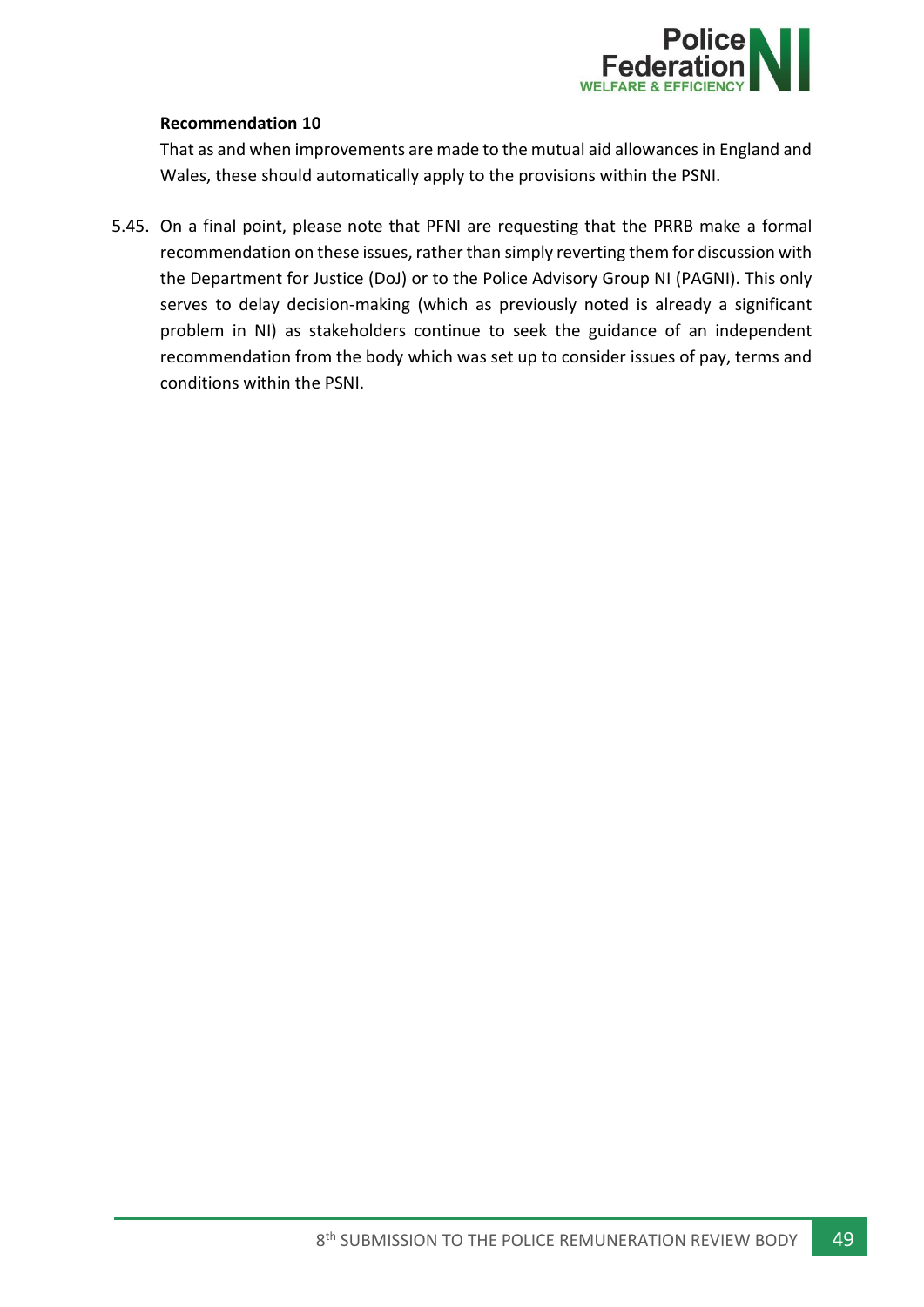

## <span id="page-50-0"></span>**6. REFERENCE DATA**

*Figure 1: PSNI Recorded Crime Statistics - Total recorded crime in NI, 2012/13 - 2019/20, including linear trendline*





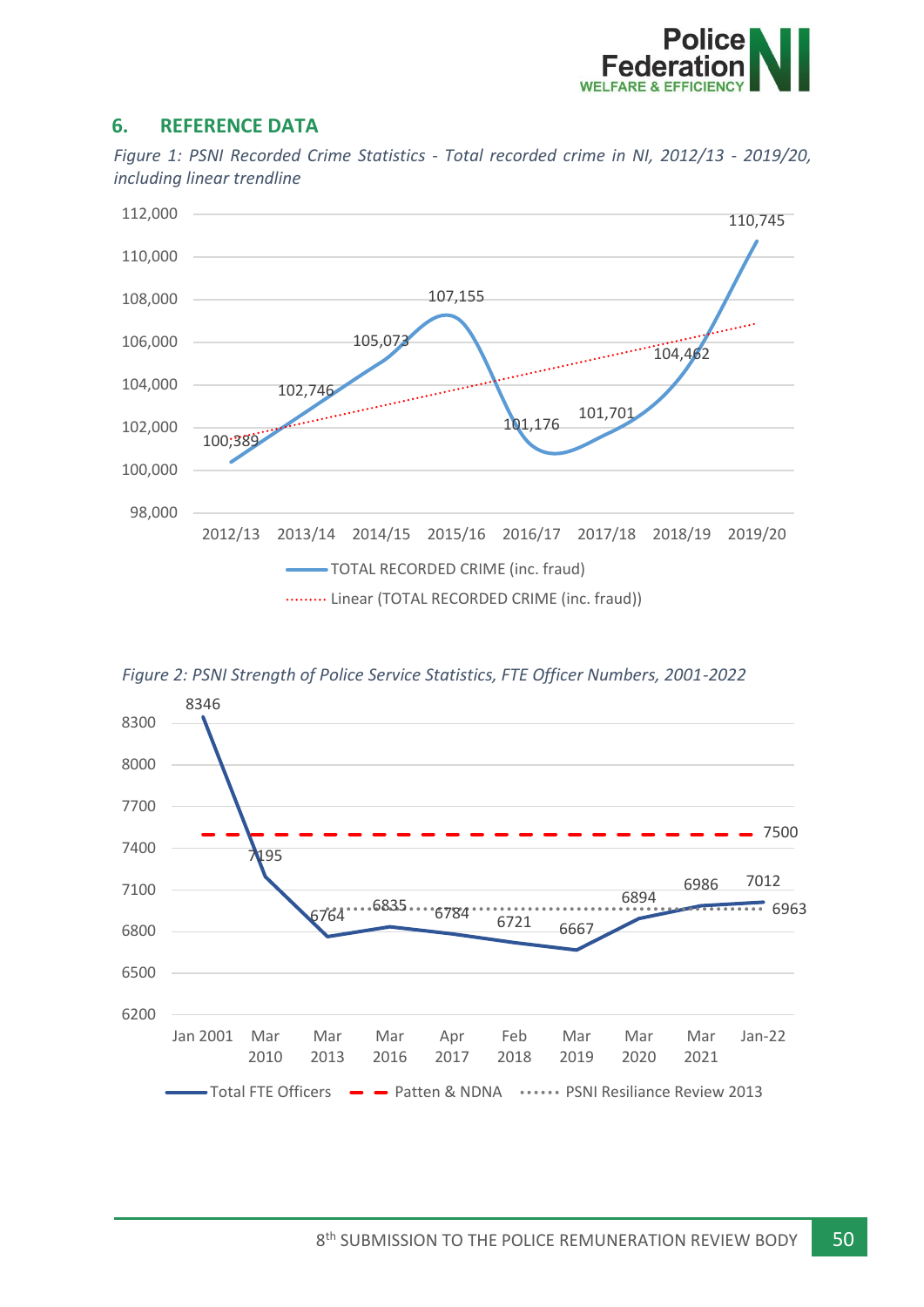

## *Figure 1: PSNI Data (unpublished), Officer outflow by reason, 2011/12 - 2021/22 (December)*

| Year    | <b>Reason</b> | <b>Total</b>   | Year    | <b>Reason</b> | <b>Total</b>   | Year             | <b>Reason</b> | <b>Total</b>   |
|---------|---------------|----------------|---------|---------------|----------------|------------------|---------------|----------------|
| 2011/12 | Dismissal     | 10             | 2015/16 | Dismissal     | 19             | 2019/20          | Dismissal     | 6              |
|         | Medical (<30) | 24             |         | Medical (<30) | 45             |                  | Medical       | 88             |
|         | Medical (30+) | $\mathbf 0$    |         | Medical (30+) | 3              |                  |               |                |
|         | Resigned      | 32             |         | Resigned      | 48             |                  | Resigned      | 55             |
|         | Retired       | 40             |         | Retired       | 218            |                  | Retired       | 203            |
|         | Death         | $\overline{4}$ |         | Death         | 3              |                  | Death         | 6              |
|         | <b>Total</b>  | 110            |         | <b>Total</b>  | 336            |                  | <b>Total</b>  | 358            |
|         | Dismissal     | 11             |         | Dismissal     | 12             | 2020/21          | Dismissal     | 5              |
|         | Medical (<30) | 38             |         | Medical (<30) | 52             |                  | Medical (<30) | 58             |
|         | Medical (30+) | 3              |         | Medical (30+) | $\mathbf 1$    |                  | Medical (30+) | 3              |
| 2012/13 | Resigned      | 45             | 2016/17 | Resigned      | 41             |                  | Resigned      | 43             |
|         | Retired       | 89             |         | Retired       | 206            |                  | Retired       | 156            |
|         | Death         | 3              |         | Death         | 5              |                  | Death         | 4              |
|         | <b>Total</b>  | 189            |         | <b>Total</b>  | 317            |                  | <b>Total</b>  | 269            |
|         | Dismissal     | 12             | 2017/18 | Dismissal     | 13             | 2021/22<br>(Dec) | Dismissal     | 10             |
|         | Medical (<30) | 33             |         | Medical (<30) | 76             |                  | Medical (<30) | 61             |
|         | Medical (30+) | $\mathbf{1}$   |         | Medical (30+) | 56             |                  | Medical (30+) | 6              |
| 2013/14 | Resigned      | 48             |         | Resigned      | 217            |                  | Resigned      | 67             |
|         | Retired       | 122            |         | Retired       | $\overline{2}$ |                  | Retired       | 139            |
|         | Death         | $\mathbf{1}$   |         | Death         | 364            |                  | Death         | $\overline{3}$ |
|         | <b>Total</b>  | 217            |         | <b>Total</b>  | 13             |                  | <b>Total</b>  | 286            |
|         | Dismissal     | 5              | 2018/19 | Dismissal     | 12             |                  |               |                |
|         | Medical (<30) | 44             |         | Medical       | 62             |                  |               |                |
|         | Medical (30+) | $\mathbf{1}$   |         |               |                |                  |               |                |
| 2014/15 | Resigned      | 44             |         | Resigned      | 54             |                  |               |                |
|         | Retired       | 188            |         | Retired       | 278            |                  |               |                |
|         | Death         | $\overline{2}$ |         | Death         | $\overline{2}$ |                  |               |                |
|         | <b>Total</b>  | 284            |         | <b>Total</b>  | 408            |                  |               |                |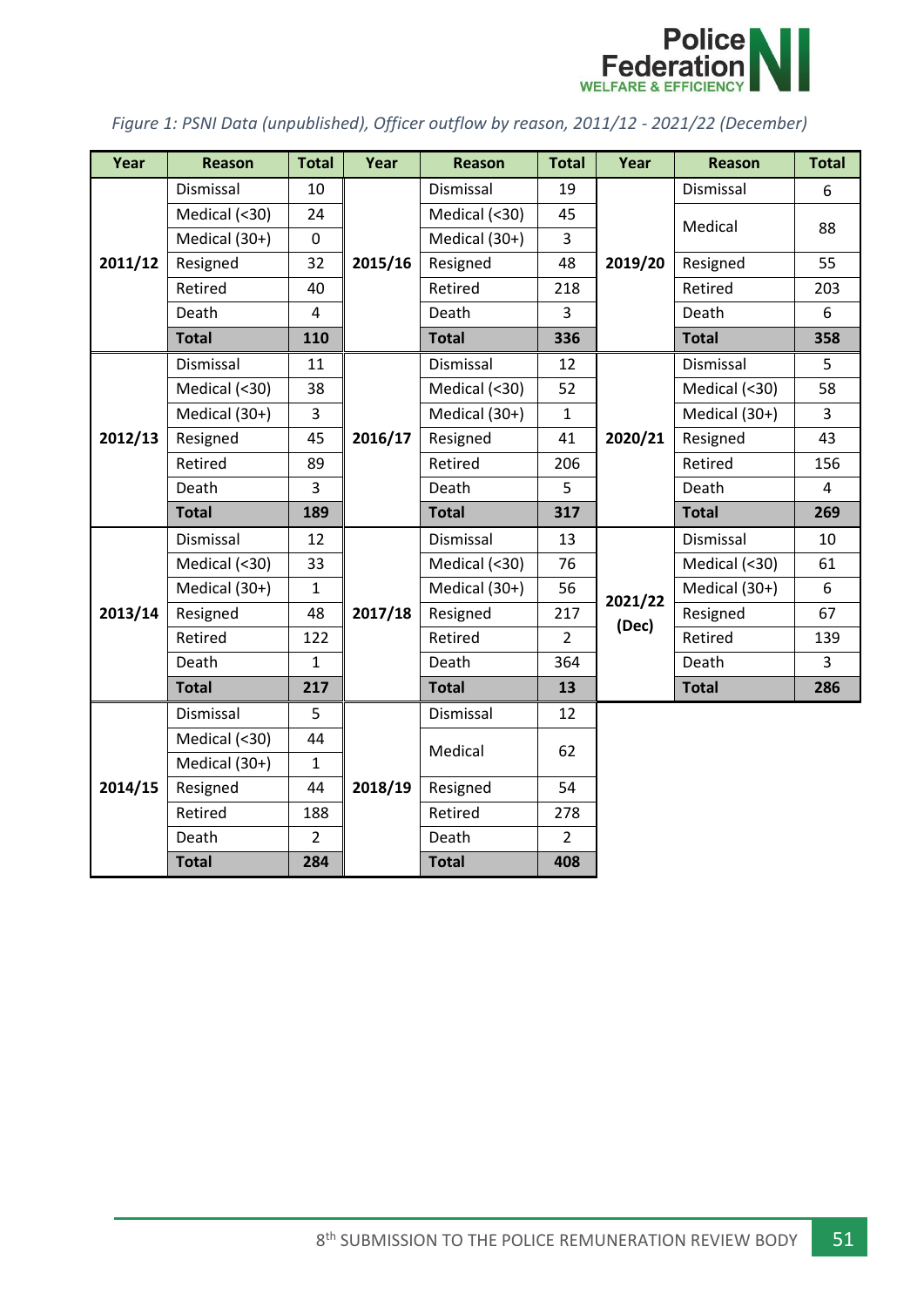

| Year          | <b>Pre-detailed</b> | <b>Casual overtime</b> | <b>Total overtime</b> |
|---------------|---------------------|------------------------|-----------------------|
|               | overtime hours      | hours                  | hours                 |
| 2013/14       | 2,342,722           | 24,160                 | 2,366,882             |
| 2014/15       | 1,782,936           | 23,870                 | 1,806,806             |
| 2015/16       | 1,726,122           | 37,933                 | 1,764,055             |
| 2016/17       | 1,753,510           | 34,252                 | 1,787,762             |
| 2017/18       | 1,553,950           | 38,189                 | 1,592,139             |
| 2018/19       | 1,418,736           | 38,935                 | 1,457,670             |
| 2019/20       | 1,389,525           | 45,981                 | 1,435,506             |
| 2020/21       | 1,196,897           | 29,703                 | 1,226,600             |
| 2021/22 (Dec) | 994,006             | 25,265                 | 1,019,271             |

*Figure 2: Pre-detailed and casual overtime hours, PSNI 2013/14 - 2021/22 (December)*

*Figure 3: Total number of On-Call units and number of officers claiming On-Call allowance 2017/18 to 2020/21*

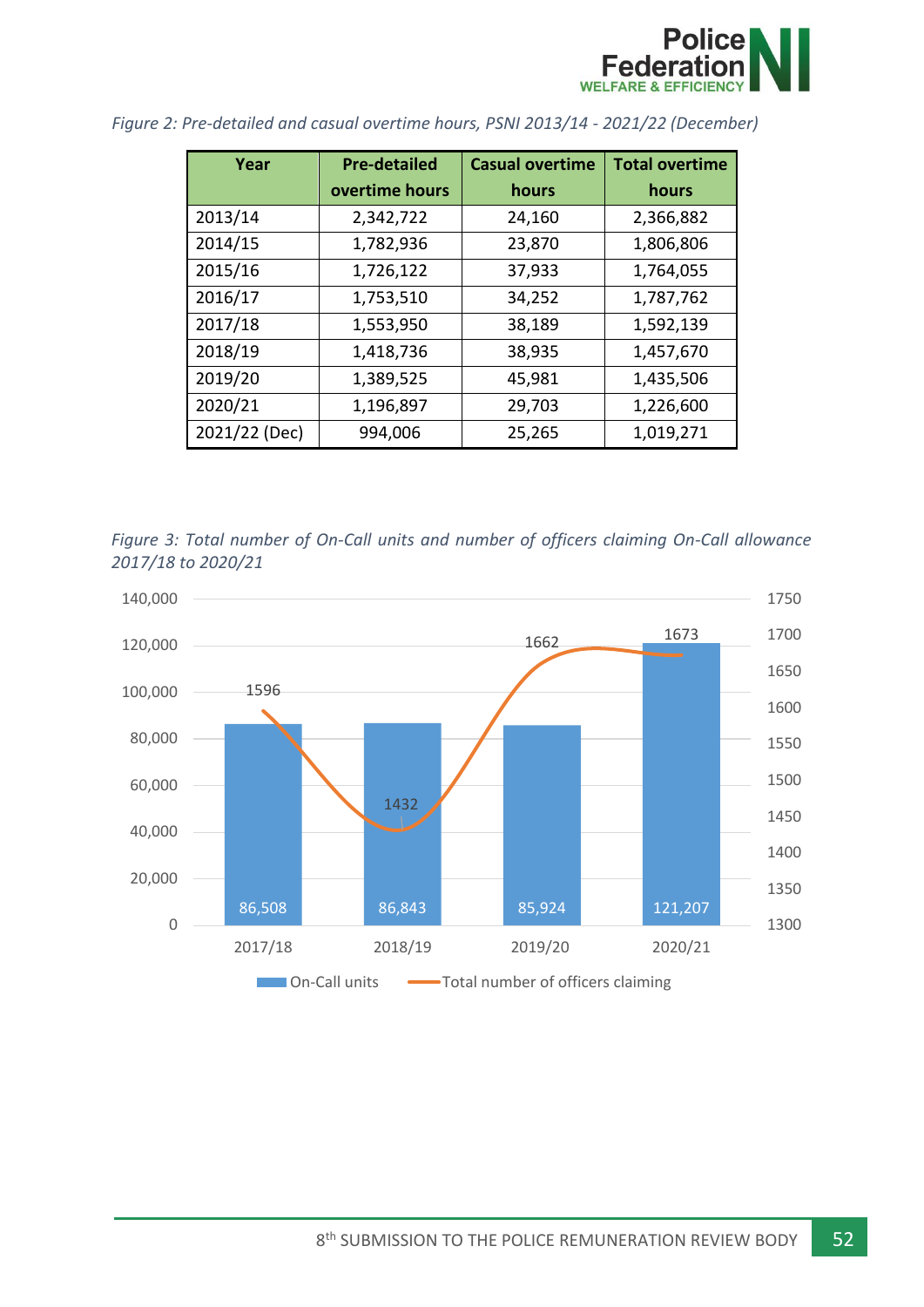



*Figure 4: Average Working Days Lost, PSNI Officers & NI Civil Service, 2011/12 to 2020/21*

*Figure 5: Security Statistics, NI 2019-2021*

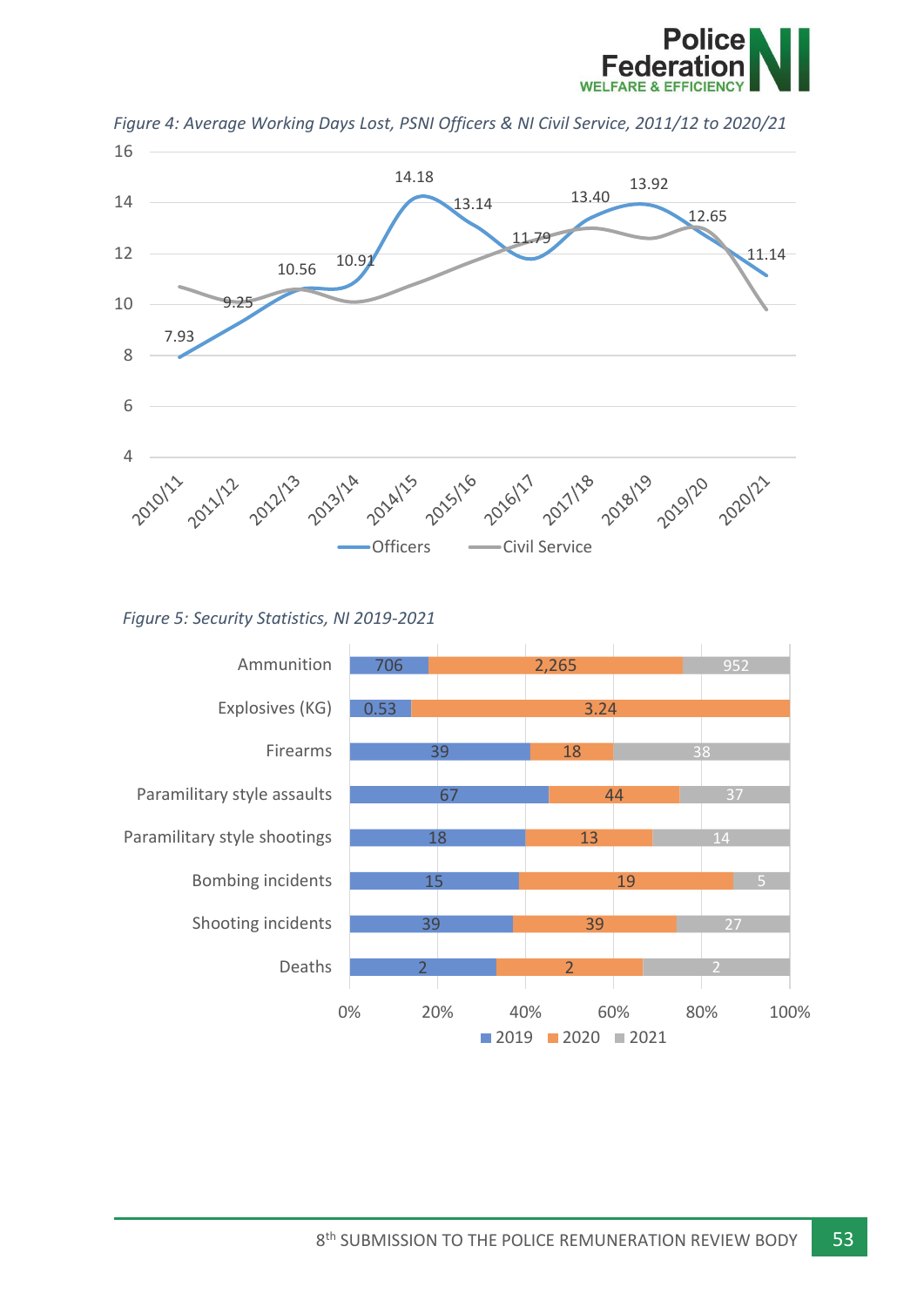

## <span id="page-54-0"></span>**7. APPENDICIES**

<span id="page-54-1"></span>**Appendix A – NI Remit Letter**

FROM THE OFFICE OF THE JUSTICE MINISTER



Minister's Office Block B, **Castle Buildings Stormont Estate** Ballymiscaw Belfast **BT43SG** Tel: 028 9076 5725 DOJ.MinistersOffice@justice-ni.gov.uk

Our ref: SUB-0021-2022

Zoë Billingham Chair **Police Remuneration Review Body** Office of Manpower Economics 3rd Floor, Windsor House 50 Victoria Street **LONDON** SW1H OTL

**24 January 2022** 

Dear Zoë

First, I would like to thank the Police Remuneration Review Body (PRRB) for the work undertaken in support of the 2021/22 pay process. I can confirm that I approved the increase to the Northern Ireland Transitional Allowance for all Police Service of Northern Ireland (PSNI) officers and an uplift to pay point 0 of the constable scale as contained in the 7<sup>th</sup> report. I have invited all relevant pay remits from employers and await receipt of these. Once remits have completed the approvals process I will advise you as soon as possible so that the Northern Ireland report may be published on your website.

Working in partnership to create a fair, just and safe community where we respect the law and each other.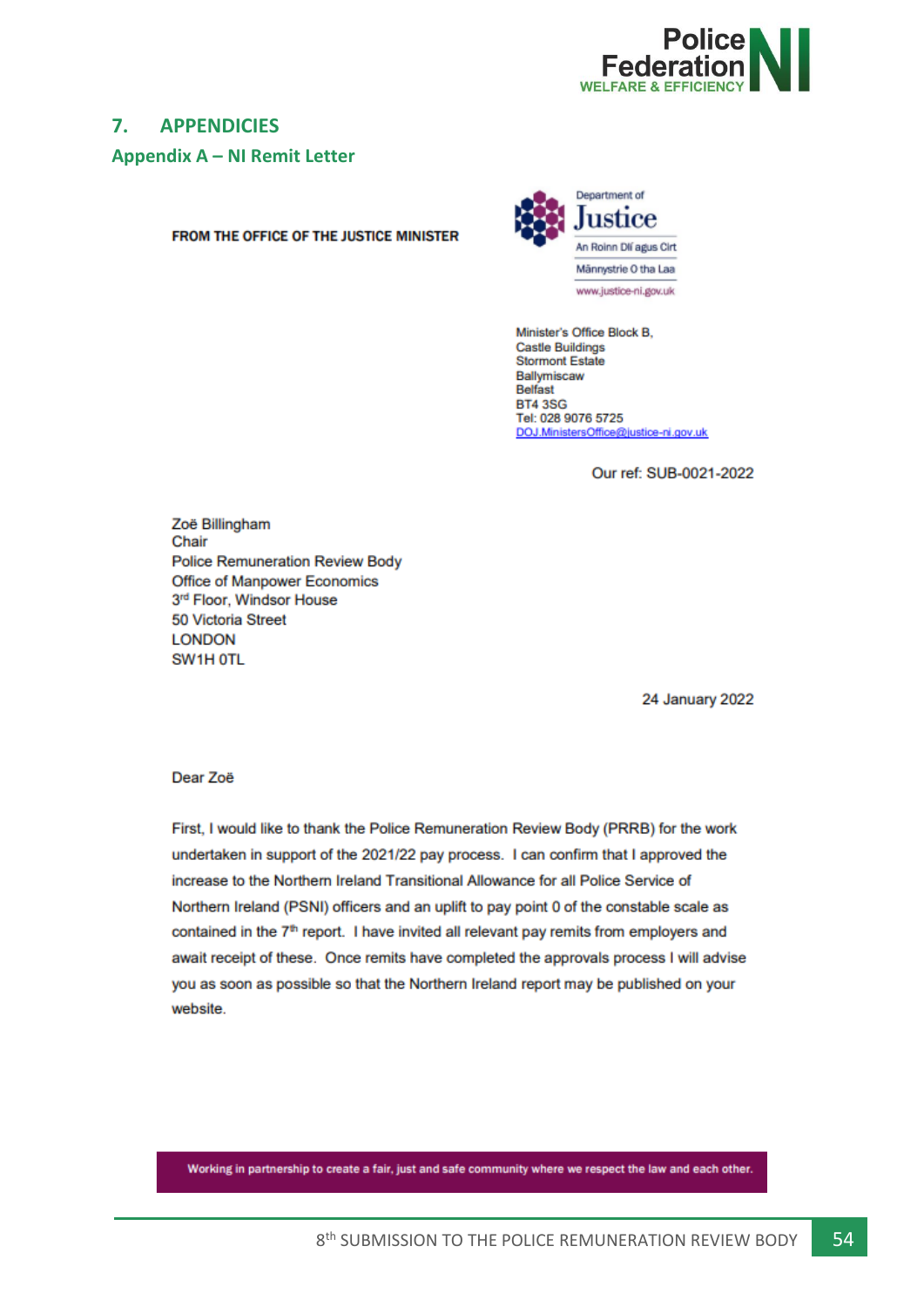

#### FROM THE OFFICE OF THE JUSTICE MINISTER



I should be grateful if the PRRB would now commence its annual review in respect of officers of the PSNI for 2022/23, in conjunction with that for police officers in England and Wales

- I have had sight of the Home Secretary's remit letter for officers in England and Wales and note her position. I remain in favour of maintaining the principle of broad alignment on police pay between the different jurisdictions and therefore seek your consideration as to how to apply the pay award for 2022/23 for all police officers in the PSNI. In addition, your consideration is sought regarding the regular elements of the Northern Ireland Transitional Allowance (NITA) and Dog Handlers' Allowance.
- The Northern Ireland Policing Board (NIPB) has also raised the issue of the pay scale for Assistant Chief Constables (ACCs) in Northern Ireland, following a decline in the number of applicants for the recent ACC competition. The Board is currently considering the outcome of a review of these issues and will be in a position to present its findings to you during the evidence gathering process. While recognising this would represent a departure from the longstanding desire for broad alignment, I have taken the view that it would be appropriate to seek your consideration, following their presentation of this evidence, on whether it is appropriate to consider a locally agreed salary band for the ACC position in the PSNI.
- The PSNI recently provided assistance to their colleagues in Scotland, during COP 26 in Glasgow. The Police Federation for Northern Ireland (PFNI) is now asking that mutual aid payments and allowances payable to PSNI officers during such aid are in line with payments made to other UK police forces. PSNI is currently the only UK police force which adheres to the former "Hertfordshire Agreement" for Mutual Aid, whereas we understand all other forces in the UK have moved to a revised agreement from around 2014 following the Winsor review. While assistance is relatively infrequent, it seems an opportune time to

Working in partnership to create a fair, just and safe community where we respect the law and each other.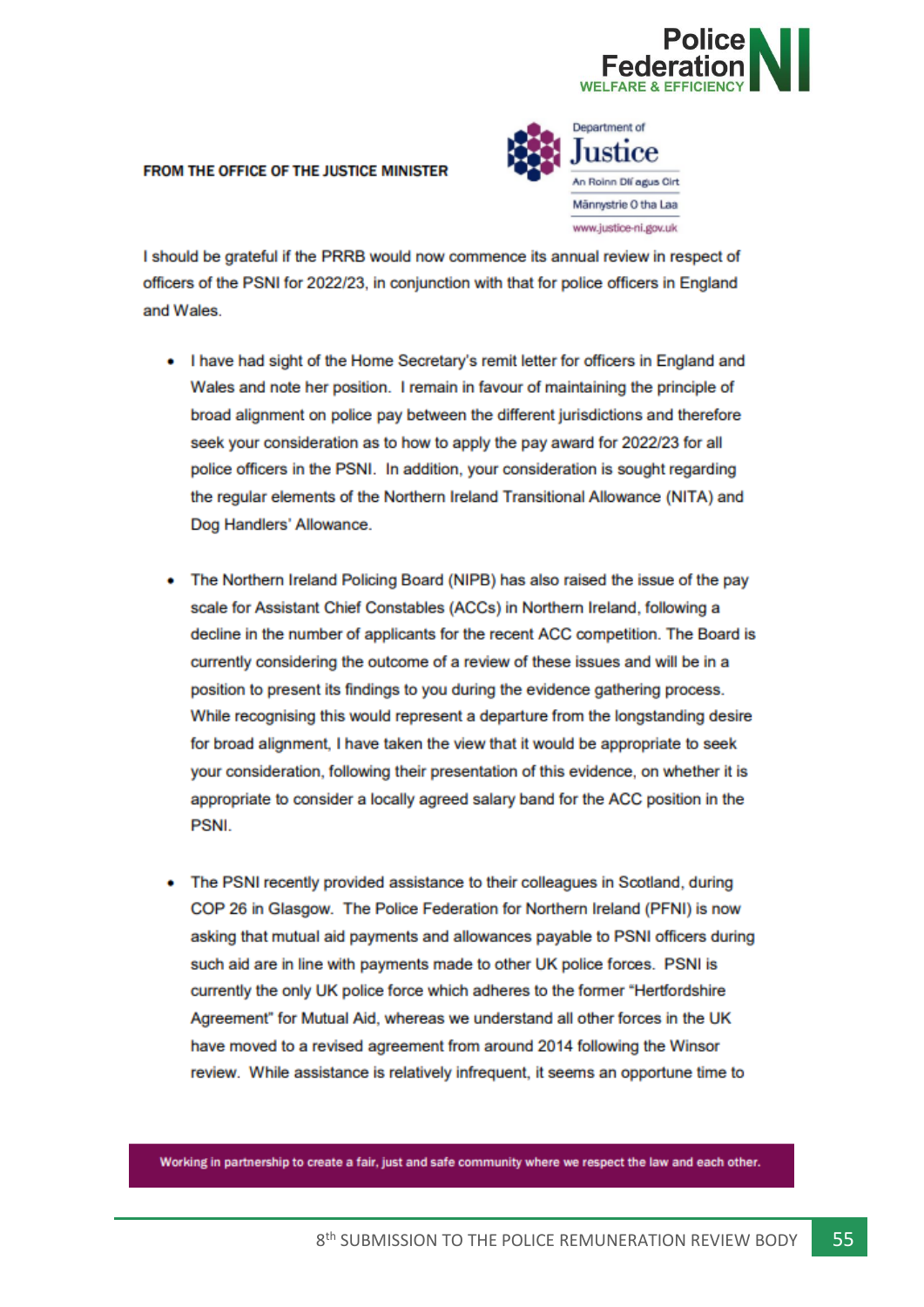

#### FROM THE OFFICE OF THE JUSTICE MINISTER



consider the issue given that PSNI sits outside the revised arrangements, yet engages in requests for assistance from other parts of the UK. With this in mind, I would be grateful for your recommendations on this matter.

With regards to the Review of Allowances, which incorporated the On-Call, Dog Handlers, Motor Vehicle and the Northern Ireland Transitional Allowance as well as the Competence Related Threshold Payment we can advise that this exercise commenced in October 2021 and it is anticipated the final report will be provided to the Department in the coming weeks. Evidence regarding the outcome of this review will be provided to the PRRB in the course of both written and oral evidence sessions.

As in previous years, I would also invite you to have regard to PRRB's standing terms of reference. While the Northern Ireland Public Sector Pay Policy has not yet been set for 2022/23, it will be important to take this and wider affordability issues into consideration.

I can confirm that, pending formal publication of your report, stakeholders received a copy of the PRRB's last report, shared in confidence on 1 September 2021, to inform preparation of their written evidence.

We would welcome receipt of your eighth report and recommendations by the end of June 2022. I look forward to working with you and your members in support of the process for the year ahead.

Yours sincerely.

Nacri Rhang

**NAOMI LONG MLA Minister of Justice** 

Please ensure that you quote our reference number in any future related correspondence.

Working in partnership to create a fair, just and safe community where we respect the law and each other.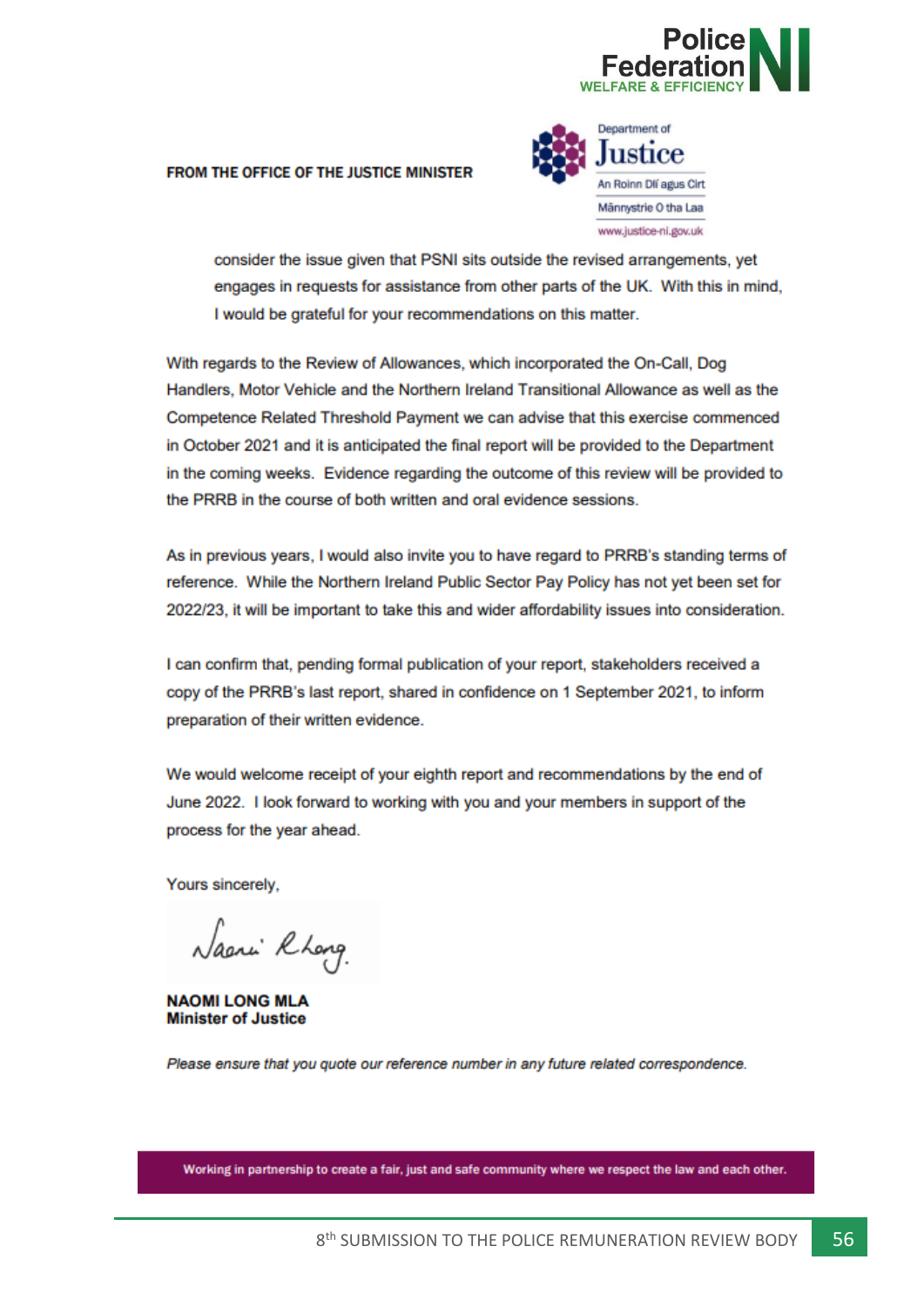

#### <span id="page-57-0"></span>**Appendix B – England and Wales Remit Letter**



**Home Secretary** 

2 Marsham Street London SW1P 4DF www.gov.uk/home-office

**Andy Bliss QPM Interim Chair Police Remuneration Review Body** Office of Manpower Economics 3rd Floor **Windsor House** 50 Victoria Street London SW1H OTL

**BY EMAIL ONLY** 

2<sup>nd</sup> December 2021

**Dear Andy** 

#### **Police Remuneration Review Body Remit 2022/23**

I would like to offer my thanks to the Police Remuneration Review Body (PRRB) for your work in the last pay round and for your considered and thoughtful observations on police officer pay in your 2021 report.

The PRRB will continue to have a key role to play in advising the Government on pay and conditions, and on proposals for pay reform. Your independent and expert advice in these matters is most valued.

I refer to the PRRB the following matters in the 2022/23 pay round:

- How to apply the pay award for 2022/23 for police officers of all ranks, including chief officers.
- To provide commentary and observations on the National Police Chiefs' Council's reference document that will provide a detailed explanation of: the methodologies used to benchmark the pay of all ranks including chief officers; the factors used to determine the P-factor and the methodology used to value it; the interaction of benchmarking and the P-factor; its overall purpose; and example calculations, addressing the points raised in your last report.
- To provide updated views on force readiness to implement the pay progression standard.